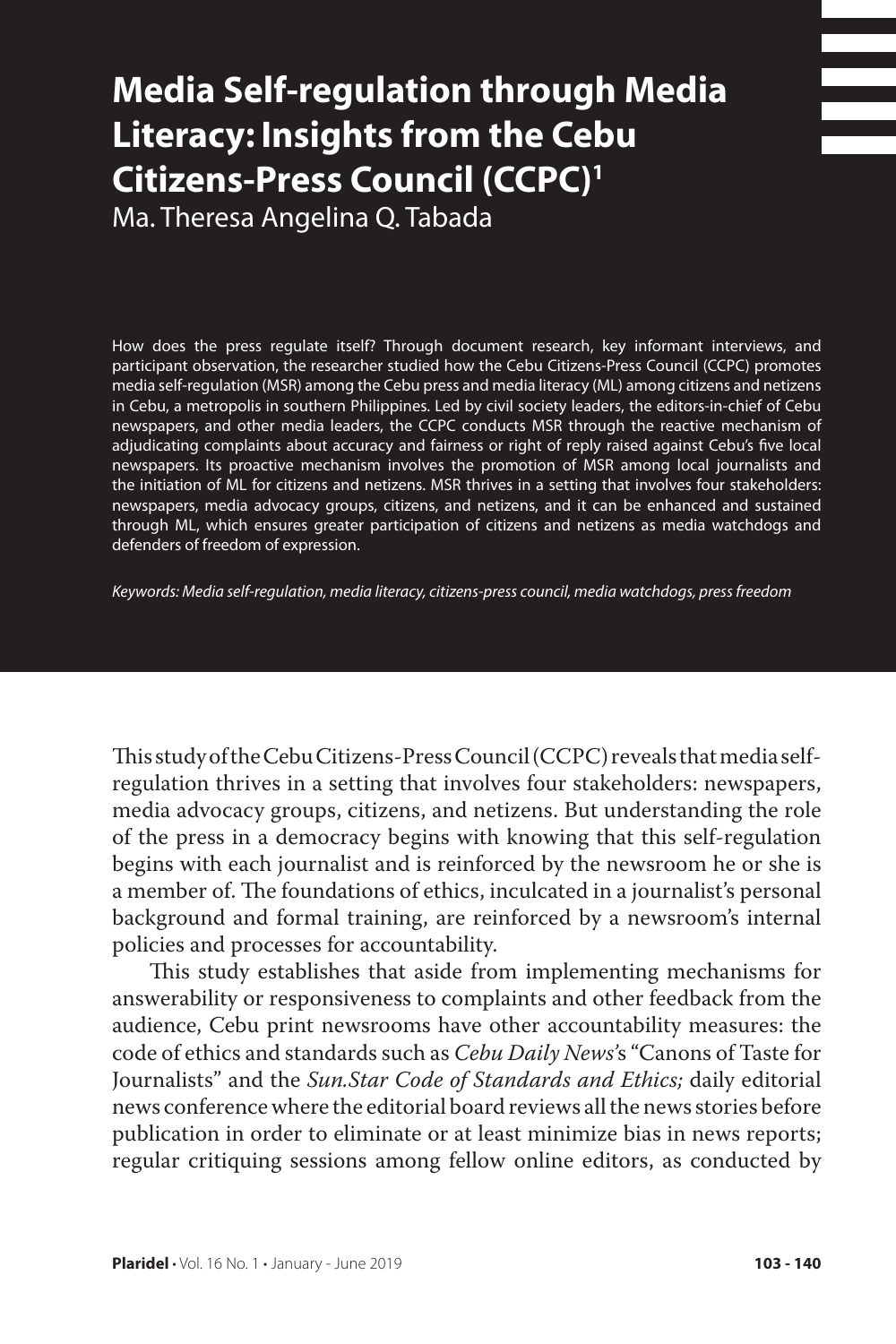the Sun.Star Network Exchange (SUNNEX); an internal ombudsman (for *Sun.Star Cebu* and *Sun.Star Superbalita Cebu*) or a readers' advocate (for *Cebu Daily News*), who checks the accuracy of reports and spots potential biases in news stories; a public and standards editor (for *Sun.Star Cebu* and *Sun.Star Superbalita Cebu*), who orients the public on how the press works through newspaper columns on media literacy such as "Media's Public," the regular column of *Sun.Star* public and standards editor Pachico A. Seares; online feedback mechanisms such as the creation of the posts of social media editor (for *Sun.Star Cebu*), network exchange coordinator (SUNNEX), and multimedia coordinator (for *Cebu Daily News),* who monitor audience feedback on social media and post corrections in the Content Management System (CMS) of the news website; and the support of media advocacy groups such as the Cebu Citizens-Press Council (CCPC), Cebu Media Legal Aid (CEMLA), and Cebu Federation of Beat Journalists (CFBJ). Thus, the professional culture within a newsroom is clearly the direct institutional setting that nurtures a culture of self-regulation among journalists.

#### H**istorical and Institutional Setting of Media Self-regulation (MSR) in Cebu**

#### **Newsrooms**

In the five Cebu newsrooms studied for this paper, key informants said that editors were the ones who performed the gatekeeping functions by staying vigilant and not letting articles that serve the personal agenda of a reporter and his or her patron, rather than the public good, slip. When an editor spots the so-called "badges of prostitution or coercion" (Seares, 2013, p. 21), which give away the reporter's compromise of journalism and standards, or when there is a complaint against reportorial or editorial bias, the newspapers implement a process to investigate the complaints and pass sanctions.

For some community papers characterized by small newsrooms serving small communities, the professional discipline of ethics and standards is reinforced by a culture of stakeholdership. Some community journalists see their membership in the community they cover as shaping their news work and sense of imagined community or connectivity to the community. However, contrary to Bill Reader's 2006 findings that the size of the newsroom and community affect a journalist's application of normative and situational ethics, some community journalists in Cebu view self-regulation as purely a professional responsibility since their newsrooms do not overtly adopt a policy and culture of community advocacy.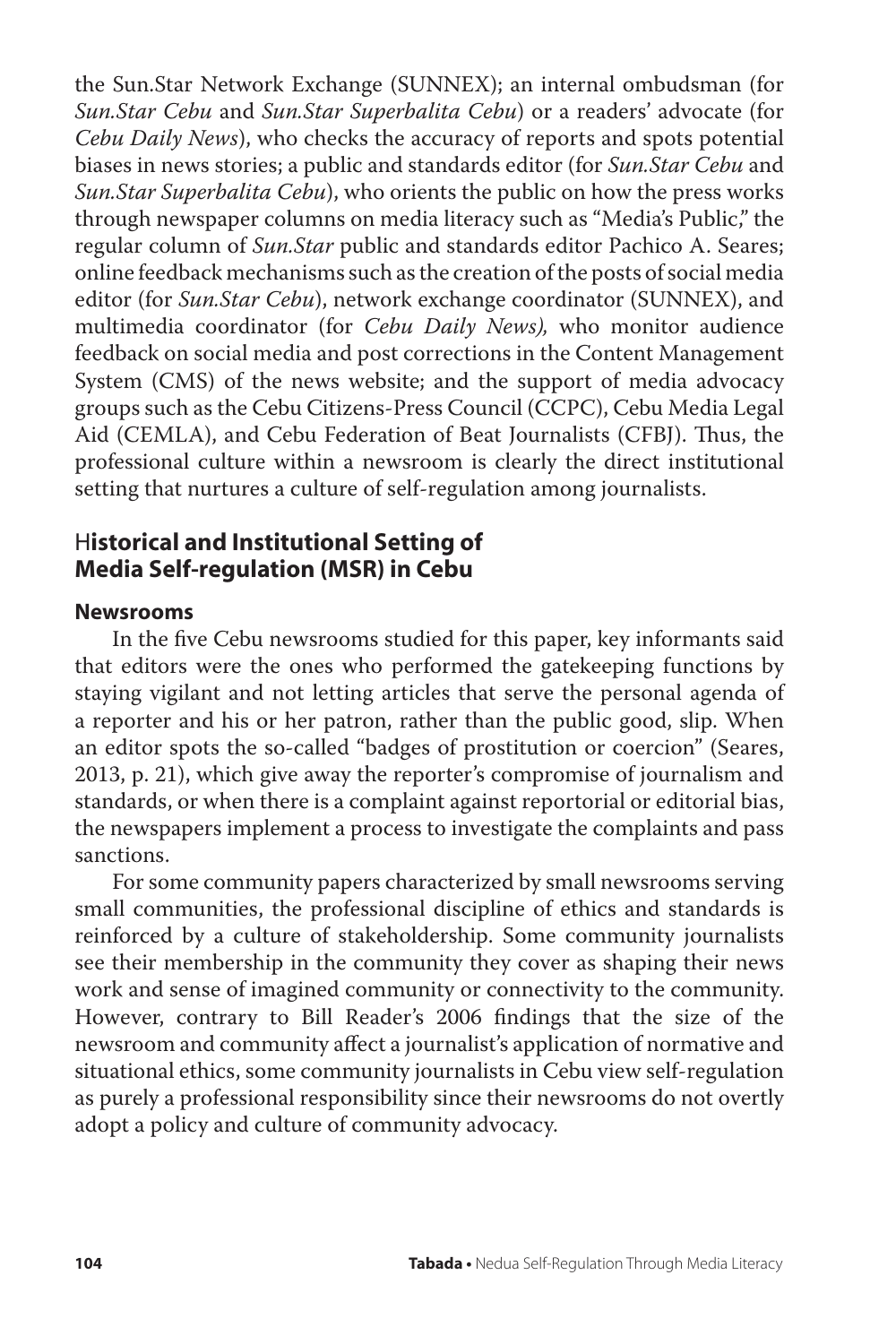Table 1 summarizes the six ways the five Cebu newspapers respond to citizens' complaints and other forms of feedback, in keeping with the accountability principle of media self-regulation and social responsibility.

**Table 1.** Accountability mechanisms in Cebu newspapers.

**Ways Cebu Newspapers Respond to Citizens' Complaints and Other Feedback**

- 1. A newsroom creates and enforces a *code of standards and ethics*, such as the *Cebu Daily News'*s "Canons of Taste for Journalists" and the *Sun.Star Code of Standards and Ethics.*
- 2. A newsroom conducts *daily editorial news conference* where the editorial board reviews all the news stories before publication to eliminate or at least minimize the entry of bias in news reports. Another newsroom practice is to hold *regular critiquing sessions* among fellow online editors, as conducted by the Sun.Star Network Exchange (SUNNEX).
- 3. A newsroom appoints an *internal ombudsman (Sun.Star Cebu* and *Sun.Star Superbalita Cebu)* or *readers' advocate (Cebu Daily News)*, who checks the accuracy of reports and who spots potential biases in news stories. Media self-regulation and media literacy are carried out by the newsroom's *public and standards editor,* who addresses issues concerning journalism standards with journalists and the public. *Media literacy columns*  such as "Media's Public," the regular column of *Sun.Star* public and standards editor Pachico A. Seares, explain how a newspaper covers and treats news.
- 4. Following its *policy and process of answerability*, a newsroom publishes an erratum and corrects the error; publishes a follow-up article that airs the side of the complainant; explains in an article how editorial decisions were arrived at; and publishes the complaint in the Op-Ed pages, among other responses.
- 5. A newsroom responds to *online feedback* by creating the posts of social media editor *(Sun.Star Cebu)*, network exchange coordinator (SUNNEX), and multimedia coordinator *(Cebu Daily News),* who monitor audience feedback on social media and post corrections in the Content Management System (CMS) of the news website; connecting netizens with editors and other netizens; tapping social networks; and using other new media tools for community engagement and interactivity.
- 6. A newspaper *supports* and cooperates with *CCPC and other media advocacy* groups such as the Cebu Citizens-Press Council (CCPC), Cebu Media Legal Aid (CEMLA), and Cebu Federation of Beat Journalists (CFBJ).

#### **Media Advocacy Groups**

The Philippine press has a history of applying the accountability mechanism of the press council, another mechanism promoting journalistic ethics and professionalism (Bengco, 2011). At the national level, there are two existing press councils: the Philippine Press Council (PPC), founded by the Philippine Press Institute (PPI), whose members are "the major national and provincial daily/weekly newspapers in the country" ("About the PPI," n.d., para. 3); and the Broadcast Standards Authority of the Kapisanan ng mga Brodkaster ng Pilipinas (KBP or the Association of Broadcasters of the Philippines), which promotes "professional and ethical standards"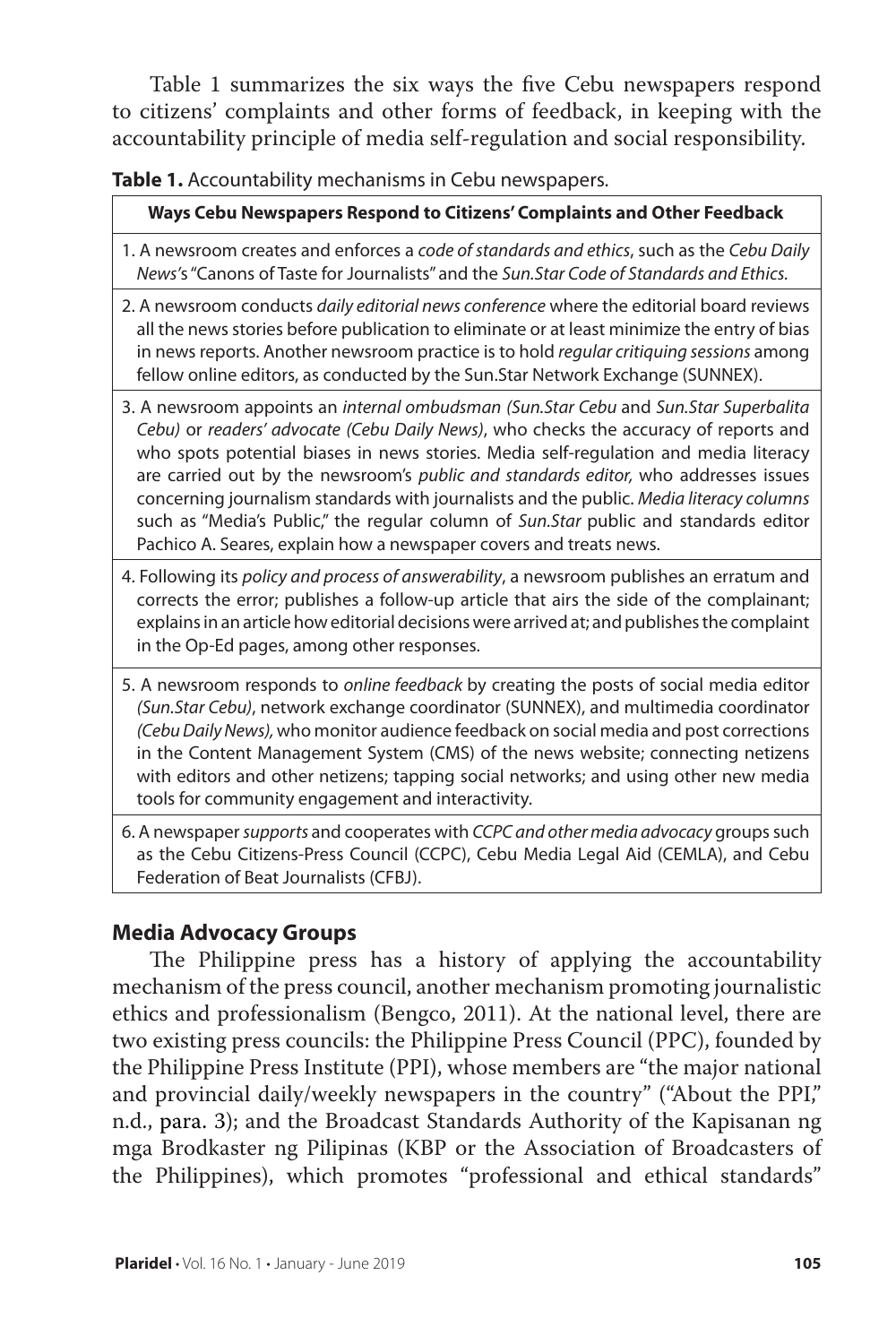(Kapisanan ng mga Brodkaster ng Pilipinas, n.d., para. 1) among the station owners, operators and news staff of its radio and television members.

In accordance with Section 3 of Republic Act 4363, which was enacted on June 19, 1965, the PPC was formed to "promulgate a Code of Ethics, investigate violations, and censure any journalist or newspaper guilty of violating the Code" (Bengco, 2011, para. 5).

In 1972, after proclaiming martial law, President Ferdinand Marcos closed down the PPI and PPC, replacing them with the Mass Media Council (MMC) then the Media Advisory Council (MAC) in 1973, and then the Philippine Council for Print Media (PCPM) and the Philippine Council for Broadcast Media (PCBM) in 1974 (Bengco, 2011). These government bodies were tasked to regulate media and safeguard the state from the manipulation of the press by "forces of insurgency and subversion" (Bengo, 2011, para. 6) presented by the Left and the oligarchy.

However, the Marcos government's regulation was, in practice, control of the media. "During the martial law years, corruption was rampant and cronyism was at its peak. The press was severely controlled and repressed through a score of regulation" (Article 19 & CMFR, 2005, p. 10). At the start of martial law, MAC censors, military men or government lawyers literally sat beside the editor and read the copy before an article saw print (Pinlac, 2007). Only papers owned by cronies, such as Roberto Benedicto's *Philippine Daily Express*, and Hans Menzi's *Manila Bulletin,* were spared the censors' visits. Government regulation led to self-censorship among many reporters and editors wary of publishing anything that could be interpreted as expressing "arrogance towards the Marcos government" (para. 9). Those who deviated from the guidelines issued by the Malacañang Press Office on what to publish and what not to were slapped with libel suits or salvaged, that is, assassinated (para. 28).

After Marcos was driven from power by the People Power Revolution in February 1986, the PPI was reactivated. Initially, Manila newspaper publisher-owners tasked press ombudsmen or readers' advocates to receive complaints and train newsroom staff on ethics and standards (Miranda, 2002a). In 1988, the PPI convened the different Manila newspapers' press ombudsmen and recommended the creation of a press council (Miranda, 2002a, p. 37).The PPI "formally founded" the PPC in 1993. The following two decades saw the PPC undergo several challenges in implementing media self-regulation and accountability, particularly in guaranteeing a news subject's right of reply—the PPC's primary function (Bengco, 2011).

The PPI is unique in Asia for not being initiated by the government. It is the print industry's accountability mechanism for practicing self-regulation (Bengco, 2011). However, the scope of its regulation covers only member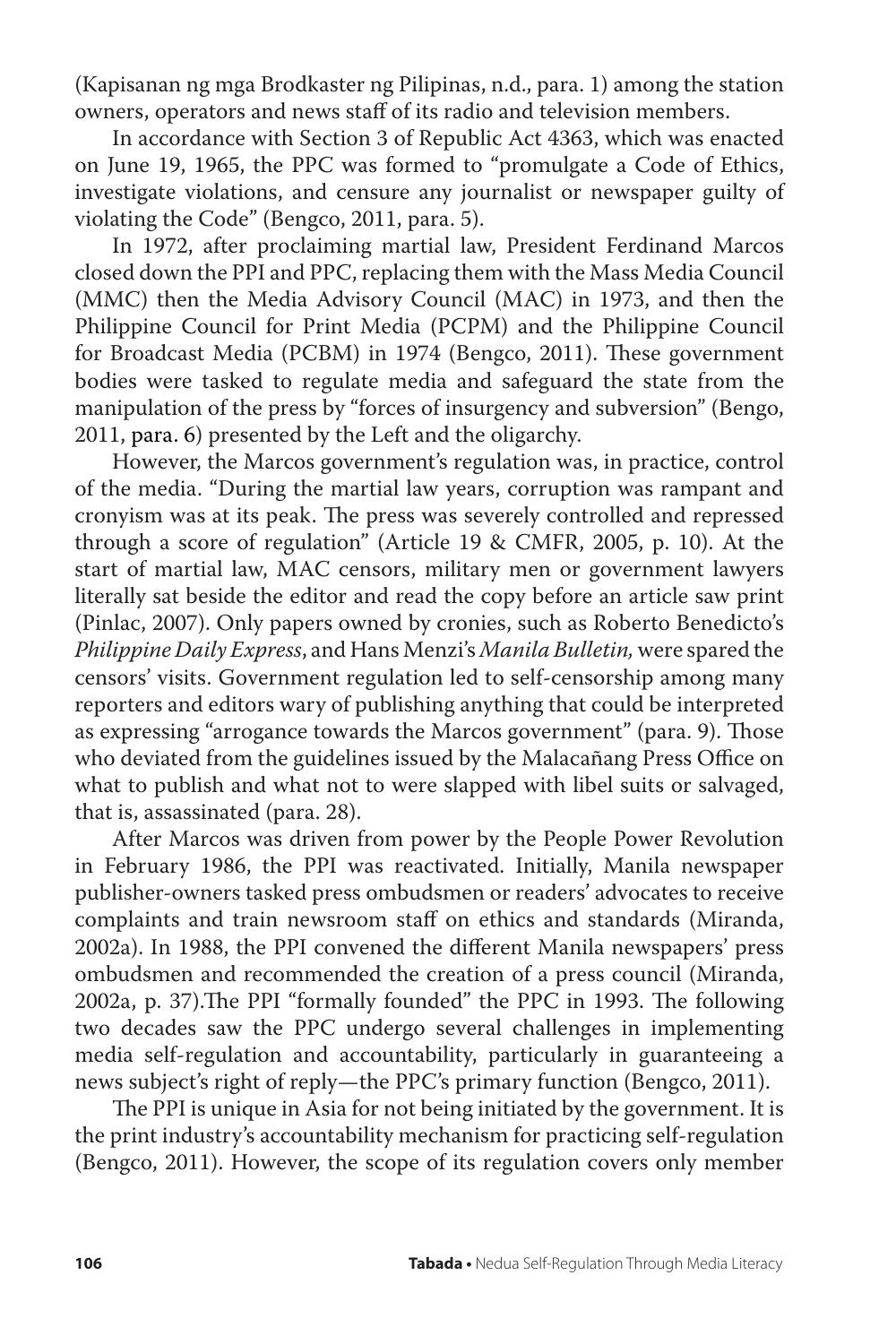newspapers. At the time of Regina Bengco's 2011 study of the PPC, "only six out of 10 national newspapers/newspaper groups in the country," were PPC members. The PPC faces other challenges in implementing accountability: the public's lack of awareness of the PPC's existence and role, the fear preventing the aggrieved from complaining against the media, and the difficulty in terms of time and resources for a Metro Manila-based press council to receive and act on complaints from communities outside of Metro Manila.

Aside from the "fundamental fairness" of voluntarily granting news subjects the right of reply, the PPC sought to educate member newspapers that it was in their "best interest to present all sides to a story at once" (Mariano, 2002, p. 67) because it is also a means to "increase (the papers') credibility" (p. 67) and "decrease their susceptibility to court action" (p. 67). Prior to the 1998 presidential election, the PPI adopted its Code of Professional and Ethical Conduct, which it disseminated for adoption to its member newspapers and other media bodies. The PPC held the Editors Forum where resource persons discussed with PPC members and alternates to respond to the "incompetence, ignorance and laziness," perceived as "big a threat to press freedom as corruption" (p. 70).

In 2000, the PPC was opened to non-journalists for membership. Members of the academe, the law profession, and the business sector were invited to prevent the PPC from becoming an "old boys network, a tiny self-congratulating clique that could lose its sensitivity to delicate ethical questions and its sense of urgency to take action on them" (Mariano, 2002, p. 71). Also planned were collaborations with journalism schools and media watchdogs since, in keeping with the PPI Code of Professional and Ethical Conduct, the PPC believes that "it takes a community of journalists" to turn the code into the "genuine, positive, powerful norm and standard that it should be for the country" (Mariano, 2002, p. 72) .

Another national media advocacy group is the Center for Media Freedom and Responsibility (CMFR). Established in 1989, the CMFR is a "private, non-stock and non-profit organization involving the different sectors in the task of building up the press and other news media as a pillar of democracy" (Katigbak, 2002, p. 102). It publishes the *PJR*, a "professional journal that monitors the performance of the press and identifies the problematic areas of coverage" (p. 102). This media watchdog is distributed to "over 500 journalists in the country, and is also used as instructional material for the teaching of journalism ethics in colleges and universities" (p. 102).

The CMFR and other media advocacy groups are post-martial law responses, indicating "a growing realization within the profession of the need for self-evaluation and self-regulation in a democratizing society"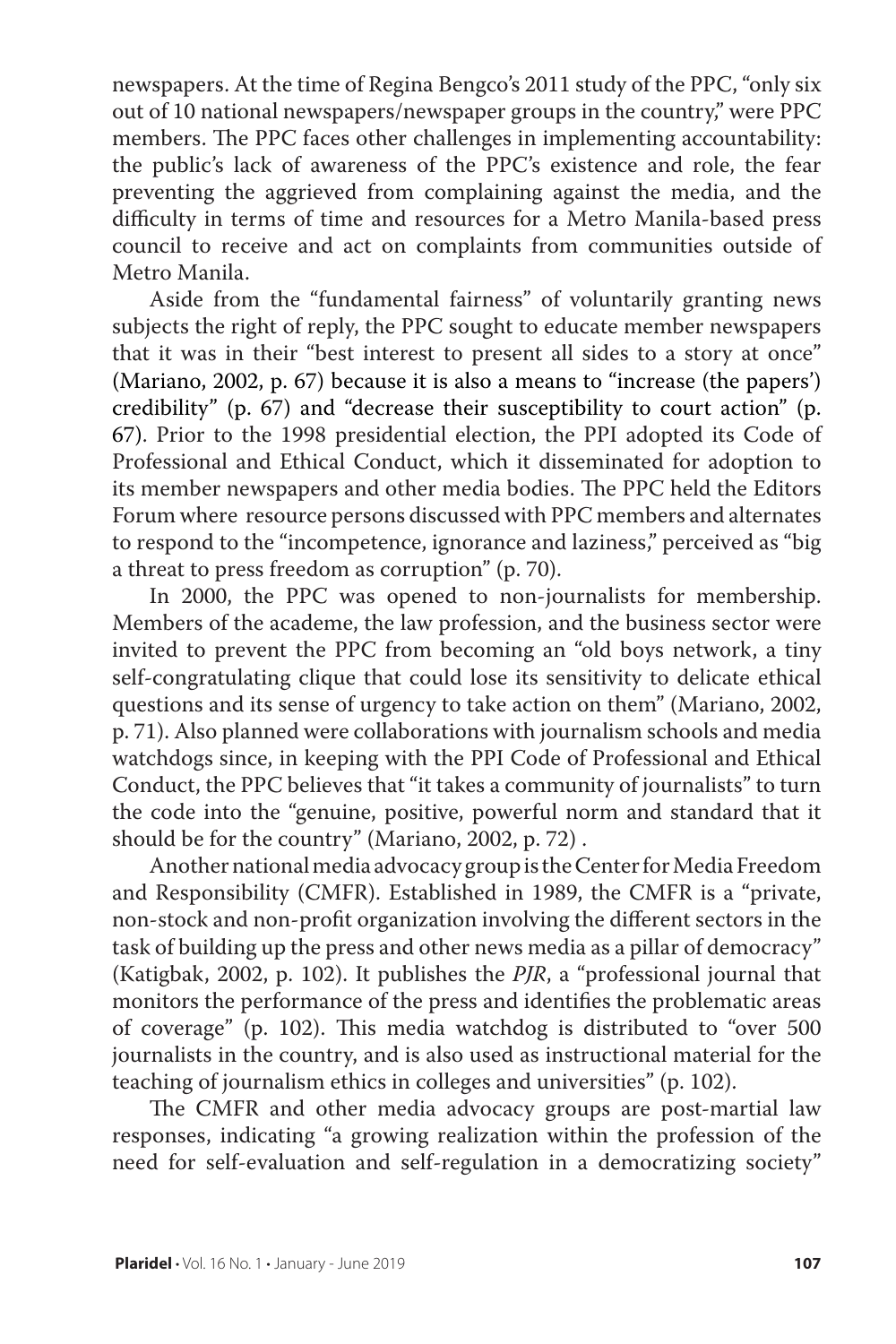(Article 19 & Center for Media Freedom and Responsibility, 2005, p. 66). The CMFR helped establish citizens press councils (CPCs) in Cebu, Baguio and Palawan as it "has always seen freedom and responsibility as linked" (De Jesus & Khan, 2005, p. 15). In the study, "In search of solutions: A study of journalist killings in the Philippines, 2000-2005" (p. 15), the CMFR identified the role of an "invigorated press council that includes civil society members in promoting press accountability" (p. 15)making the grievance process "more accessible," and providing a "public forum for the discussion of media and related issues" (p. 15).

Given the rising number of journalists killed "in the line of duty" since 1991 (when CMFR began its database on the killings) and the culture of impunity in the country, the CMFR observed in the same report that a "more civil media and a press orientation toward genuine public service might help to temper the resort to violence in Philippine society" (De Jesus & Khan, 2005, p. 15). Shiela Coronel (in De Jesus & Khan, 2005), Philippine Center for Investigative Journalism (PCIJ) executive director, also proposed media self-regulation as one way to stop the killings. In the PCIJ blog, she posted, "Should part of the protection work include fortifying the quality of journalism to make it less vulnerable to violent attack?" (p. 15).

Based on documentation of the history of Cebu media and the feedback of selected representatives of the public and media sectors, this study notes that Cebu print newsrooms (i.e., *Banat News, Cebu Daily News, Sun.Star Cebu, Sun.Star Superbalita Cebu,* and *The Freeman*) and media advocacy groups have been active for decades in media self-regulation and more recently, media literacy. In these initiatives, the PPI and the CMFR are active partners of Cebu colleagues. For about three decades, media advocacy groups operated informally and then formally in Cebu (Tabada, 2015). According to the 22-year timeline of the Cebu Press Freedom Week, media advocacy groups since1984 have gathered for a week in September (to coincide with the anniversary of martial law, which was September 21, 1972) to commemorate the importance of upholding and protecting press freedom (Cuizon, 2014).

Initially, Cebu print journalists organized to present a common stance and line of defense against external threats: politicians, rogue elements in the military, anti-communist crusaders, and martial law. Print journalists organized formally, forming the Association of Cebu Journalists, Cebu News Workers Multipurpose Cooperative (Cebu News Coop), Cebu News Correspondents Club, Council of Cebu Media Leaders (CCML), Cebu News Workers Foundation (CENEWOF), Cebu Federation of Beat Journalists (CFBJ), CCPC, Cebu Media Legal Aid (CEMLA), and Cebu Press Freedom Week Inc (CPFWI) (Tabada, 2015). Other journalists grouped informally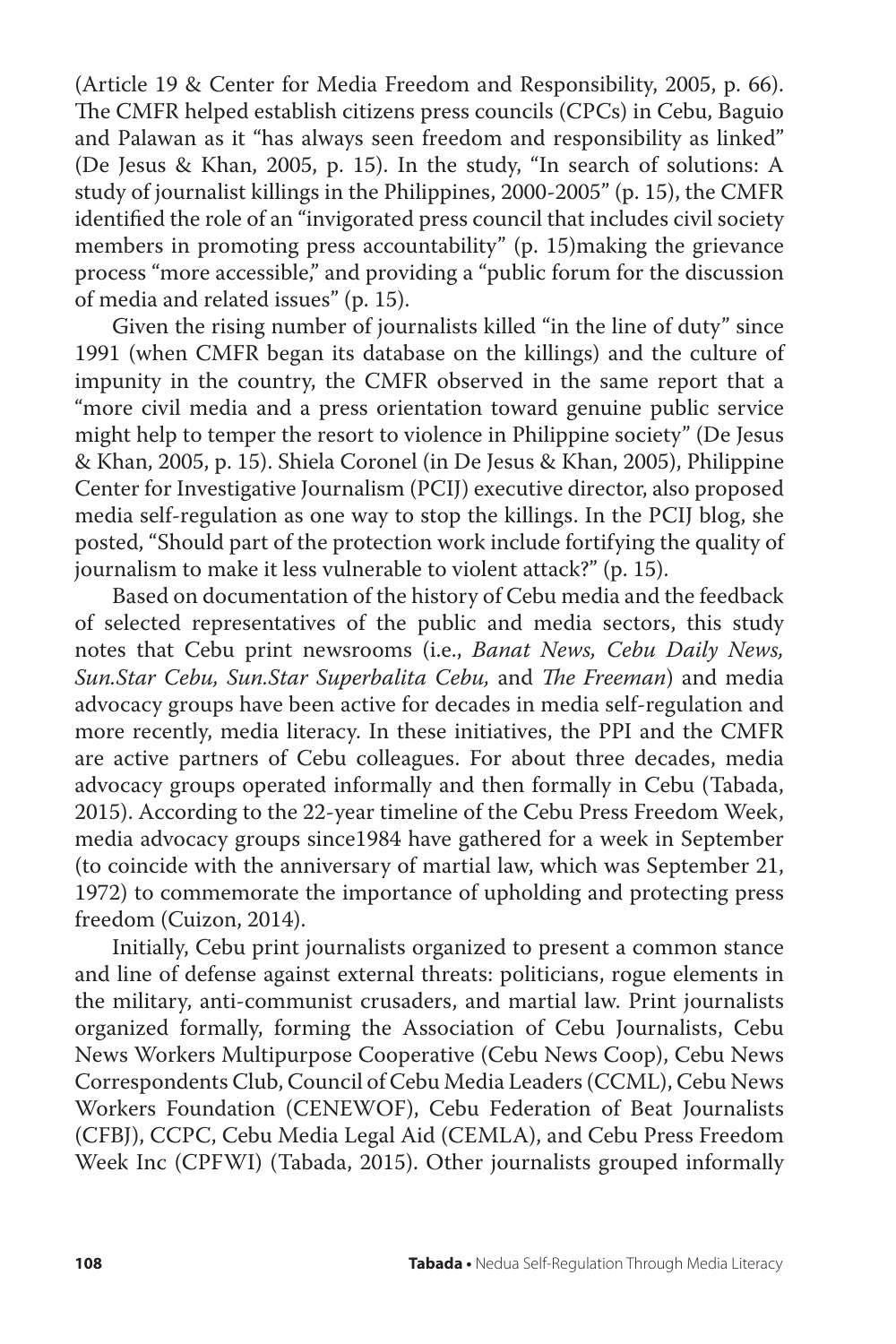due to personal bonding and shared vision—as in the case of the all-women group STET—or shared work, as in CFBJ's membership of 11 beat reporters' organizations (Tabada, 2015).

Table 2 shows, in alphabetical order, the media advocacy groups and other entities, highlighting the interplay of advocacies to promote media self-regulation and media literacy in Cebu.

| <b>Media</b><br>Advocacy<br>Group                      | <b>Profile</b>                                                                                                                                                                                                                                                                                                                                                                                                                                                                                                                                                                                                                                                                                                                                                                                                                                               | <b>Highlights</b>                                                                                                                                                                                                                                                                                                                                                |
|--------------------------------------------------------|--------------------------------------------------------------------------------------------------------------------------------------------------------------------------------------------------------------------------------------------------------------------------------------------------------------------------------------------------------------------------------------------------------------------------------------------------------------------------------------------------------------------------------------------------------------------------------------------------------------------------------------------------------------------------------------------------------------------------------------------------------------------------------------------------------------------------------------------------------------|------------------------------------------------------------------------------------------------------------------------------------------------------------------------------------------------------------------------------------------------------------------------------------------------------------------------------------------------------------------|
| Cebu<br>Federation<br>of Beat<br>Journalists<br>(CFBJ) | • "Aims to foster unity<br>among beat reporters" and<br>photographers of Cebu print<br>and broadcast outlets<br>• Composed initially of seven,<br>later 11 beat-based groups of<br>reporters:<br>a) Media Alliance for the Law,<br>Liberty, Equality and Truth<br>(MALLET): courts<br>b) Capitol Association of<br>Reporters in Tri-Media<br>(CART)<br>c) City Hall Association of<br>Reporters in Media<br>(CHARM): Cebu City Hall<br>d) Regional Journalists in Cebu<br>(REJOICE): regions<br>e) Association of Reporters in<br>Mandaue and Lapu-Lapu<br>City in Truth and Excellence<br>(ARMALITE)<br>f) Media in Cebu South (MIS)<br>g) Defense and Police Press<br>Corps (DEPP)<br>h) Entertainment Group<br>(E-Group)<br>i) Cebu Economic Journalists<br><b>Association (CEJA)</b><br>j) Sports Correspondents<br>(SCORE)<br>k) LENS: photojournalists | • Organized during the 6th<br>CPFW on Sept. 17-23, 2000<br>(a) Sun.Star Cebu hosts pre-<br>assembly meetings of beat<br>groups<br>(b) CENEWOF hosts the<br>general assembly<br>· With Sun.Star Cebu, "laid<br>the groundwork" for the<br>reactivation of the CCPC in<br>2005<br>• Co-organizes CPFW activities<br>• Undertakes activities<br>throughout the year |

**Table 2.** Cebu media advocacy groups and other entities.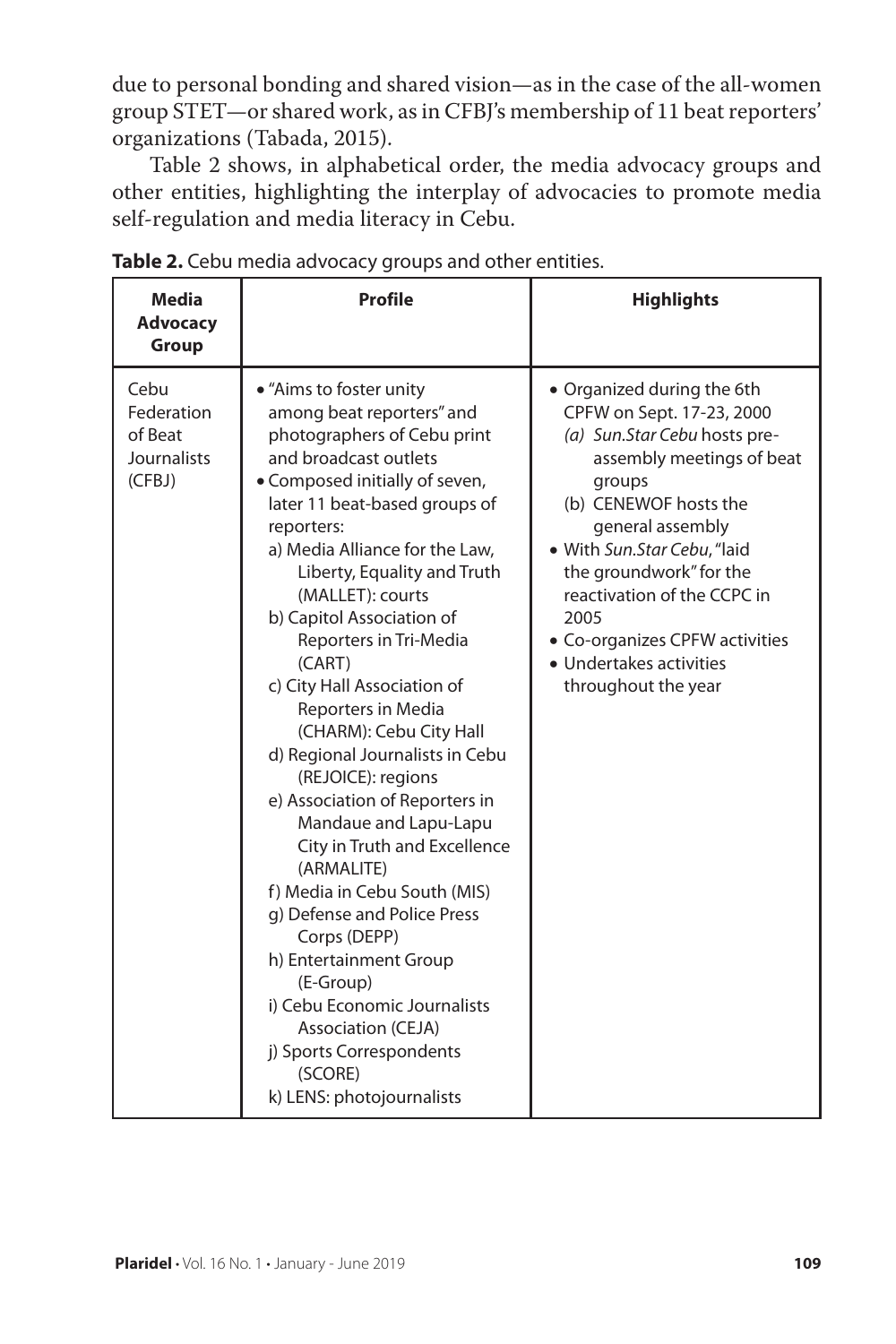| <b>Media</b><br><b>Advocacy</b><br>Group        | Profile                                                                                                                                                                                                                                                                                                                                                                                                                                                                                                              | <b>Highlights</b>                                                                                                                                                                                                                                                                                                                                                                                                                                                                                                                                                           |
|-------------------------------------------------|----------------------------------------------------------------------------------------------------------------------------------------------------------------------------------------------------------------------------------------------------------------------------------------------------------------------------------------------------------------------------------------------------------------------------------------------------------------------------------------------------------------------|-----------------------------------------------------------------------------------------------------------------------------------------------------------------------------------------------------------------------------------------------------------------------------------------------------------------------------------------------------------------------------------------------------------------------------------------------------------------------------------------------------------------------------------------------------------------------------|
|                                                 | • Considered as the "biggest"<br>media organization in the<br>country's south"                                                                                                                                                                                                                                                                                                                                                                                                                                       |                                                                                                                                                                                                                                                                                                                                                                                                                                                                                                                                                                             |
| Cebu<br>Citizens-<br>Press<br>Council<br>(CCPC) | • Initiated in 2001 by editors-in-<br>chief of Cebu Daily News, Sun.<br>Star Cebu and The Freeman<br>• Assisted by the Philippine<br>Press Council (PPC) and the<br>Center of Media Freedom and<br>Responsibility (CMFR)<br>• Went into "hibernation" for<br>three years<br>• Reactivated in 2005<br>• Registered with the Securities<br>and Exchange Commission<br>(SEC) as a nonstock, nonprofit<br>organization<br>• 15 members representing Cebu<br>print media, business, academe,<br>church, and civil society | • Initiated during the 7th CPFW<br>on Sept. 16-22, 2001, with<br>discussions for setting up a<br>Citizens' Press Complaint Board<br>• Held the first working session<br>during the 8th CPFW on Sept.<br>15-21, 2002<br>• Conducted the meeting<br>reactivating the 15-member<br>council during the 11th CPFW<br>in 2005<br>• Partners with CENEWOF,<br>CFBJ, CEMLA and other media<br>advocacy groups<br>• Undertakes activities<br>throughout the year                                                                                                                     |
| Cebu<br>Journalism<br>& Journalists<br>(LJ)     | • First issue titled Cebu<br>Journalism: The People and the<br><b>Times</b><br>• Annual yearbook recording<br>the legitimate members of<br>Cebu working press and issues<br>affecting ethics, standards,<br>and practices of journalism,<br>particularly the community<br>press<br>• "(M)odest goal (to) be of<br>some use to the few people<br>who might care Cebu<br>journalism's history"<br>Distributed for free to schools,<br>government, companies, and<br>other institutions in the nation                   | • Cebu Daily News, Sun. Star Cebu<br>and The Freeman ran articles<br>on "icons" of Cebu journalism<br>during the 9th CPFW in 2003<br>and 10th CPFW in 2004 to<br>introduce students and refresh<br>media professionals on models<br>to emulate in journalism<br>• First issue published during<br>the 2004 CPFW<br>• Publication timed during the<br><b>CPFW</b><br>• Conceptualized and<br>supervised by Pachico A.<br>Seares and written and edited<br>by Sun.Star Cebu reporters and<br>editors<br>• E-book version of CJJ 7<br>released during the 18th CPFW<br>in 2012 |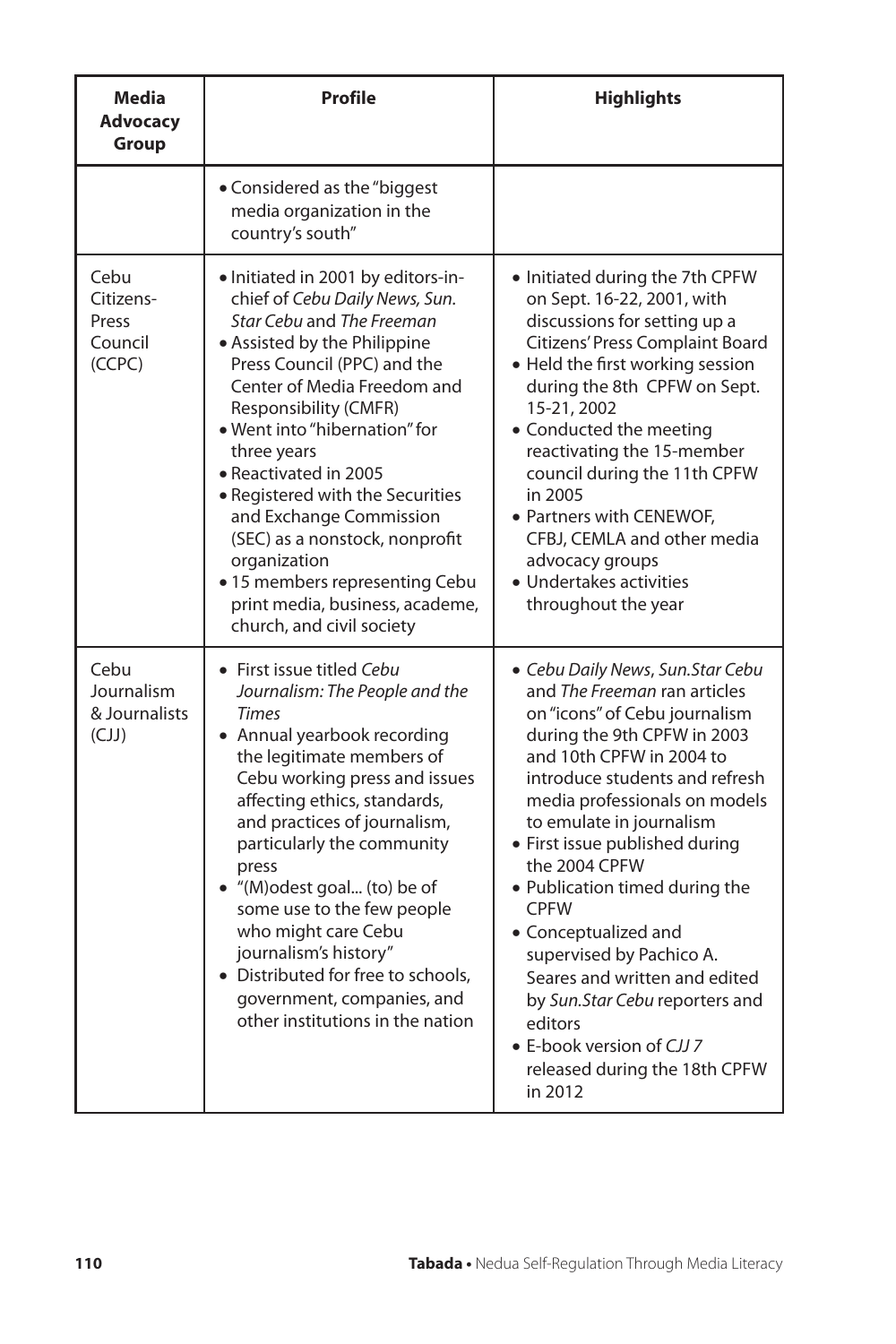| Media<br><b>Advocacy</b><br>Group             | Profile                                                                                                                                                                                                                                                                                                                                                                                                                                                                                                                                                                                           | <b>Highlights</b>                                                                                                                                                                                                                                                                                                                                                                                              |
|-----------------------------------------------|---------------------------------------------------------------------------------------------------------------------------------------------------------------------------------------------------------------------------------------------------------------------------------------------------------------------------------------------------------------------------------------------------------------------------------------------------------------------------------------------------------------------------------------------------------------------------------------------------|----------------------------------------------------------------------------------------------------------------------------------------------------------------------------------------------------------------------------------------------------------------------------------------------------------------------------------------------------------------------------------------------------------------|
| Cebu Media<br>Legal Aid<br>(CEMLA)            | • Convened by five lawyer-<br>journalists to give pro<br>bono counsel to journalists<br>charged with libel and other<br>complaints Complements<br>the legal assistance given by<br>media companies to journalist-<br>employees                                                                                                                                                                                                                                                                                                                                                                    | • During Dec. 5, 2006 CCPC<br>meeting, nine lawyers joined<br><b>CEMLA</b><br>• In 2012, partners with CCPC<br>and the Integrated Bar of the<br>Philippines (IBP)<br>• Cebu City and Cebu chapters<br>started "database for court<br>decisions on libel and<br>contempt and legal articles of<br>media law"<br>• Legal adviser of CCPC<br>• Undertakes activities<br>throughout the year                       |
| Cebu Media<br>Medical<br>Aid Fund<br>(CEMMAF) | • Channels medical assistance<br>to media workers (primary<br>beneficiaries) and their<br>legitimate families (secondary<br>beneficiaries). Health benefits<br>cover cost of hospitalization,<br>maintenance medicine,<br>laboratory tests and<br>procedures<br>• Other programs cover<br>assistance to public<br>elementary, high school<br>and college graduating<br>students, burial assistance,<br>disaster management such<br>as disaster relief, emergency<br>shelter, disaster preparedness<br>trainings, self-defense, and<br>health awareness for primary<br>and secondary beneficiaries | • Initial trust fund raised by<br>media<br>• In 2006, seed money raised<br>from P2-million Priority<br>Development Assistance<br>Fund (PDAF) of Rep. Raul del<br>Mar (Cebu City, first district)<br>and P1-million PDAF of Rep.<br>Antonio Cuenco (Cebu City,<br>second district)<br>• In 2012, seed money<br>replenished with Del Mar's P2-<br>million PDAF<br>• Undertakes activities<br>throughout the year |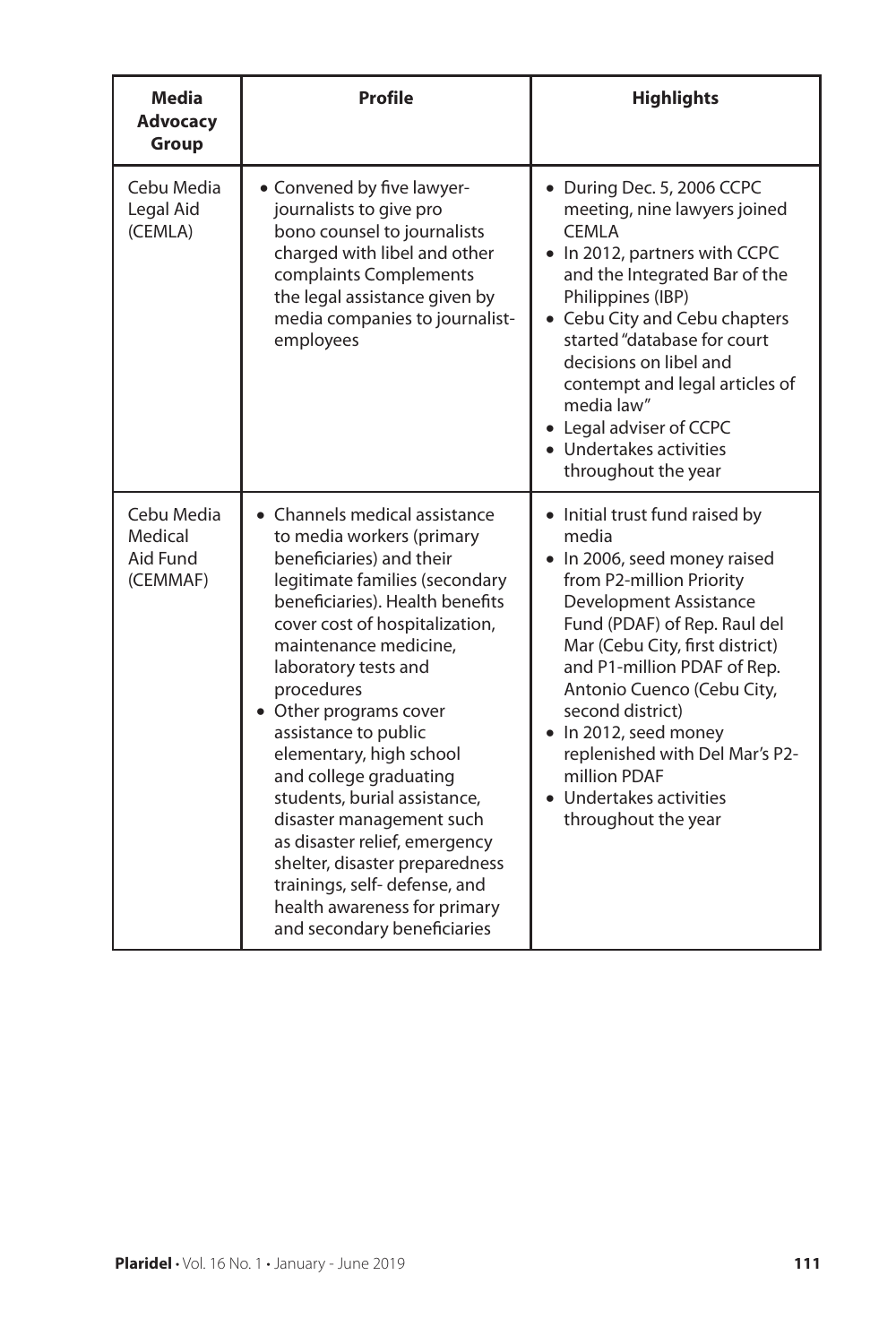| <b>Media</b><br><b>Advocacy</b><br>Group                                               | <b>Profile</b>                                                                                                                                                                                                                                                                                                          | <b>Highlights</b>                                                                                                                                                                                                                                                                                                                                                                                                                                                                                                                                                                                                        |
|----------------------------------------------------------------------------------------|-------------------------------------------------------------------------------------------------------------------------------------------------------------------------------------------------------------------------------------------------------------------------------------------------------------------------|--------------------------------------------------------------------------------------------------------------------------------------------------------------------------------------------------------------------------------------------------------------------------------------------------------------------------------------------------------------------------------------------------------------------------------------------------------------------------------------------------------------------------------------------------------------------------------------------------------------------------|
| <b>Cebu News</b><br>Workers'<br>Foundation<br>(CENEWOF)                                | • Organized by Concepcion G.<br>Briones, president emeritus<br>of the Association of Cebu<br>Journalists, and Pachico A.<br>Seares, editor-in-chief of The<br>Freeman, in 1979<br>Aims to help the "poor workers<br>of print media"<br>• One of the pioneering and still<br>active media advocacy groups<br>in Cebu     | • Offers trainings, scholarship<br>and travel, medical and legal<br>aid, housing, and livelihood<br>for the "promotion of the<br>well-being of journalists and<br>the growth of a free and<br>responsible press"<br>• Initiated the campaign to<br>request local governments<br>to rename streets after<br>distinguished local journalists<br>• Street-renaming project<br>recognizes print journalists<br>contributing to Cebu and sets<br>them up as models for present<br>colleagues and youths<br>• Partners with CCPC and CPFWI<br>in the street-renaming project<br>• Undertakes activities<br>throughout the year |
| <b>Cebu News</b><br>Workers<br>Multi-<br>purpose<br>Cooperative<br>(Cebu News<br>Coop) | • Counts as members Cebu<br>journalists and their families<br>• Promotes savings, alternative<br>livelihood, housing and other<br>financial assistance to some 500<br>members of the press<br>• P9.157 million, total assets in<br>2005<br>• One of the pioneering and still<br>active media advocacy groups<br>in Cebu | • Undertakes activities<br>throughout the year                                                                                                                                                                                                                                                                                                                                                                                                                                                                                                                                                                           |
| Cebu Press<br>Freedom<br>Week Inc.<br>(CPFWI)                                          | • Activated in 2011 after The<br>Freeman begged off as lead<br>convenor for the 17th CPFW<br>• Lead organizer and franchise<br>holder of CPFW<br>• Duly registered corporation<br>• Board of trustees composed of<br>Cebu tri-media members                                                                             | • Publishes in local dailies full and<br>detailed accounting of CPFW<br>donations and expenses<br>Oversees lineup of official CPFW<br>activities: "Reaching Out to<br>News Sources,""Reaching Out to<br>Future Journalists," and "Coping<br>with New Media"                                                                                                                                                                                                                                                                                                                                                              |

*Sources:* Basilan, 2011, p. 14; "Cebu Journalists: A Lot to Thank for," 2006, pp. 6-7; "Cebu Press Freedom Week Through the Years," 2004, p. 55; Lim, 2010, p. 63; Lim, 2013, p. 54; Tabada, 2013, p. 28; Seares, 2008, p. 4; Seares, 2012, p. 15; "Timeline: Cebu Press Freedom Week," 2010, p. 56; "Timeline: Cebu Press Freedom Week through the years," 2011, p. 18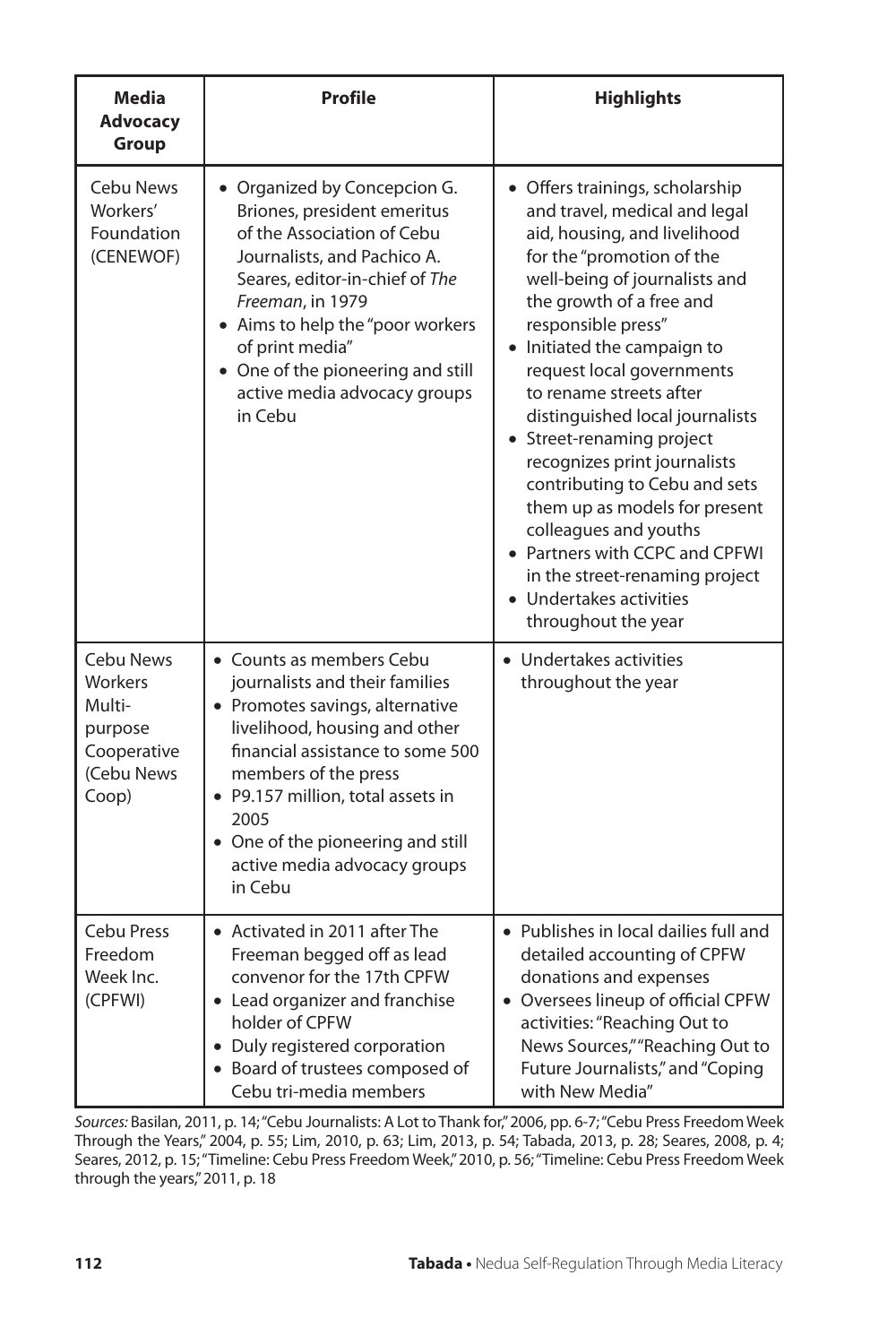For the CCPC, the pursuit to put in place press accountability began in 2001 when the editors-in-chief of the three English-language dailies in Cebu—Eileen Mangubat of the *Cebu Daily News*, Pachico A. Seares of *Sun.Star Cebu,* and Noel Pangilinan of *The Freeman*—met in Manila with Marvin Tort, PPC executive director ("Cebu Citizens-Press Council," n.d.). They discussed setting up a press council in Cebu. In Cebu, Juan L. Mercado, then a columnist for *Sun.Star Cebu, Cebu Daily News*, and *Philippine Daily Inquirer*, joined Mangubat, Seares, and Pangilinan in laying the groundwork for the organization. Mercado is the PPI's founding director (Cebu Citizens Press Council, n.d.).The group consulted other media advocacy stakeholders, including Melinda Quintos de Jesus, CMFR executive director. The organization was interested to set up press councils in Cebu, Palawan, and Baguio.

A self-regulatory body introduced in Sweden in 1940, the press council has been accepted and replicated in the United Kingdom and other countries (Miranda, 2002a). In the Philippines, the experiences of the PPIinitiated PPC surfaced many problems, such as the "reluctance of aggrieved persons to file complaints" (p. 36). and "the public's lack of information on the existence and role of the council" (p. 36). Another problem was the difficulty in terms of resources and time for a Metro Manila-based press council to receive and act on complaints from communities outside of Manila (p. 36). During the PPI's 6th National Press Forum, Marvin Tort, news editor of *BusinessWorld* and PPC chairperson, declared that the press council "doesn't work" (p. 36).

Believing in the citizens' press council as a self-regulating mechanism for media accountability, the CMFR partnered with local partners in Cebu, Baguio, and Palawan to initiate regional press councils. The CMFR had preliminary meetings with potential partners in August 2001, after which the plan was made to establish press councils in Cebu, Baguio, and Mindanao. Due to the crisis in Mindanao, Palawan became the third site (Miranda, 2002a, p. 37).

During a national roundtable meeting on the "Corruption in Media: A Multi- Sectoral Perspective" held on October 8-10, 1999, twenty-eight leaders of the community press in the country formalized plans to organize regional press councils, with the participation of non-media sectors, as a "new framework . . . to help instill greater ethical compliance and professionalism in the performance of the free press in the country" (Miranda, 2002a, p. 37). Mangubat (in Miranda, 2002a) told the *Philippine Journalism Review* that the inclusion of non-journalists in the councils would "disprove the public perception that a press council is an 'old boys' club' formed by journalists to protect their own" and prove the "industry's willingness to listen and (its) sincerity in seeking reforms (in the media)" (p. 37).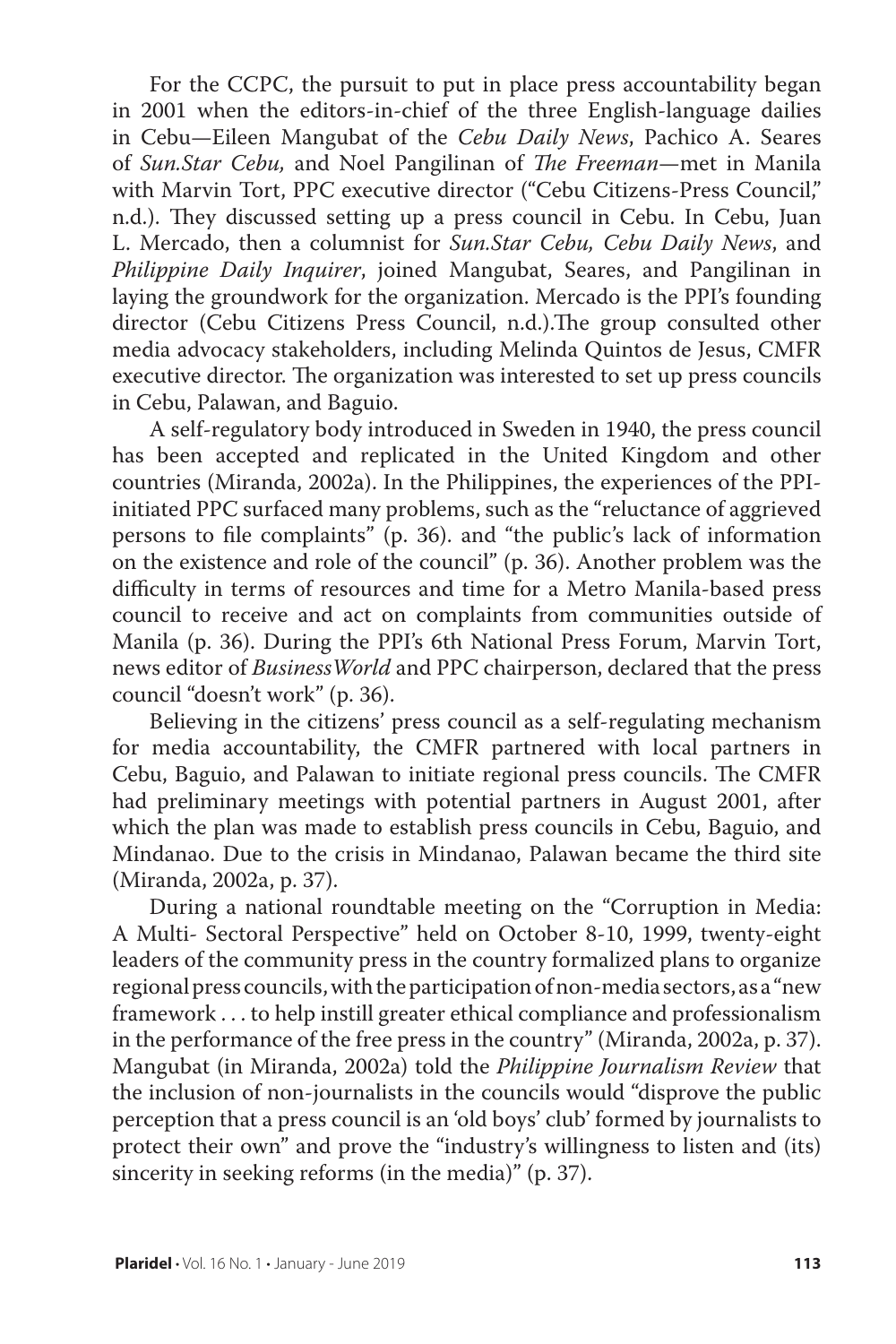The CCPC had a soft launch on May 5, 2002, with a formal launch in September 2002 to coincide with Cebu Press Freedom Week. It was followed by the launching of two other CMFR-assisted CPCs: Baguio Citizens Press Council (BCPC) on May 30, 2002 and Palawan Community Media Council (PCMC) on June 8, 2002 (Elumbre & Tuazon, 2005; Macale, 2003).

On September 16, 2002, prospective members of the CCPC met at the Laguna Garden Café in Cebu City ("Cebu Citizens-Press Council," n.d.). Seares presented to the assembly a proposal for basic rules, culled from foreign models, local experience, and local consultations. However, due to the "individual papers' other pressing concerns," the CCPC went into "hibernation" for the next three years (Cebu Citizens Press Council or CCPC, n.d.). Aside from these "internal concerns" of the member newspapers, the CCPC needed an executive director, office space, and budget. Other plans needing implementation were for an information drive by the membernewspapers, the finalization of the by-laws and rules, and participation of more citizens as CCPC members (Elumbre & Tuazon, 2005).

In February 2003, *Cebu Daily News* publisher Eileen Mangubat informed the *Philippine Journalism Review* that the Cebu Newspaper Workers Foundation (CENEWOF) and the Marcelo Fernan Press Center in Lahug, Cebu committed a room for CCPC use (Macale, 2003; Miranda, 2002b). The office was to serve as a "neutral body, complete with an executive director and staff so that media organizations will not perceive it as biased" (Macale, 2003, p. 19). Seares recalled:

> Things were ready by the second year but the unofficial lead convenor seemed to have dropped the idea until that month towards the September 2005 Press Week when our group met and I volunteered that Sun.Star (Cebu) take the lead as (the) CCPC convenor because no one else would do it. (P. Seares, personal communication, November 18, 2014).

# **Seares and** *Sun.Star Cebu* **took over from Mangubat in reactivating the CCPC.**

According to Amado "Jake" Macasaet (as quoted in Bengco, 2011), publisher of *Malaya* and PPI chairman-emeritus, the CCPC is the "most active" (para. 75) of the regional press councils. Macasaet made this comment to former *Malaya* reporter Regina Bengco (2011), who undertook a research project on the PPC for the 2011 Asia Journalism Fellowship held in Singapore on Feb. 7 to April 29, 2011. Founded in 2001 but reactivated in 2005, the CCPC represents Cebu's print media, the local chapter of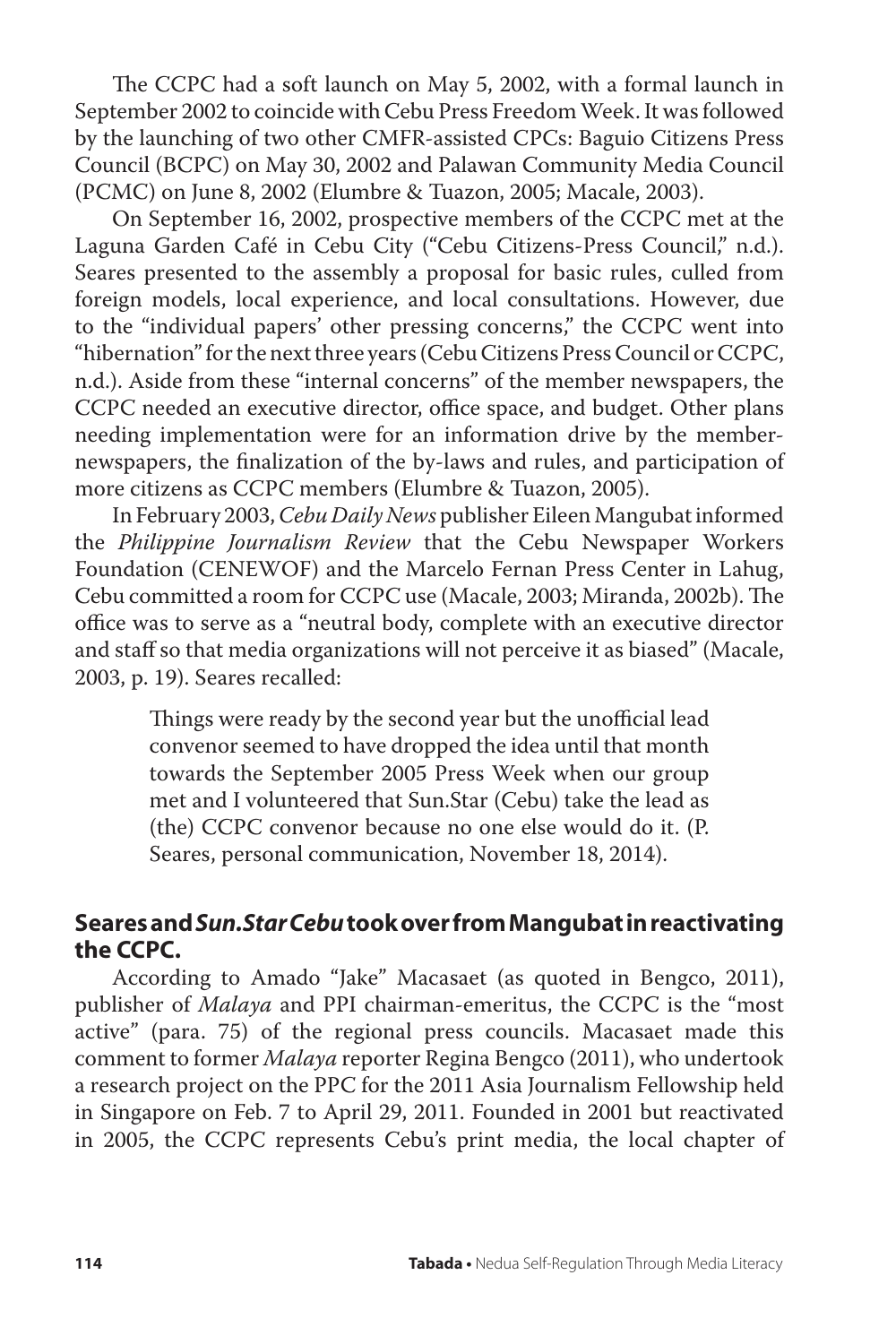KBP, and the private sector such as businesses, civic organizations, and the academe.

The CCPC "provides a forum for news subjects to air their grievances so that the incidence of lawsuits and violence against journalists may be reduced" (Lim, 2010, p. 63). The Council also seeks to promote among journalists a culture of professionalism and ethical conduct, which encourages journalists to police their ranks. Lastly, the CCPC "helps the public understand the work of media" (p. 63).

There are five dailies in Cebu: *The Freeman* and *Banat News*, published by the Star Group of Publications; *Sun.Star Cebu* and *Sun.Star Superbalita Cebu*, published by the Sun.Star Publishing; and *Cebu Daily News*, published by the Inquirer Publications. *The Freeman, Sun.Star Cebu*, and *Cebu Daily News* are in English; *Banat News* and *Sun.Star Superbalita Cebu*  are in Cebuano. CCPC's public members are Dr. Pureza Oñate, who is also CCPC president and Cebu Newspaper Workers Foundation (CENEWOF) chairperson; Sabino Dapat, CCPC vice president and president of Mitsubishi Motors Cebu Corporation; Fr. Aloysius Cartagenas, CCPC treasurer and former rector of Seminario Mayor de San Carlos; Atty. Jonathan Capanas, CCPC secretary and dean of the College of Law of the University of San Jose-Recoletos; Jose Rafael Ferreros, former senior assistant governor Rotary International district 3860; and Mario King, president and chief executive officer of Nito's International Ventures (CCPC, n.d.).

CCPC semi-media members are Ma. Theresa Q. Tabada, instructor of Mass Communications at UP Cebu; and Mia E. Mateo, mass communications coordinator of St. Theresa's College Cebu. Academics straddle the media e.g., Tabada writes a weekly column and editorial for *Sun.Star Cebu*—and the public, and semi-media members provide the "swing vote" or "voice of moderation" (CCPC, n.d.; Seares, personal communication, July 3, 2015). CCPC media members are Jun Tagalog of dyLA-AM who was the 2014 chairman of the KBP, Cebu Chapter; Manny Galicia of Smooth FM, 2014 KBP-Ceby executive vice-chairman; Quennie Bronce, editor-in-chief of *The Freeman* and *Banat News*; Isolde D. Amante, editor-in-chief of *Sun.Star Cebu*; Eileen G. Mangubat, publisher of *Cebu Daily News*; and Michelle P. So, editor-in-chief of *Sun.Star Superbalita Cebu*. *Sun.Star Cebu* public and standards editor Atty. Pachico A. Seares is the CCPC executive director, and *Sun.Star Cebu* managing director for special pages and features Cherry Ann T. Lim, the deputy director. On-leave from the CCPC are Cartagenas and Tabada (CCPC, n.d.).

The Council's Rules of Procedure and Code of Practice were adopted by the editors-in-chief of the five Cebu dailies and ratified by the CCPC body composed of fifteen public and media members during the quarterly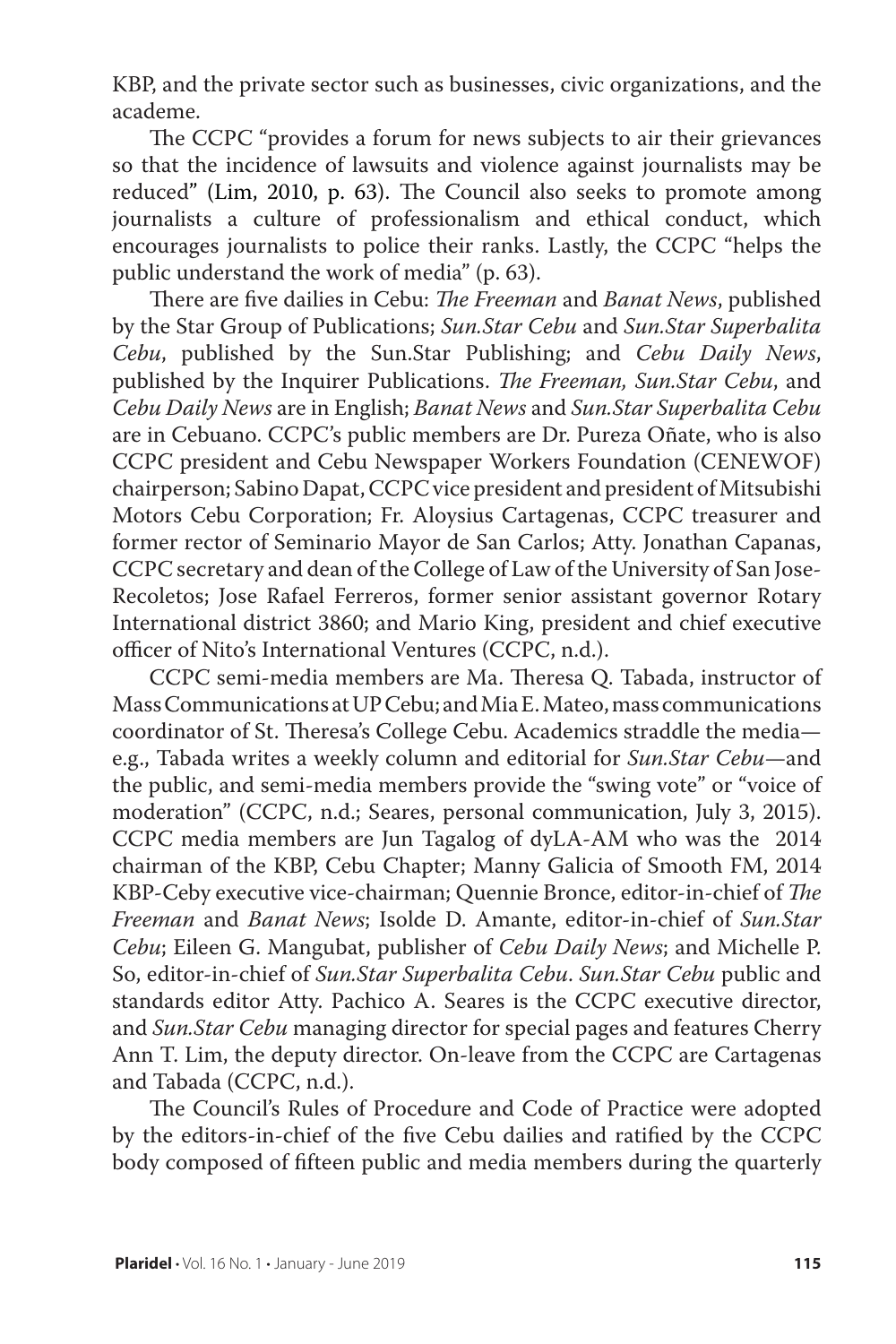meeting at Café Georg in Cebu City on February 3, 2006 ("Cebu Citizens Press-Council," n.d.). To help enforce the code, CCPC calls on publishers, media owners, editors, and news directors to promote in their respective newsrooms the basics of fairness and accuracy. CCPC also recognizes that every news organization has its own code of ethics and standards by which it can also be held accountable.

As posted on the official CCPC website, CCPC's code of practice highlights the practices of accuracy and fairness as standard and ethical ("Cebu Citizens-Press Council," n.d.). To uphold the right of reply, CCPC urges every media outlet to allow those mentioned or affected by the news to air their side; and that the right to reply is governed by space availability and other media considerations while upholding the spirit of fairness. For accuracy, the CCPC highlights four considerations: media outlets must strive to publish material that is accurate, not misleading or distorted; information must include attribution; correction of errors must be prompt and prominent; and clear distinction must be made between news and opinion.

The CCPC mediates on complaints from citizens who have sought corrections in media reports but were dissatisfied by the response of the concerned newspaper or newspapers. Responding to citizens with media grievances concerning accuracy and fairness or right of reply is the reactive mechanism of the CCPC advocacies. During the September 21, 2006 CCPC quarterly en banc meeting, it was reported that the CCPC had been registered with the Securities and Exchange Commission (SEC) as a nonstock, nonprofit organization (Lim, 2010).

A year after its reactivation, the CCPC put up a website: www. cebucitizenspresscouncil.org. Aside from containing posts on key information about the organization, the website has become a new media tool for community engagement. Seares (as cited in Elumbre, 2006a) said that the CCPC is not just a mechanism giving recourse to offended parties and acting on complaints about local media but a "regular forum whose voice . . . will help decisions affecting media, locally or otherwise" (p. 9). Mercado (as cited in Elumbre, 2006b) observed that the CCPC acts "more (as) a channel of dialogue between the community and the press so that better standards are adopted" (p. 16).

Aside from its reactive advocacy of responding to citizens' complaints about newspaper accuracy and fairness, the CCPC initiates two proactive advocacies for media self-regulation and professionalism among individual journalists, newspaper institutions, and media associations in Cebu, as well as media literacy for non-journalists. Unlike in the complaints adjudication process that entails the CCPC's reacting or responding to complainants by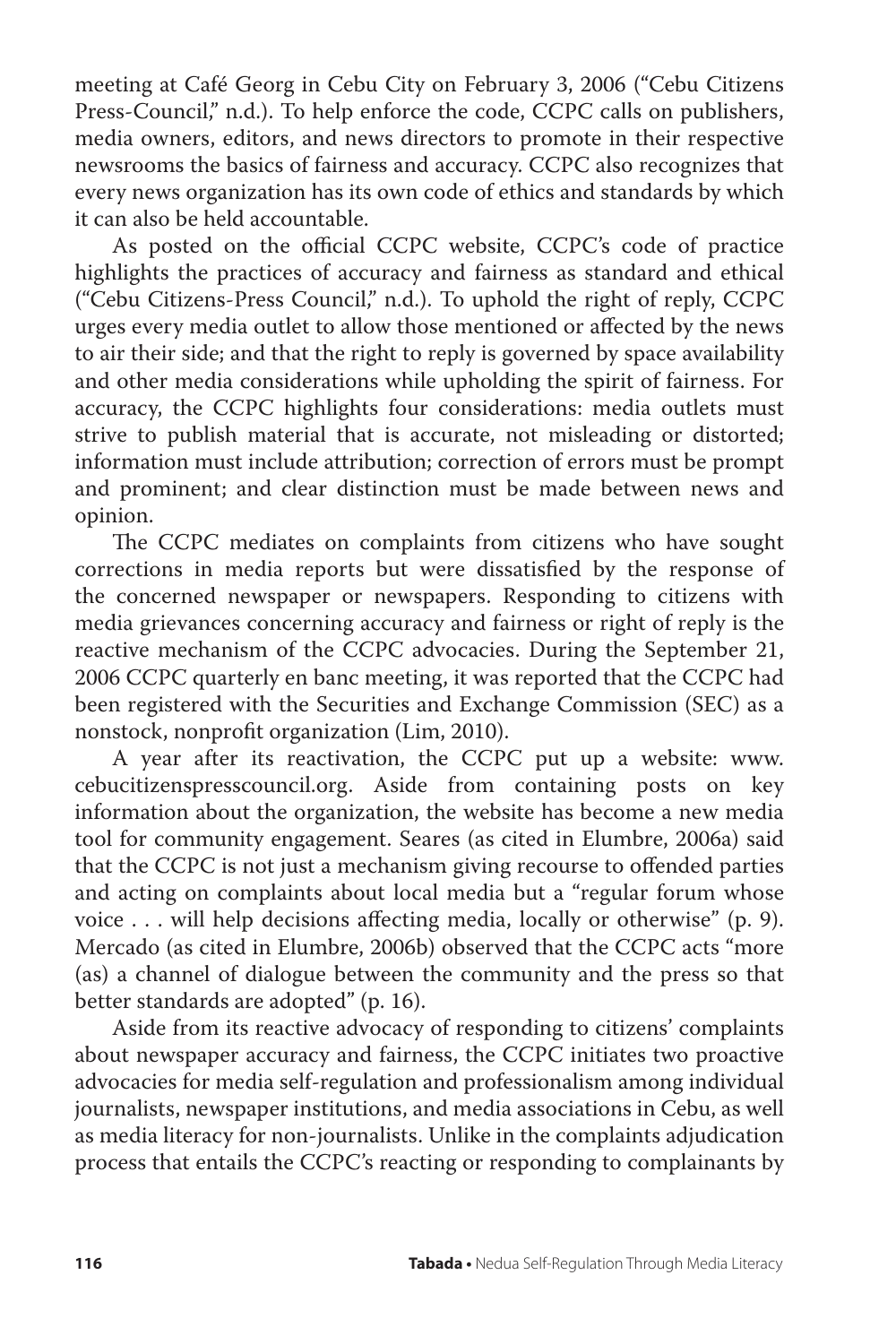forwarding their grievance to the concerned newspaper, the two advocacies are CCPC-driven initiatives, with the Council deciding which issues concerning media self-regulation and media literacy are to be the foci for the public consultations, journalistic guidelines, media self-regulation, and media literacy campaigns it conducts with other Cebu stakeholders.

CCPC proactively pursues advocacies in two ways: First, it acts as a "forum for dialogues with sectors of the community covered by media elective officials, police, priests, NGOs (non-government organizations), prosecutors," according to the CCPC executive director, lawyer Pachico A. Seares (personal communication, November 13, 2012). The public and standards editor of *Sun.Star Cebu* and *Sun.Star Superbalita* also said in his email to this researcher that from these public discussions, the CCPC "adopted guidelines for journalists and their public" (personal communication, November 13, 2012) As stated earlier, the CCPC's code of practice states that the CCPC appeals to publishers, media owners, editors, and news directors to promote and enforce in their respective newsrooms these journalistic guidelines. The CCPC also recognizes that every news organization has its own code of ethics and standards, which reinforces these journalistic guidelines (CCPC, n.d.).

In the second focus of its proactive advocacies, the CCPC creates campaigns to "stir awareness of media issues and promote media literacy, not just among news sources but also of media consumers (P. Seares, personal communication, November 13, 2012). Media literacy is the essential complement of the CCPC media self-regulation advocacy. "The public must be media literate if it is not to be manipulated by the various interests, biases and failings that drive the media even in—some argue specially in regimes of media freedom" (Teodoro, 2002, p. 134). In 2002, the CMFR recommended to the regional CPCs it helped initiate in Cebu, Baguio, and Palawan media literacy to be incorporated in their advocacies. In these regional CPCs, civil society leaders compose the membership, along with journalists. As part of the CCPC's institutionalization of its partnerships to sustain the gains of media literacy, CCPC executive director Seares and deputy director Lim were invited on August 9, 2014 by the PPI to share their CCPC experience with Bacolod stakeholders: the press, academe, religious, business and labor leaders. With the support of Coca-Cola Femsa, the PPI is conducting a series of roundtable discussions on the press council as part of its advocacies marking its 50th anniversary. Davao and General Santos will also be the venues of PPI roundtable discussions on the press council. A national association of newspapers, the PPI, represented by chairman and president Jesus Dureza, announced the intent to help promote the creation of press councils as a public redress mechanism during the 18th National Press Forum (Lim, 2014).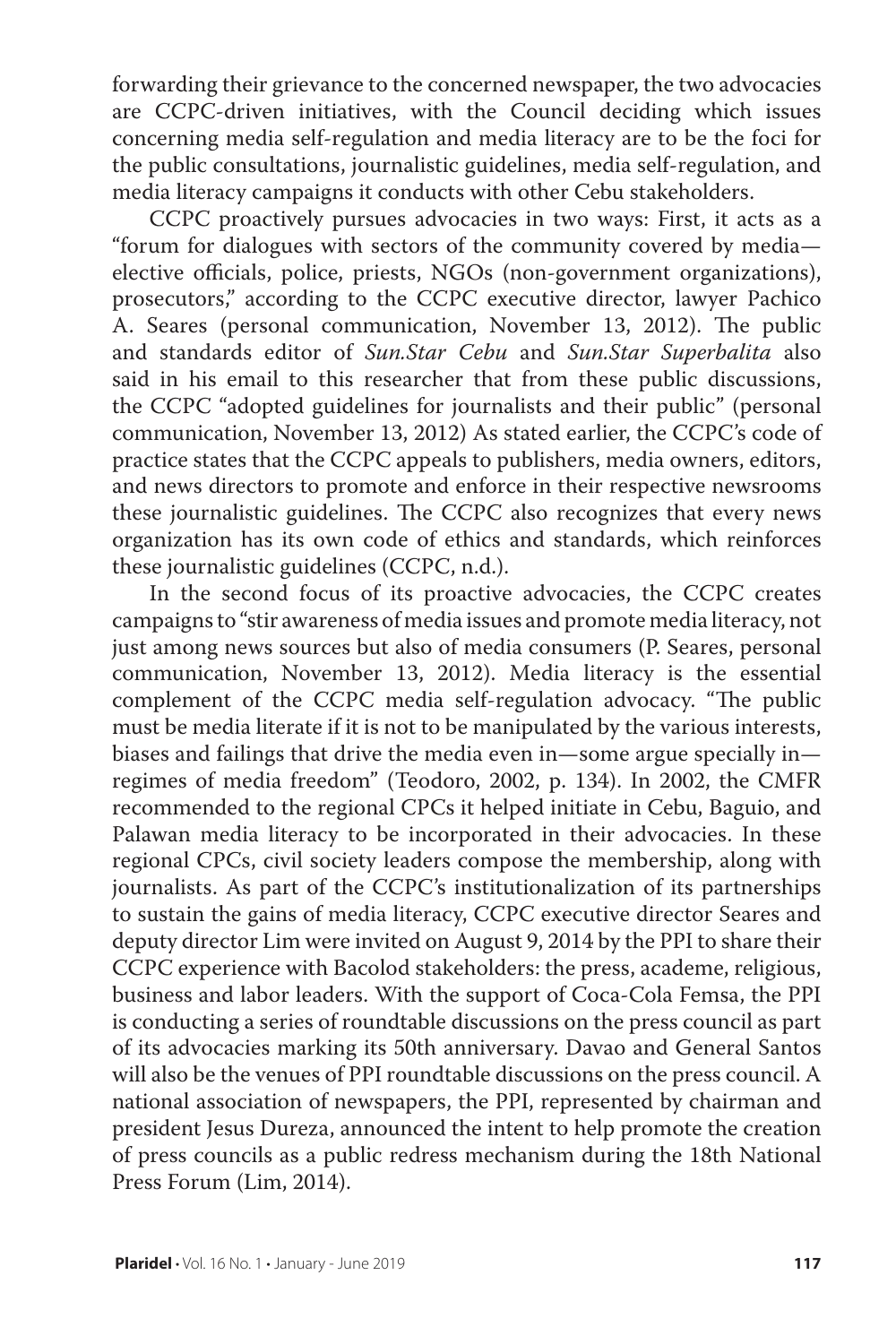The CCPC follows the pattern of other media advocacy groups in Cebu and other places in the country. Formed initially to protect press freedom from external adversaries, Cebu media associations learned to turn the lens of scrutiny inward, particularly when the issue of "envelopmental journalism" and media corruption was raised in 1992 by two politicians (Basilan, 2011, p. 13). The issue of media corruption continues to hound Cebu media up to the writing of this study, as perceived by key informants from the media and civil society.

The media advocacy groups in Cebu present the second tier of media self-regulation. These groups were initially formed among journalists with a shared sense of press freedom and media responsibility (Tabada, 2015). By consolidating and organizing as an industry, the newsrooms exercised more collective clout against adversaries and threats to its freedoms. By focusing on self-regulation within the industry, media advocacy groups learned to balance media competition and the tendency of media organizations to prioritize their individual corporate interests and powers. Consistent with Bagdikian's (2004) identification of remedies countering the abuse of media powers, Cebu's media advocacy groups perform the function of Bagdikian's media reform groups: they reassert media's social responsibility and stake in the public interest, and empower citizens and netizens as media watchdogs, primarily through media literacy and stakeholdership in media self-regulation.

Table 3 shows the milestones of Cebu journalists' activism, the causes, and the participants:

| <b>Milestones</b>                                                          | Date. | Cause                                                                                            | <b>Participants</b>                                                          |
|----------------------------------------------------------------------------|-------|--------------------------------------------------------------------------------------------------|------------------------------------------------------------------------------|
| Organization and Sept. 9-15,<br>conduct of the<br><b>Ifirst Cebu Press</b> | 1984  | • "Cebu media started to<br>work in groups after the<br>lifting of martial law"                  | • Association of Cebu<br>Journalists (ACJ)<br>· Cebu Newspaper Workers'      |
| <b>Freedom Week</b><br>(CPFW)                                              |       | • ACJ president Pachico<br>A. Seares, former editor-<br>in-chief of Sun.Star Cebu                | Foundation (CENEWOF),<br>now Cebu News Workers'<br>Foundation                |
|                                                                            |       | "pushed media groups<br>to celebrate and watch<br>over freedom of expression<br>in the country." | • Cebu News<br>Correspondents Club<br>• Sun.Star Daily, now Sun.Star<br>Cebu |

|  |  | Table 3: Milestones of Cebu Journalists' Activism (1984-2014). |
|--|--|----------------------------------------------------------------|
|--|--|----------------------------------------------------------------|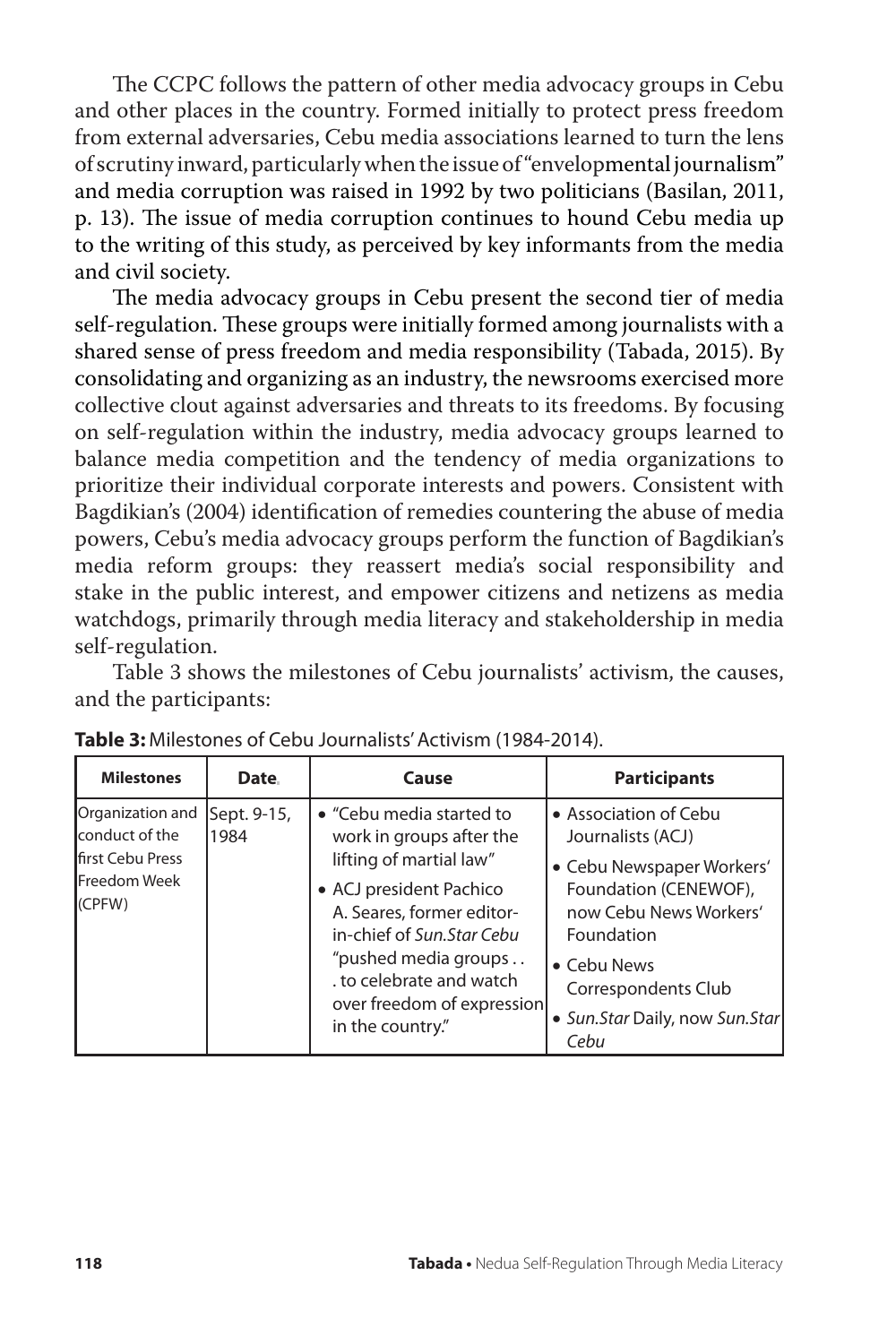| <b>Milestones</b>                                                                                                                                                                                                       | Date.             | Cause                                                                                                                                                                                                                                                     | <b>Participants</b>                                                                                             |
|-------------------------------------------------------------------------------------------------------------------------------------------------------------------------------------------------------------------------|-------------------|-----------------------------------------------------------------------------------------------------------------------------------------------------------------------------------------------------------------------------------------------------------|-----------------------------------------------------------------------------------------------------------------|
| Formation of<br>Council of Cebu<br>Media Leaders<br>(CCML)                                                                                                                                                              | Sept. 10,<br>1988 | · Upgrade journalism<br>practices<br>• Encourage journalists to<br>police their ranks<br>• Signed a manifesto of<br>solidarity                                                                                                                            | · Convenor: Pachico A.<br>Seares, Sun.Star Daily<br>editor-in-chief<br>• Various media<br>organizations in Cebu |
| Celebration of<br><b>CPFW</b>                                                                                                                                                                                           | 1988              | • Continue the causes of<br>the first CPFW: industry<br>solidarity and press<br>freedom                                                                                                                                                                   | • CCML, chaired by Seares<br>and involving heads of 11<br>media clubs in Cebu                                   |
| CCML resolution,<br>newspaper<br>editorials,<br>land radio<br>commentaries<br>condemning<br>"blatant attempt<br>to suppress<br>legitimate news<br>coverage" of<br>dyMF-AM radio<br>lcommentator<br><b>Bobby Nalzaro</b> | Nov.1990          | • Nov. 19, 1990 mauling<br>and coercion with the use<br>of firearms of Nalzaro by<br>bodyguards of Mandaue<br>businessman Ernesto<br>Ouano, Sr. and son Nene.<br>Nalzaro criticized the<br>businessman's excessive<br>barge fares for Mactan-<br>Mandaue. | $\bullet$ CCML<br>• Cebu editors<br>• Cebu radio commentators                                                   |
| CCML resolution,<br>print editorials,<br>land radio<br>commentaries<br>condemning<br>harassment and<br>death threats<br>lmade on <i>Sun.Star</i><br>Daily columnist<br>Wilfredo A. Veloso<br>and his family             | Nov.1991          | • Nov. 5, 1991 assault of<br>Veloso by Narcotics<br>Command 7 chief Esa<br>Hasan and three officers<br>at the Sun.Star Daily<br>Central Newsroom, Veloso<br>criticized Narcom's anti-<br>drug campaign.                                                   | $\bullet$ CCML<br>• Cebu editors<br>• Cebu radio commentators                                                   |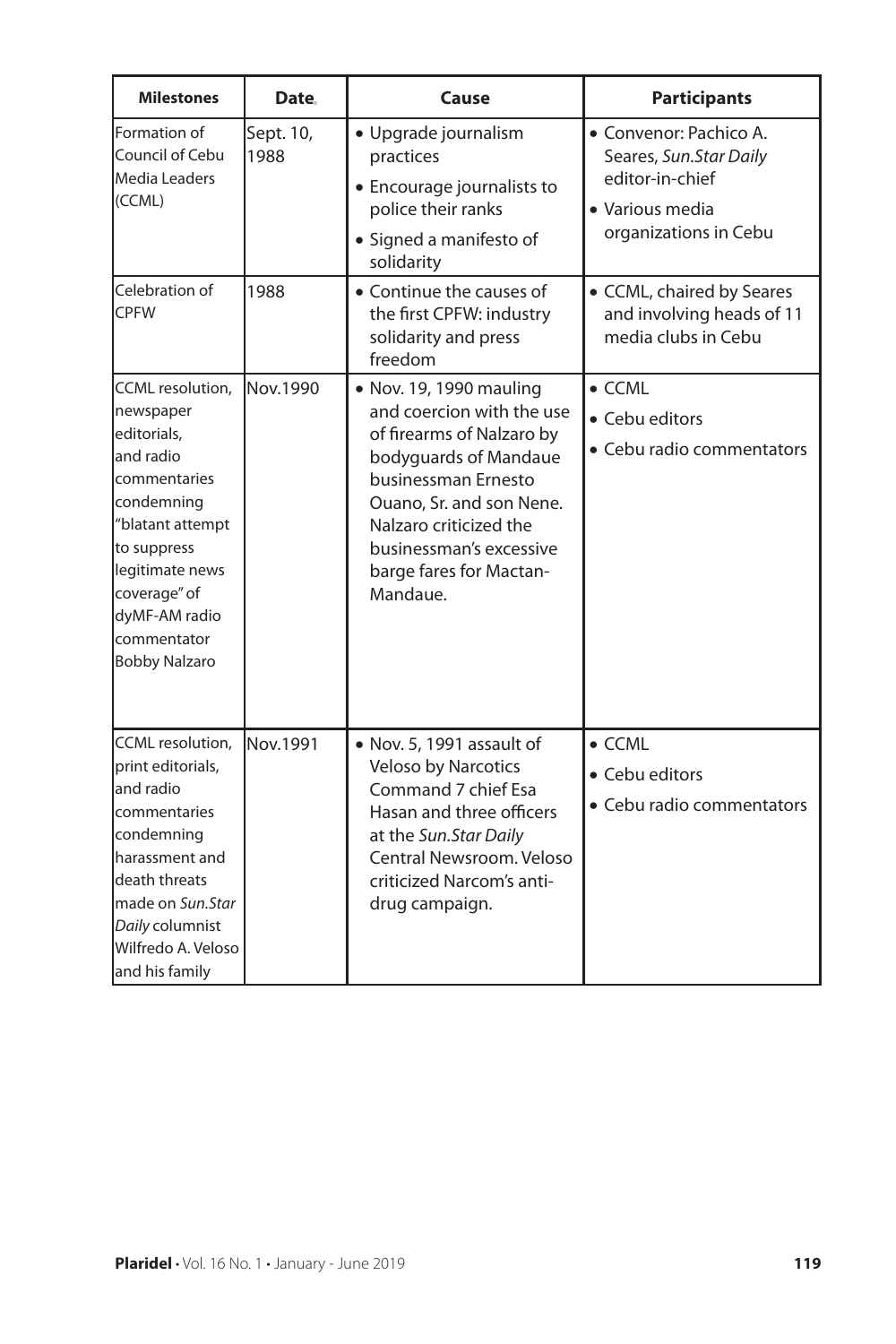| <b>Milestones</b>                                                                                                                                                                                           | Date.                | Cause                                                                                                                                                                                                        | <b>Participants</b>                                                                                                                                                                |
|-------------------------------------------------------------------------------------------------------------------------------------------------------------------------------------------------------------|----------------------|--------------------------------------------------------------------------------------------------------------------------------------------------------------------------------------------------------------|------------------------------------------------------------------------------------------------------------------------------------------------------------------------------------|
| <b>CCML</b> resolution<br>criticizing<br>politicians'<br>"blanket charges"<br>to "cow their<br>critics into<br>submission" and<br>doubting if a<br>House inquiry on<br>media corruption<br>will be "useful" | Nov. 28.<br>1992     | · Two politicians charged<br>local media with<br>corruption.                                                                                                                                                 | $\bullet$ CCML                                                                                                                                                                     |
| <b>CCML</b> resolution<br>opposing<br>"congressional<br>interference" in<br>lmedia                                                                                                                          | Dec. 3, 1992         | · Two politicians charged<br>local media with<br>corruption                                                                                                                                                  | • CCML, representing Press<br>Photographers of the<br>Philippines, Cebu chapter,<br>Sukna, Cebu Tri-Media<br>Association, and Cebu<br><b>Association of Media</b><br>Practitioners |
| Celebration of<br><b>CPFW</b>                                                                                                                                                                               | Sept. 18-24,<br>1994 | • "Remind the public and<br>the press itself that the<br>precious freedom it now<br>enjoys must be protected<br>from any and all threats"                                                                    | $\bullet$ CCML                                                                                                                                                                     |
| Cancellation of<br>CPFW, observed<br>annually since<br>1994                                                                                                                                                 | 1996                 | • CCML "stung by criticism<br>about legitimacy and<br>motives."<br>· In 1997, CCML found non-<br>media groups pretended<br>to be media practitioners<br>and solicited funds for<br>Cebu Press Freedom Week.  | $\bullet$ CCML<br>• Cebu newspapers                                                                                                                                                |
| Reorganization of 1997<br><b>CPFW</b>                                                                                                                                                                       |                      | · Working group composed<br>of members of Cebu<br>newspapers and news-<br>and-public-affairs radio<br>and television stations<br>took over to prevent<br>"dubious" media groups<br>from exploiting the CPFW. | · Cebu working media                                                                                                                                                               |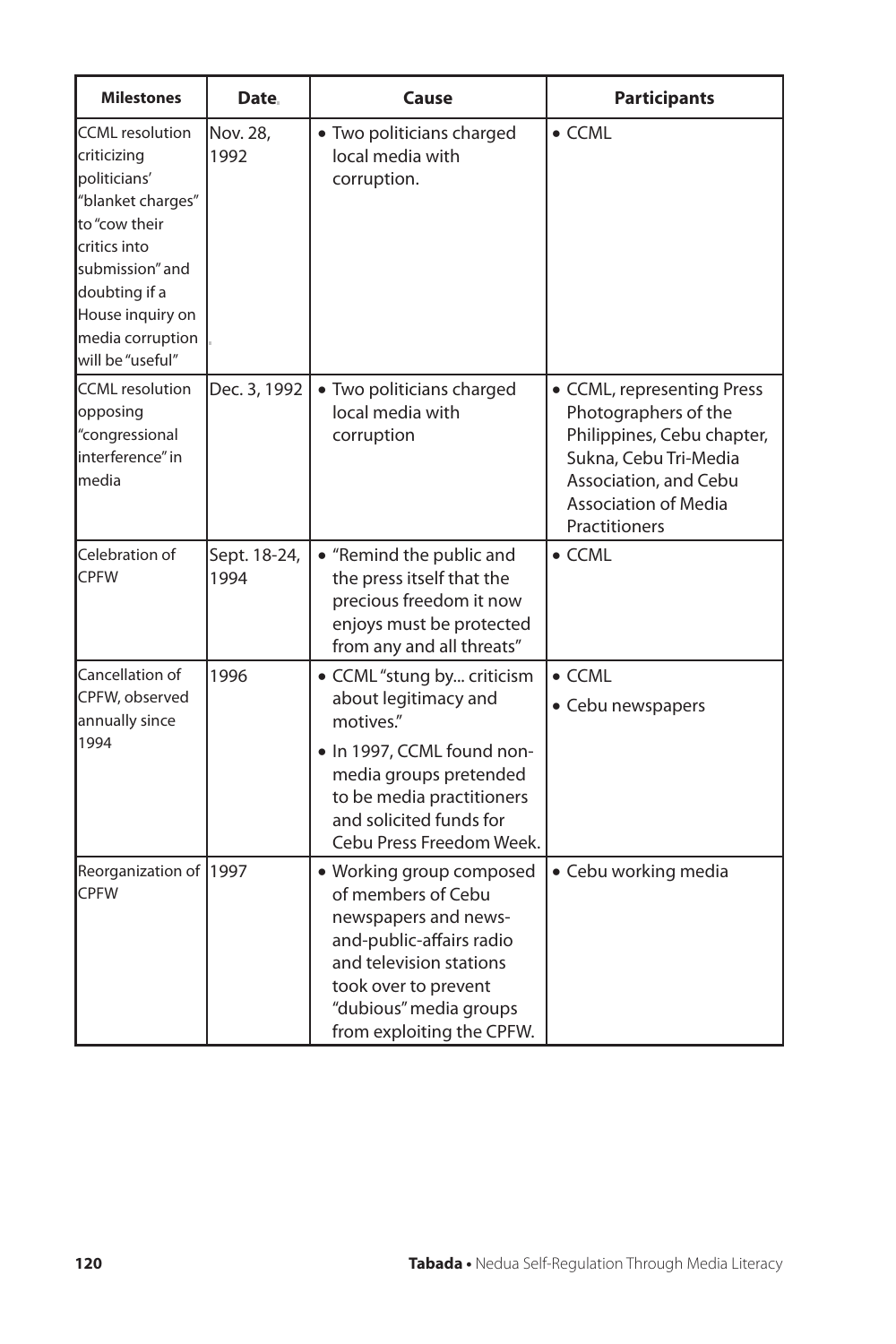| <b>Milestones</b>                                                                               | Date.                | Cause                                                                                                                                                                                                                                                                                                                                                     | <b>Participants</b>                                                                                 |
|-------------------------------------------------------------------------------------------------|----------------------|-----------------------------------------------------------------------------------------------------------------------------------------------------------------------------------------------------------------------------------------------------------------------------------------------------------------------------------------------------------|-----------------------------------------------------------------------------------------------------|
| Celebration of<br>CPFW on the<br>week of the<br>anniversary of<br>lmartial law's<br>declaration | 1998                 | • Cebu City Council and<br>Cebu Provincial Board<br>passed resolutions<br>declaring the "week in<br>September that includes<br>Sept. 21 as Cebu Press<br>Freedom Week every year."                                                                                                                                                                        | • Cebu working media<br>• Public                                                                    |
| Institutionaliza-<br>tion of CPFW                                                               | 1999                 | • Annual organization of<br>CPFW to be initiated by<br>each of the three Cebu<br>English dailies—The<br>Freeman, Cebu Daily News,<br>and Sun.Star Cebu-as<br>lead convenor                                                                                                                                                                                | · Convenors' group<br>composed of leaders from<br>working media<br>· Cebu working media<br>• Public |
| <b>Takeover of Cebu</b><br>Press Freedom<br>Week Inc (CPFWI)<br>in organizing<br><b>CPFW</b>    | 2011                 | • After The Freeman begged<br>off as lead convenor.<br>CPFWI activated as lead<br>organizer and franchise<br>holder.<br>• CPFWI is a duly registered<br>corporation representing<br>the print media-i.e., three<br>Cebu English dailies and<br>two Bisaya dailies-and<br>18 news and public affairs<br>broadcast stations.                                | $\bullet$ CPFWI<br>• Cebu newspapers<br>· Cebu working media<br>• Public                            |
| 22nd celebration<br>of CPFW                                                                     | Sept. 20-27,<br>2014 | • CPFWI oversees the<br>lineup of official activities<br>falling under three major<br>categories: "Reaching<br>Out to News Sources."<br>"Reaching Out to Future<br>Journalists," and "Coping<br>with New Media."<br>• CPFWI publishes in Cebu<br>dailies a full and detailed<br>accounting of donations<br>and expenses incurred for<br>the celebrations. | $\bullet$ CPFWI<br>• Cebu newspapers<br>· Cebu working media<br>• Public                            |

Sources: B. Nalzaro, personal communication, November 9, 2014; "Cebu Press Freedom Week Through the Years," 2004, p. 54-55; "Cebu Press Freedom Week," 2013, p. 22; Cuizon, 2014, p. 26-27; Basilan, 2011, p. 14; "Timeline: Cebu Press Freedom Week through the years," 2011, p. 18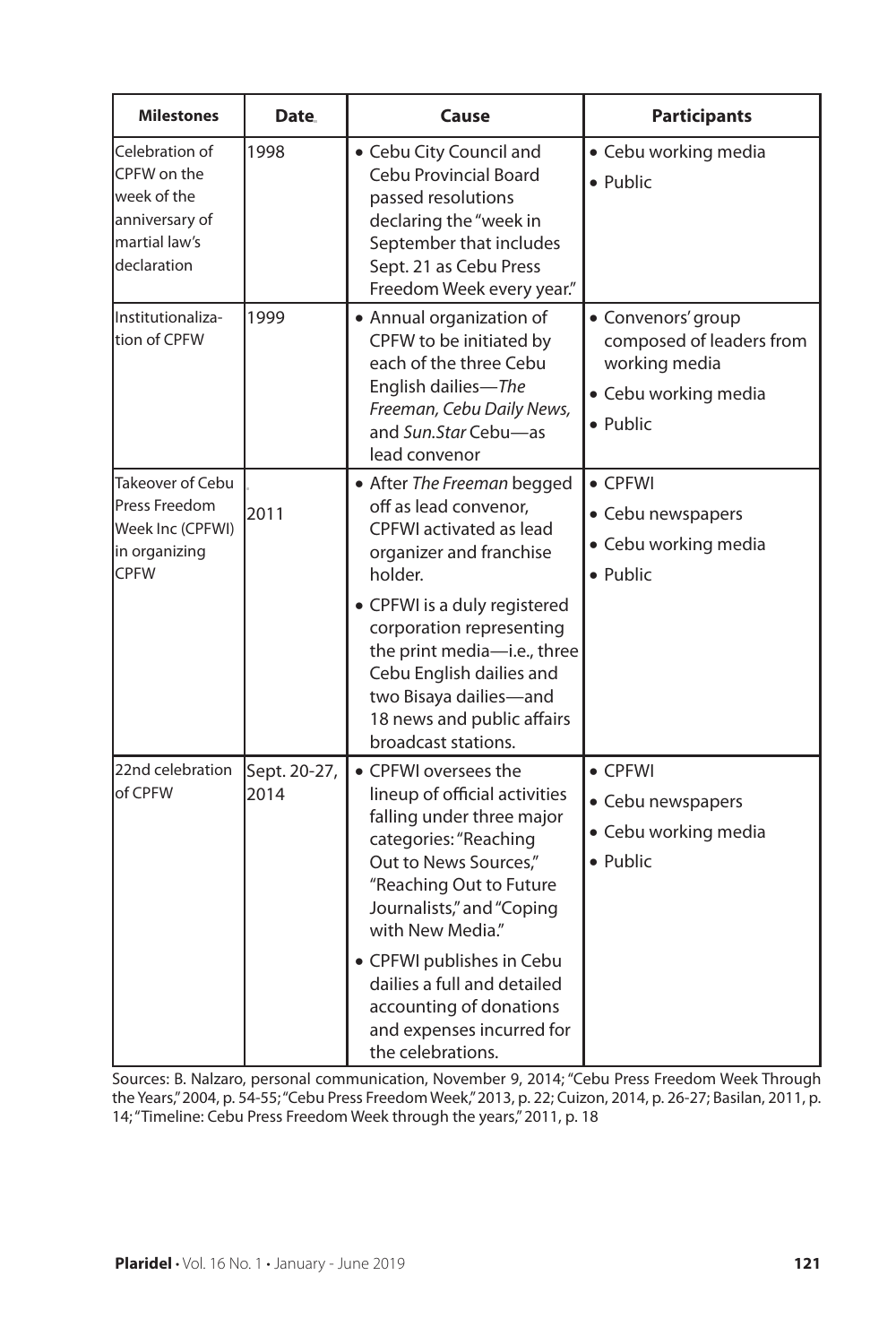# **CCPC's Reactive Mechanism in Complaint Adjudication**

When CCPC was launched in Cebu in 2001 and then revitalized in 2005, it fit in with Cebu's historical, institutional, and cultural framework that is conducive to media self-regulation. Like the print newsrooms and other media advocacy groups, the CCPC sustains and institutionalizes the culture of media self-regulation in Cebu. It also fills a gap because the CCPC is the first and only media advocacy group in Cebu that involves public members and partners the media and the public to share the stake for media selfregulation (Tabada, 2015). The annual Cebu Press Freedom Week (CPFW) already established a local tradition of involving citizens in commemorating freedom of expression. Although the CPFW involves many sectors, it is not an entity (CPFWI was formed in 2011) like CCPC, which is active throughout the year and holds regular quarterly meetings.

The CCPC pursues three major advocacies to promote media selfregulation and media literacy: the reactive advocacy for complaint adjudication, the proactive advocacy for media self-regulation, and the proactive advocacy for media literacy. Although the CCPC varies in its focus during its campaigns, the three advocacies are mutually reinforcing (Tabada, 2015).

Media literacy's opportunities for strengthening the participation of citizens and netizens reinforce media self-regulation and the protection of freedom of expression. This is important to highlight since some regional citizens press councils (CPCs), supported by the Center for Media Freedom and Responsibility (CMFR), focus on either media self-regulation or media literacy but rarely on the interplay between these two advocacies. The Dumaguete Press Council (DPC), founded on May 24, 2005, is the only press council in the country that does not have non-journalist members because of the members' apprehension that the former will try to influence any DPC investigation of issues involving their interests (Elumbre, 2006b). The Baguio Citizens Press Council (BCPC) focuses solely on media literacy for mass communication students.

Through the complaint adjudication advocacy, the CCPC mediates between citizens with a complaint and the concerned Cebu dailies. In its public service announcements published in member newspapers and posted on the CCPC website, the CCPC encourages the public to bring their complaint concerning accuracy and fairness to the attention of local dailies ("Cebu Citizens-Press Council," n.d.). If the citizen is not satisfied with the newspaper's response, the CCPC offers itself as the alternative venue for mediating between the complainant and the paper.

The CCPC founders, like the PPC founding fathers, chose to focus first on guaranteeing the right of reply to every news subject ("Cebu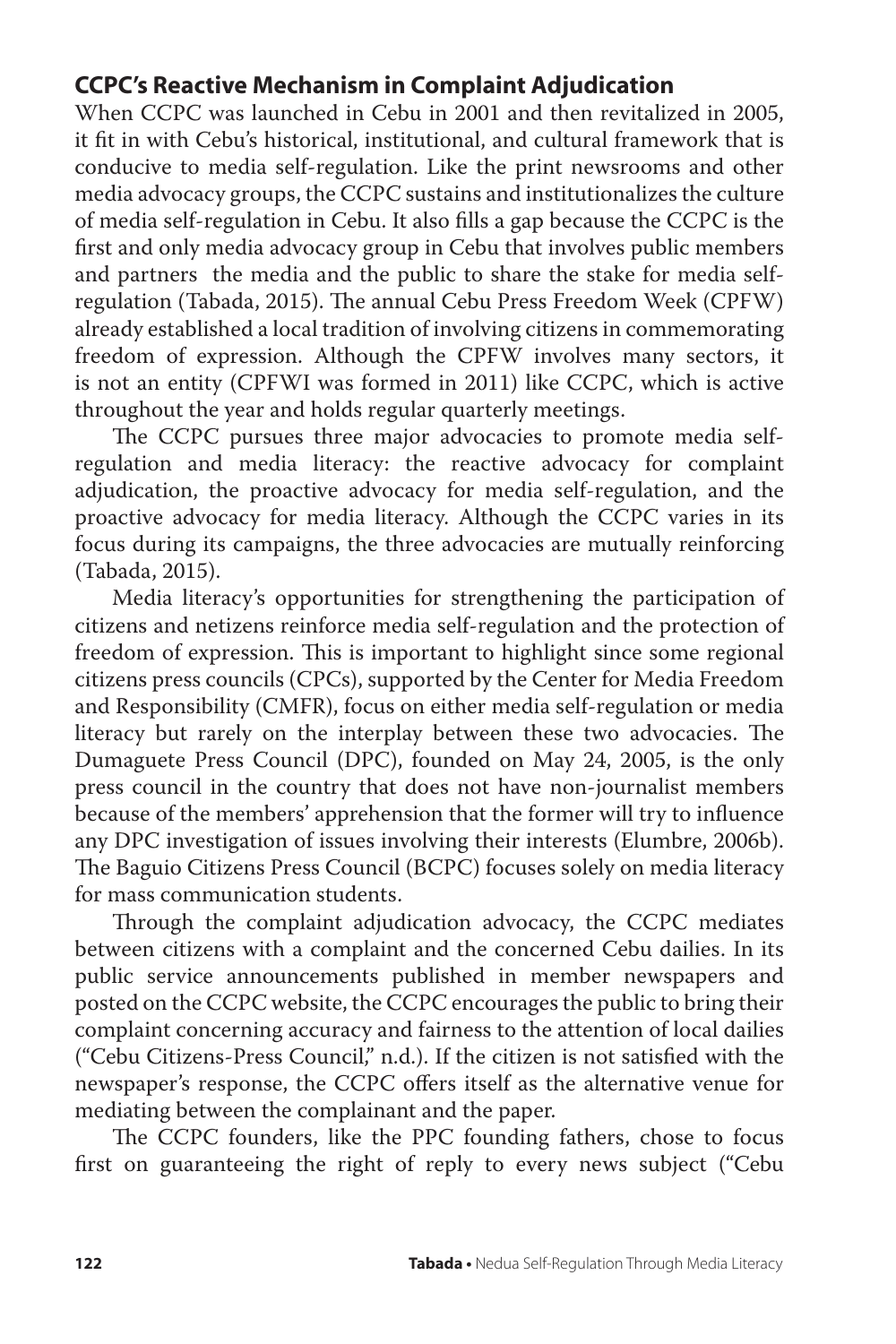Citizens-Press Council," n.d.). This was not only viewed as "fundamentally fair" to voluntarily grant news space to those who had a complaint about the press making a mistake in its report or analysis, not getting the side of the complainant in a controversy, misinterpreting or misrepresenting information, or other lapses in news coverage. By granting right of reply, a complainant's access to the media to air and seek correction and redress for a grievance acted also as an ounce of prevention that is worth a cure. By taking publicly their lesson in accountability and responsibility, journalists "increased their credibility" and "decreased their susceptibility to court action" (Mariano, 2002, p. 67). Granting the right of reply to news sources also argued against the need to legislate right of reply and "might help temper the resort to violence in Philippine society" (De Jesus & Khan, 2005, p. 15) in light of the high number of media killings in the country.

While the public is given access to an alternate grievance mechanism, public response to the CCPC's reactive advocacy has not been high during the eight years (2005-2013) covered by this study. Like the Philippine Press Council (PPC) and other regional CPCs like the Palawan Community Media Council (PCMC), the CCPC faces a problem of receiving few complaints. Of these received complaints, few are confined to the issues of accuracy and fairness, which are the only complaints addressed by the CCPC.

As with the PPC and PCMC, the CCPC can treat the scarcity of valid complaints as a problem to be solved through a more aggressive and continuing campaign of informing the public about the CCPC's existence and its service as an alternative grievance forum. The CCPC must also consider implementing a follow-up system to determine how the complaint had been handled by the newspaper. Although it currently treats each complaint as confidential, the council should also consider documenting and disseminating updates about its complaint adjudication process. By doing so, it informs its members and the public about the effectiveness of the complaint adjudication mechanism and encourages other citizens to raise their grievance. Important for promoting media transparency and answerability, as well as media literacy, the strategy will counter the perception that the CCPC protects the interests of local media.

Another significant finding is that the study underscored the link between complaint adjudication and media literacy. To increase the incidence of citizens monitoring and complaining against newspaper lapses and excesses, the CCPC must improve the citizens' media literacy, including the netizens' in Cebu. Before citizens and netizens can critically and constructively engage the media, they need to have basic knowledge about the latter, their work, the values and standards influencing media work, media's relations with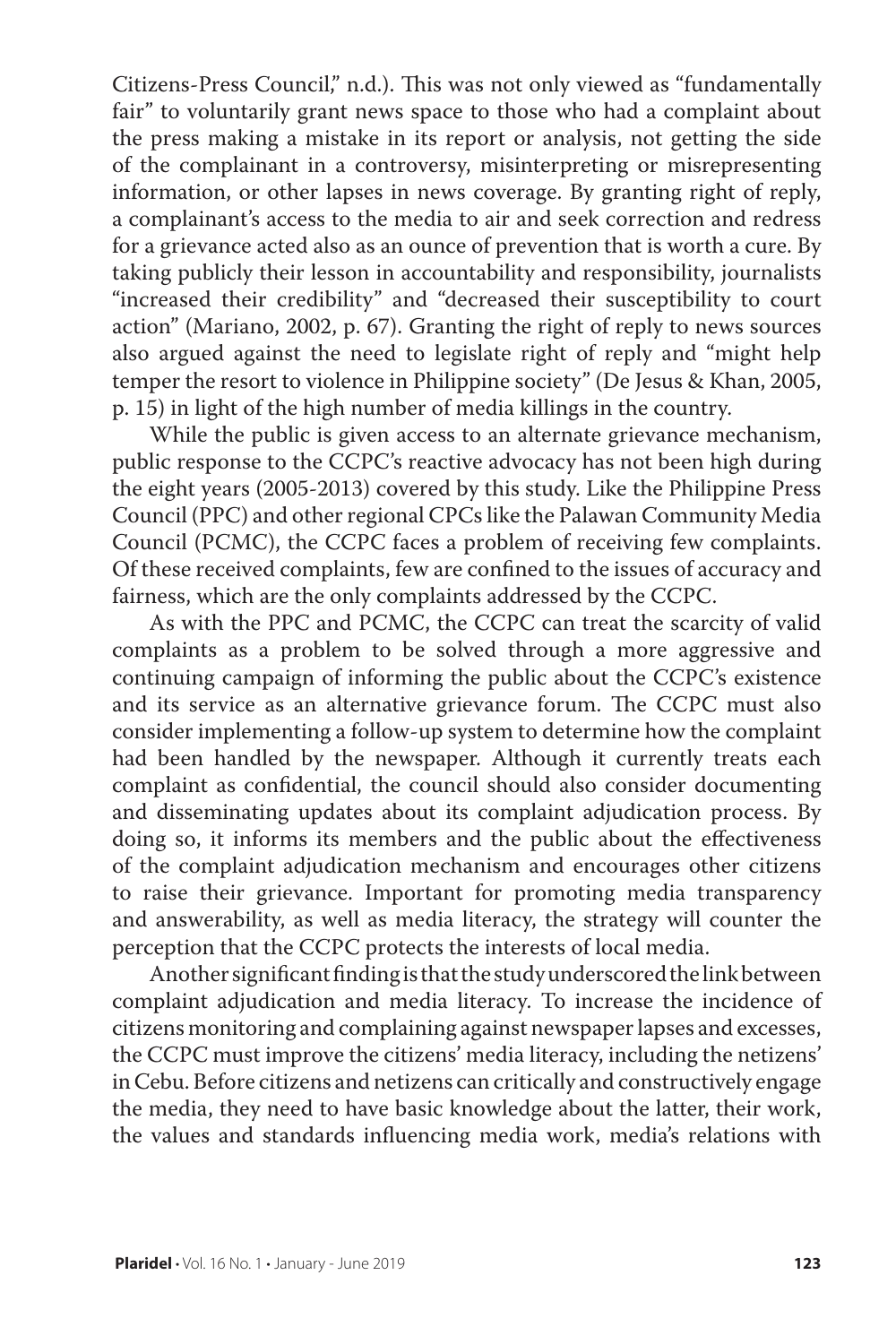other institutions, digital media, and the public's rights vis-à-vis the media. Including digital journalists and netizens in the CCPC as media and public members gives them a venue to participate in Cebu discourse and initiatives for media self-regulation and media literacy, which has yet to fully respond to the challenges of new media and online engagement. Both Ben Bagdikian (2004) and Manuel Castells (2010) underscore the crucial role of citizens, civil society, alternative media, youths, and netizens with their facility for and access to instruments of digital media for mobilizing nonviolent protest and resistance opposing the abuse of power by media and other elites.

Table 4 summarizes the trends observed in the CCPC's eight-year adjudication of citizens' complaints against newspapers, as well as stakeholders' comments and suggestions for the improvement of the council's complaint adjudication process.

| <b>Trends</b>                                                                                                  | <b>Stakeholders' Feedback</b>                                                                                                                                                             |
|----------------------------------------------------------------------------------------------------------------|-------------------------------------------------------------------------------------------------------------------------------------------------------------------------------------------|
| 1. The CCPC's reactive<br>advocacy encourages media to<br>voluntarily grant right of reply to<br>complainants. | Comment: Cebu newspapers already practiced self-regulation<br>before the CCPC operated (source: newspaper editor).                                                                        |
|                                                                                                                | Comment: The CCPC's advocacy strengthens newsroom integrity<br>by bridging any gap between the media and the public (source:<br>newspaper editor).                                        |
|                                                                                                                | Comment: The CCPC presents another venue to ventilate grievance<br>if a complainant is dissatisfied by a newspaper's response (source:<br>newspaper editor).                              |
| 2. The CCPC received 15<br>complaints against newspapers'                                                      | Comment: There are few complaints made to the CCPC (source:<br>CCPC secretariat).                                                                                                         |
| lapses during the eight-year<br>period of study.                                                               | Comment: No complaint was coursed to the CCPC secretariat<br>through a link in the CCPC website (source: CCPC secretariat).                                                               |
|                                                                                                                | Suggestion: The CCPC strengthens its campaign to inform citizens<br>of the CCPC website link for sending complaints concerning<br>newspapers or any feedback (source: newspaper editors). |
|                                                                                                                | Suggestion: The CCPC conducts a media literacy to educate citizens<br>outside urban centers so they can act as media watchdogs (source:<br>media advocacy group).                         |
| 3. Only eight of the 15<br>complaints were related to<br>accuracy and fairness or right                        | Comment: Of these few complaints, few touch on accuracy and<br>fairness or right of reply, which are the only complaints addressed<br>by the CCPC (source: CCPC secretariat).             |
| of reply.                                                                                                      | Comment: Only one, a few or no complaint was or were forwarded<br>to the newspapers by the CCPC (source: newspaper editors).                                                              |
|                                                                                                                | Suggestion: The CCPC conducts a media literacy to educate citizens<br>outside urban centers so they can act as media watchdogs (source:<br>media advocacy group).                         |

**Table 4.** Trends in the CCPC's Complaint Adjudication Advocacy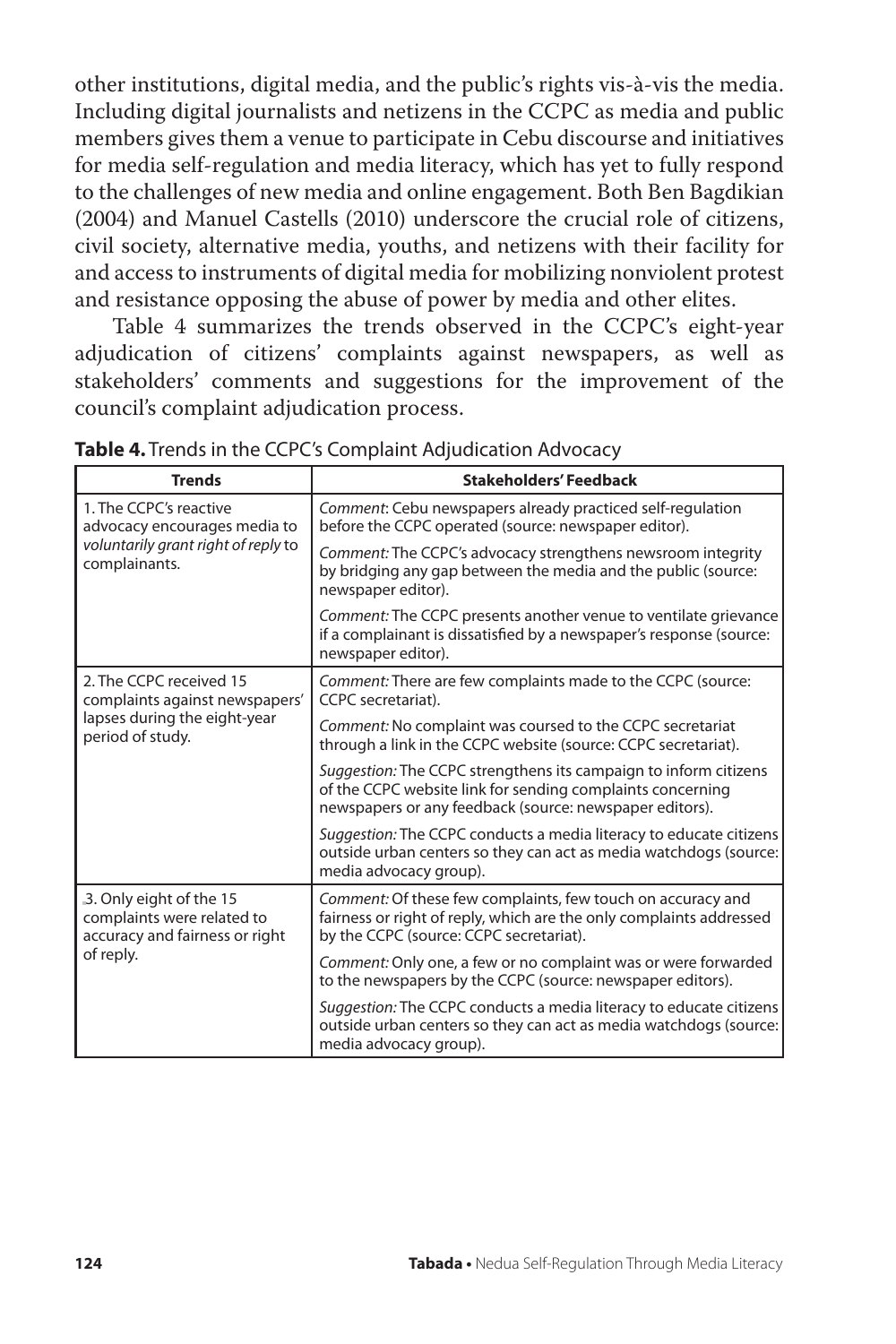| <b>Trends</b>                                                                                  | <b>Stakeholders' Feedback</b>                                                                                                                                                                                                     |
|------------------------------------------------------------------------------------------------|-----------------------------------------------------------------------------------------------------------------------------------------------------------------------------------------------------------------------------------|
| 4. After the CCPC secretariat<br>forwards the complaint to the<br>concerned newspaper, it does | Comment: After the complaint is received by the newspaper,<br>editors address the complaint according to its internal mechanisms<br>of answerability (source: CCPC secretariat and newspaper editors).                            |
| not make a follow-up with the<br>newspaper on any action taken.                                | Comment: No complainant has complained to the CCPC that his or<br>her complaint was not addressed (source: CCPC secretariat).                                                                                                     |
|                                                                                                | Comment: Indirect feedback came when the CCPC read an article<br>the newspaper published on the concern of the complaint, or<br>the complainant thanked the CCPC for its help (source: CCPC<br>secretariat and newspaper editor). |
|                                                                                                | Suggestion: There are "many ways" to improve the CCPC process,<br>which can be refined by CCPC officials (source: newspaper editor).                                                                                              |
|                                                                                                | Suggestion: The CCPC gives a regular update to editors on the<br>status of the complaints it received and forwarded (source:<br>newspaper editor).                                                                                |

# **CCPC's Proactive Mechanism in MSR**

The CCPC's proactive advocacy of promoting media self-regulation builds on the community of journalists that, institutionally and culturally, supports media self-regulation. As a media accountability mechanism, the CCPC mobilizes peer orientation to put pressure on individual journalists to follow the norms of journalistic ethics and standards. The Council also acts as a channel of the public sphere in bringing together journalists and various sectors of the public, such as human rights advocates, law enforcers, the church, and women and child advocates, to discuss and come up with a consensus on how to resolve areas of conflict in covering these sectors. The resulting guidelines were disseminated to guide journalists and citizens. Indirectly, the CCPC educates the public about the standards by which it can hold the media accountable in covering sectors, especially the vulnerable and marginalized.

Public campaigns through CCPC-filed position papers, statements, and resolutions also inform and educate the public, including journalists, and enable them to contribute to the discourse. This proactive advocacy mobilizes media power to influence the passage of laws that promote freedom of expression and the public's right to know. The media selfregulation advocacies perceived by key informants as having the most consequence for Cebu focused on the defense of press freedom and freedom of expression (i.e., filing of resolutions in local governments, local legislatures, Congress, and the Senate supporting the amendment of the Sotto Law (also known as the Press Freedom Law, Republic Act No. 53 that shields journalists from revealing the identities of confidential sources) and limiting the venue of libel; opposing right of reply bills; supporting some elements in the decriminalization of libel; reconsidering bills that promote journalists' welfare; seeking passage of the Freedom of Information (FOI)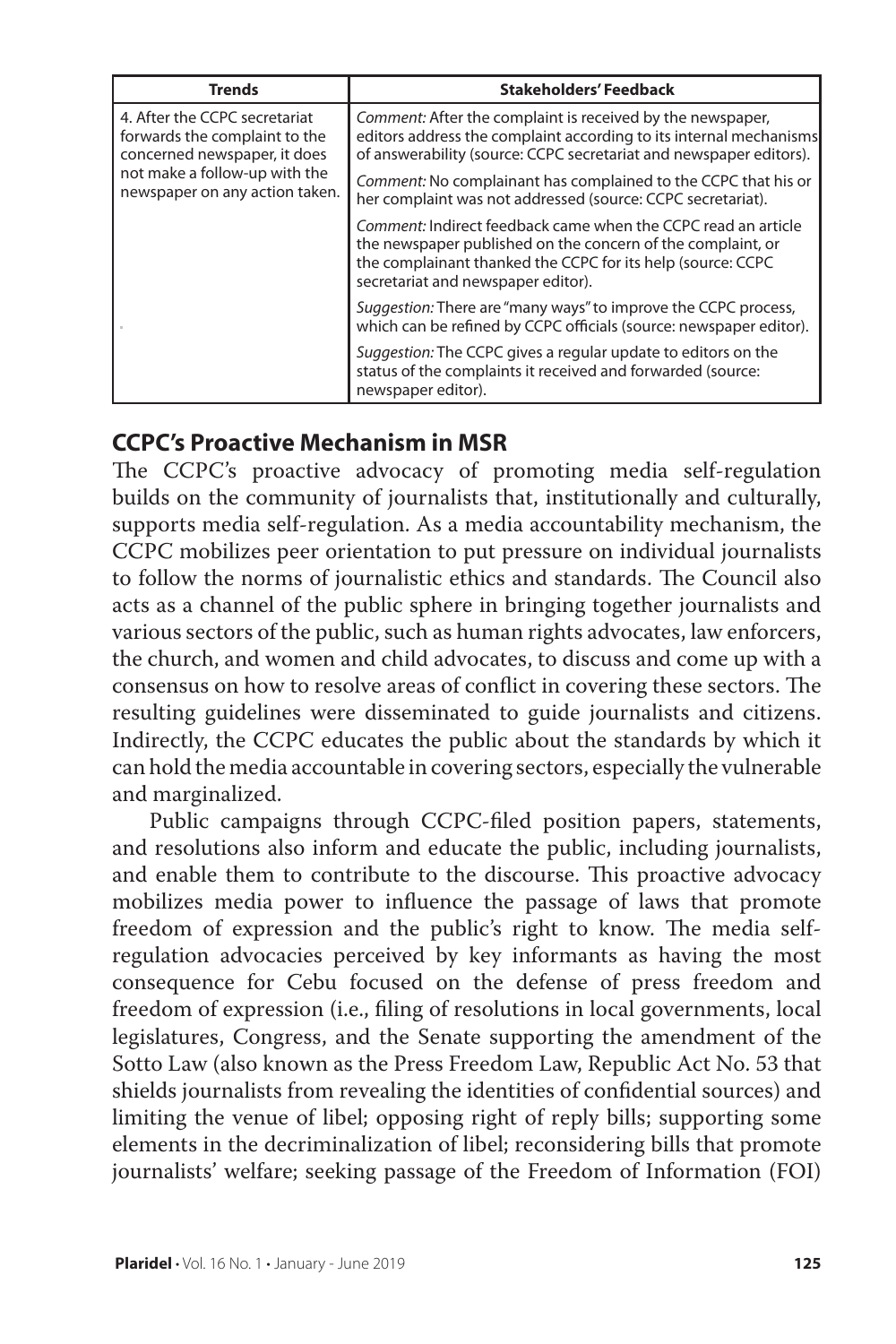Act; objecting to The Cybercrime Prevention Act of 2012; opposing the Magna Carta for Journalists; reiterating support for media bills House Bill 26 (also known as the proposed Freedom of Information Act of 2013), House Bill 362 (extending the coverage of the Sotto Law to broadcast and digital journalists so they cannot be compelled to reveal confidential sources if not involving the security of the state), and House Bill 363 (seeking to limit the venue of libel and similar complaints to the principal office of the press); and urging journalists to reject subpoenas and summonses from local legislatures to explain news or opinion, among others), the balance between press freedom and media responsibility, and the promotion of social values (i.e., the common search for truth, presumption of innocence, repudiation of "trial by publicity," and protection of the rights of the most vulnerable in the power equation).

Some CCPC media self-regulation advocacies need strengthening or focusing. Some key informants want the CCPC to have the power to enforce sanctions against journalistic malpractice such as corruption and yellow journalism. However, the experiences of PPC and KBP in disciplining and passing penalties are fraught with difficulties such as lack of resources to conduct investigations and impose sanctions, and the perception of the penalty's failure to match the severity of the violation, as cited by the key informants of the study (Tabada, 2015). With fewer resources than the PPC and the KBP, the CCPC should focus on improving media accountability through peer orientation in the short term and media literacy in the long term.

Key informants also said the CCPC needs to follow up on the adoption by Cebu journalists of recommendations to improve local media coverage of elections, particularly in contributing to voters' education (Tabada, 2015). These recommendations were generated by the CCPC-CMFR- academe content analyses of Cebu media coverage of the elections in 2007 and 2010. Although the guidelines were disseminated to Cebu newspapers, local media's use of these guidelines can be reinforced through continuing CCPC campaigns, in partnership with media advocacy groups and other civil society groups. The CCPC advocacy of improving media electoral coverage and enhancing voters' literacy is important for revitalizing what Bagdikian (2004) calls the crucial role of newspapers in a democracy: providing accurate and critical information to inform and guide citizens' decisionmaking, especially in casting their vote and electing public leaders. While key informants recommended that the CCPC include other non-addressed issues such as stealth marketing in its proactive campaigns for the continuing education of local journalists, much of the suggestions emphasized the role of the CCPC in serving as a channel for the public sphere and a source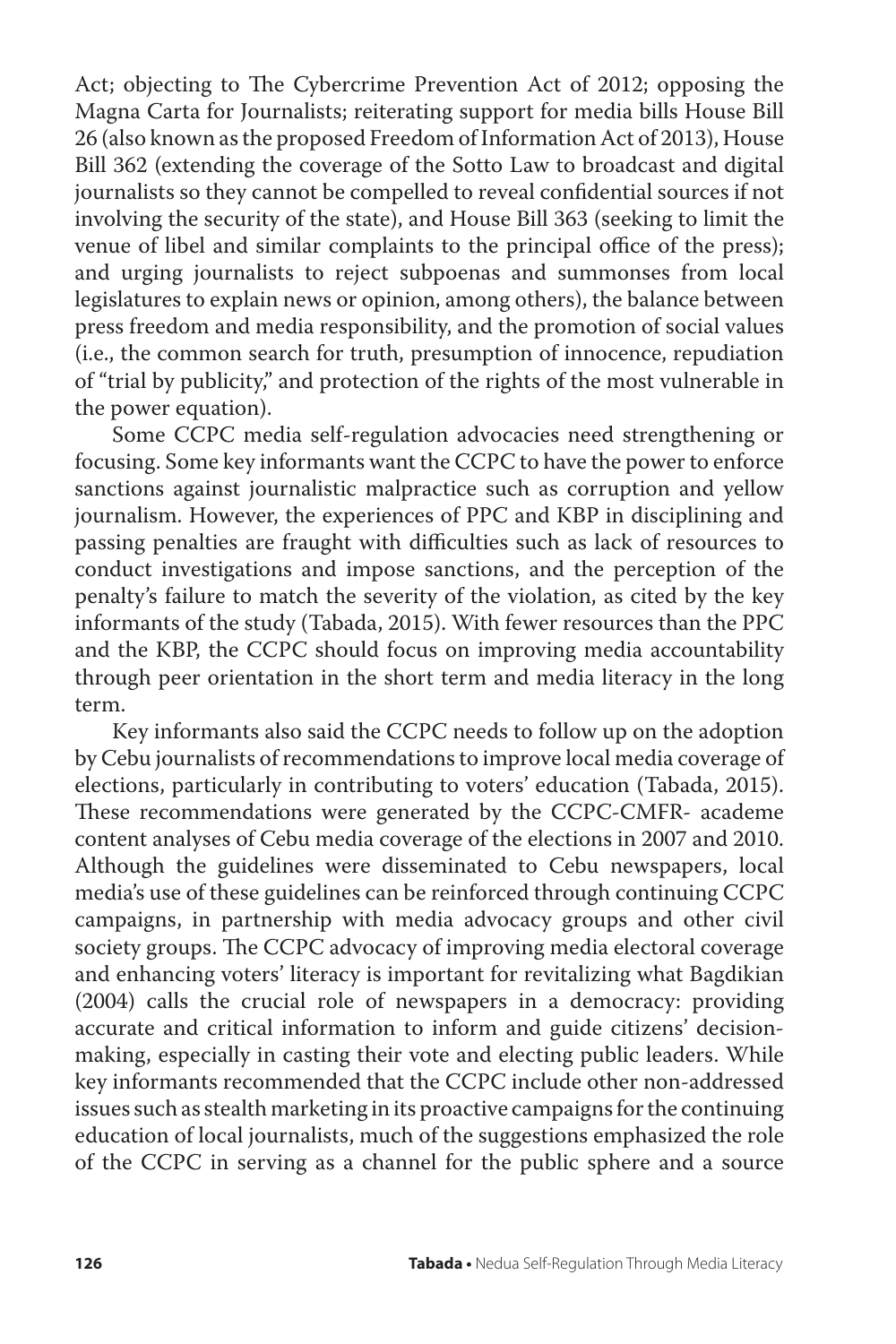for empowering alternative and marginalized sectors like the grassroots and community media to serve as counterpower in Cebu's network society (Tabada, 2015). Such suggestions focus on the CCPC entering into or sustaining partnerships with the academe and media advocacy groups, as well as opening membership and participation in the council to digital stakeholders, i.e., new journalists, online communities, netizens, youths, and aspiring journalists.

Finally, many key informants recommended that the CCPC conduct regular internal review of its membership, accomplishments, and plans to improve its function (Tabada, 2015). By practicing also self- regulation within its ranks, the CCPC demonstrates its individual members' resolve and the collective will to counter the tendency to become an old boys' club. The Council should also lead Cebu journalists in reviewing alliances with political and business partners in its advocacies to avoid arrangements that involve conflicts of interest and compromise its independence and integrity. Among the suggestions of key informants to invigorate the CCPC is an expansion of membership to include the youth, new media journalists, bloggers, and marginalized sectors to counter conflicts of interest arising from a membership composition that has not widely varied and that represents primarily the media, business, the academe, and the Roman Catholic Church.

But as with the public's participation in complaint adjudication, a more active participation of citizens and netizens in discussing issues concerning media self-regulation requires the CCPC to improve its media literacy advocacy and engagement with other stakeholders, particularly the grassroots, digital journalists, and netizens. Digital literacy and digital engagement are recommended strategies that will promote CCPC's reactive and proactive advocacies.

Table 5 encapsulates CCPC's proactive advocacies on media selfregulation that key informants viewed as needing more strengthening or focusing.

**Table 5.** CCPC Media Self-regulation Advocacies Needing Strengthening or Focusing.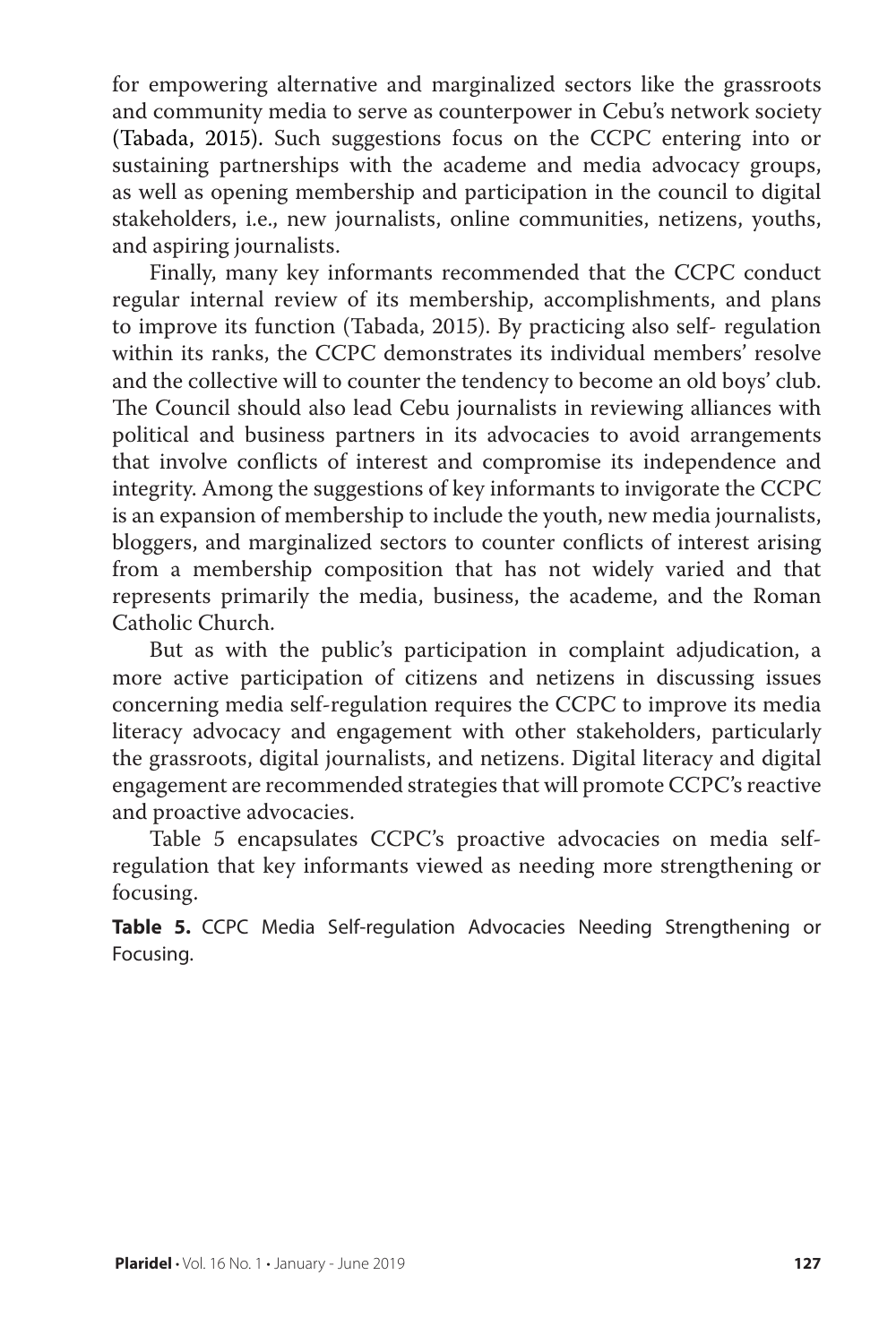| Media Self-regulation Issues Taken Up in CCPC                            | <b>Stakeholders' Recommendations to Improve</b>                                                                                                                                   |  |
|--------------------------------------------------------------------------|-----------------------------------------------------------------------------------------------------------------------------------------------------------------------------------|--|
| <b>Proactive Advocacies</b>                                              | <b>CCPC Proactive Advocacies</b>                                                                                                                                                  |  |
| 1. Discipline of erring journalists                                      | • Give power to CCPC to censure Cebu journalist<br>for malpractice, like KBP.                                                                                                     |  |
|                                                                          | • Name and expose corrupt journalists.                                                                                                                                            |  |
|                                                                          | • Distinguish between legitimate and illegitimate<br>journalists.                                                                                                                 |  |
|                                                                          | • Publicly disclose any conflict of interest (for<br>CCPC members).                                                                                                               |  |
|                                                                          | • Let individual newsrooms address the issue of<br>corruption.                                                                                                                    |  |
|                                                                          | • Include the issue of media corruption in public<br>fora involving journalism students and media<br>practitioners.                                                               |  |
| 2. Eradication of yellow journalism; raising of<br>laudience's standards | • Advocate that Cebuano dailies shift from<br>sensationalism, particularly in the portrayal of<br>violence and gender sensitivity.                                                |  |
|                                                                          | • Hold discussions with mass audiences to raise<br>their standards of media consumption, leading<br>to creation of quidelines upgrading of the<br>quality of mass-oriented media. |  |
| 3. Improvement of media's electoral coverage for<br>voters' education    | • Include the opinions and scrutiny of the<br>grassroots instead of relying only on in-house<br>political pundits and columnists.                                                 |  |
|                                                                          | • Give media exposure to political candidates<br>without money, power, or popularity.                                                                                             |  |
|                                                                          | • Give media space for long-standing problems<br>vs. sensational or passing issues, and solutions<br>proposed by candidates.                                                      |  |
|                                                                          | • Conduct electoral monitoring and make results<br>public.                                                                                                                        |  |
|                                                                          | • Award media that strengthen elections as a<br>political institution.                                                                                                            |  |
| 4. Periodic internal reviews of CCPC composition<br>land advocacies      | • Conduct strategic planning of CCPC<br>accomplishments and non-accomplishments,<br>issues, and plans.                                                                            |  |
|                                                                          | • Review leaders' and members' participation and<br>change composition, if necessary.                                                                                             |  |
|                                                                          | • Evaluate CCPC members' media ethics and<br>standards prior to implementing a media<br>literacy campaign.                                                                        |  |
|                                                                          | • Use evaluations to plan and more proactively<br>pursue other issues for its advocacies such<br>as peace and order, education of youth and<br>parents on entertainment media.    |  |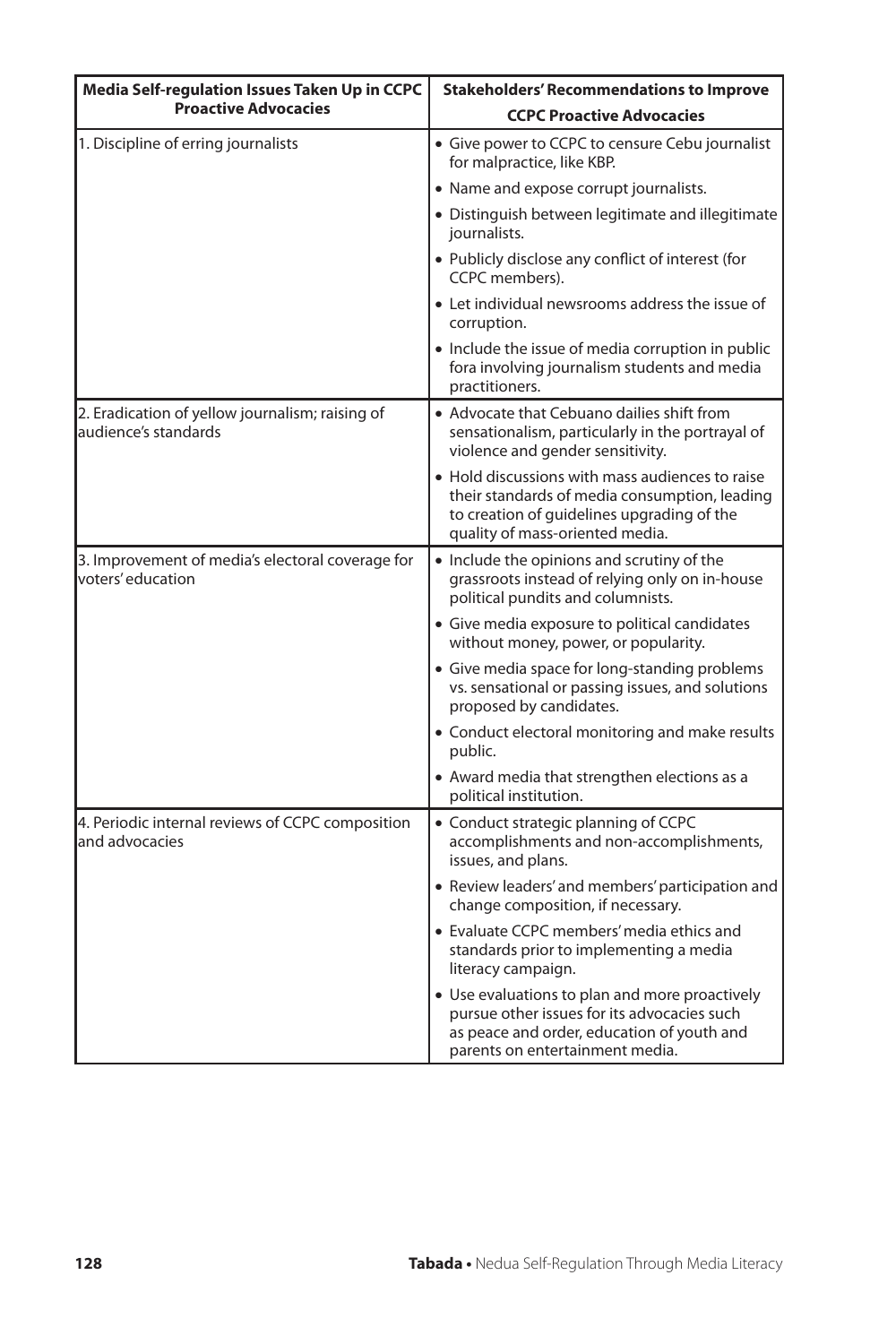| Media Self-regulation Issues Taken Up in CCPC                                     | <b>Stakeholders' Recommendations to Improve</b>                                                                                                                           |  |
|-----------------------------------------------------------------------------------|---------------------------------------------------------------------------------------------------------------------------------------------------------------------------|--|
| <b>Proactive Advocacies</b>                                                       | <b>CCPC Proactive Advocacies</b>                                                                                                                                          |  |
| 5. Media critiques with academe and other media<br>advocacy groups                | • Work with entities like CACE, CAMMA, and<br>Globe Media Excellence Awards to give regular<br>feedback on local media output, as a local<br>version of the CMFR and PJR. |  |
|                                                                                   | • Feature media critiques in the CCPC website<br>and other online portals.                                                                                                |  |
|                                                                                   | • Involve netizens and media in conducting<br>media critiques.                                                                                                            |  |
| 6. Continuing education for journalists6.<br>Continuing education for journalists | • Focus on complex issues that media is unable to<br>explain adequately to the public.                                                                                    |  |
|                                                                                   | • Evaluate media coverage for depth and<br>relevance.                                                                                                                     |  |
|                                                                                   | • Analyze issues perceived as compelling by<br>media but not needed by the public.                                                                                        |  |
| 7. More engagement of online stakeholders                                         | • Tap social media to raise awareness of CCPC<br>advocacy on media self-regulation.                                                                                       |  |
|                                                                                   | • Tap social media to gain more feedback from<br>citizens and netizens on media self- regulation.                                                                         |  |
|                                                                                   | • Amend media practices, procedures, and<br>quidelines to adjust to the new media (i.e., code<br>of ethics to address proper monitoring of user-<br>generated comments).  |  |

Key informants from the academe said that the campaign to expose and stop media corruption should involve also other stakeholders such as teachers and students aspiring to be journalists (Tabada, 2015). Despite the media corruption documentary's limited public viewing and the ensuing controversy stirred up in 2010, it is significant that the academe's interest in and its social engagement with the issue continue after the lapse of four years and intervention of other issues. The effects on the public created by the CCPC documentary *Corruption of Media: The Cebu Setting* (Cebu Citizens-Press Council, 2010) show the CCPC's strengths and weaknesses in operating as a channel of the Habermasian model of a "public sphere," which represents the inviolate freedoms of assembly, association, and expression. As an institution representing the public and media, the CCPC, in producing the documentary and later showing it to an audience primarily composed of academics and journalists, was able to gather many stakeholders to discuss media corruption. Though the public viewing was limited, it still resulted in controversies among journalists, news sources, and academics (Tabada, 2015). The discussion continued online and exploded exponentially after Pablo John Garcia, as the blogger "Onion-skinned,"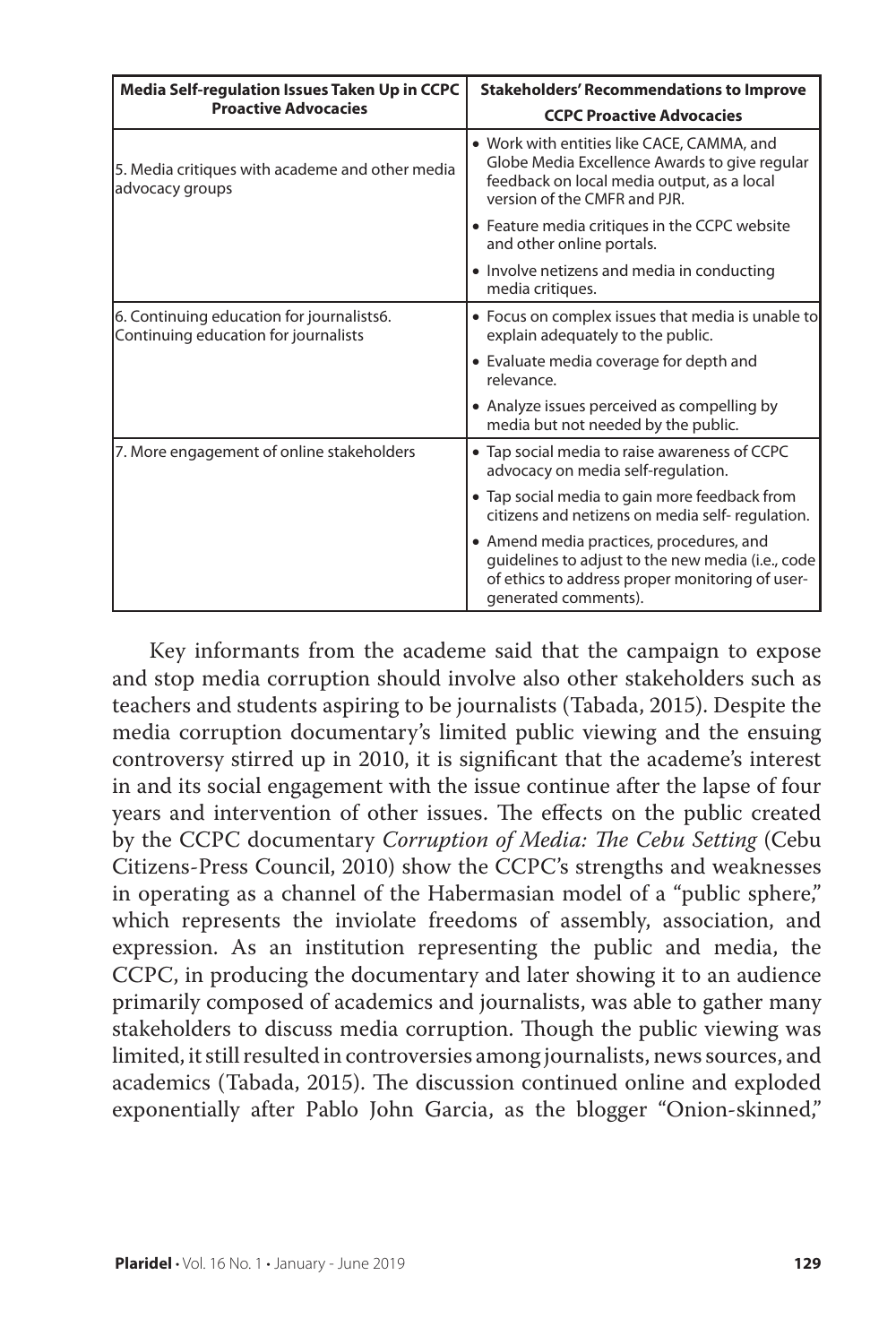focused on the CCPC and the documentary, drawing even more netizens to discuss the issue. A brother and former consultant on information of Cebu Governor Gwendolyn F. Garcia, Pablo John Garcia pointed out that media organizations like the CCPC and KBP cannot make media self-regulation work because "journalists close ranks" and "fear...offending colleagues" (P. Garcia, personal communication, August 2, 2014). He challenged CCPC members to make a full disclosure so that Cebuanos can decide if the council was just "dominated by cheking Seares and his allies in the media" and "by members of the business sector . . . (who) defer to these media giants . . . or have business interests themselves and would not want to cross media" (P. Garcia, personal communication, August 2, 2014).

While the media corruption issue illustrated how the CCPC could critically shape public opinion, it also revealed its vulnerabilities. The CCPC and its members were subjected to criticisms by fellow journalists and the blogger Onion-skinned for being hypocritical, malicious, arrogant, and ineffective. For critics, the CCPC manifested the internal divisions of the new media monopoly, with its promotion of corporate and political interests conflicting with the press's promotion of public interest. Even for supporters of the documentary, the CCPC's decision to cut short the dissemination of the documentary and public discussion of the media corruption issue was perceived as submission to pressure from within the industry to stop ventilating an issue that touches off journalists' sensitivity but concerns the public as well.

As stated in its November 16, 2010 resolution, the CCPC perceived that while ventilation of media corruption can be public, the handling of specific cases involving media corruption should, in the spirit of media selfregulation, be handled by the newsrooms according to internal policies and mechanisms.

Table 6 summarizes the key informants' perceptions of the strengths and limitations of the CCPC's media literacy advocacy on media corruption conducted in 2010 through the limited public viewing of the CCPCproduced documentary "Corruption of Media: The Cebu Setting."

**Table 6.** Strengths and Limitations of the CCPC 2010 Advocacy on Media Corruption.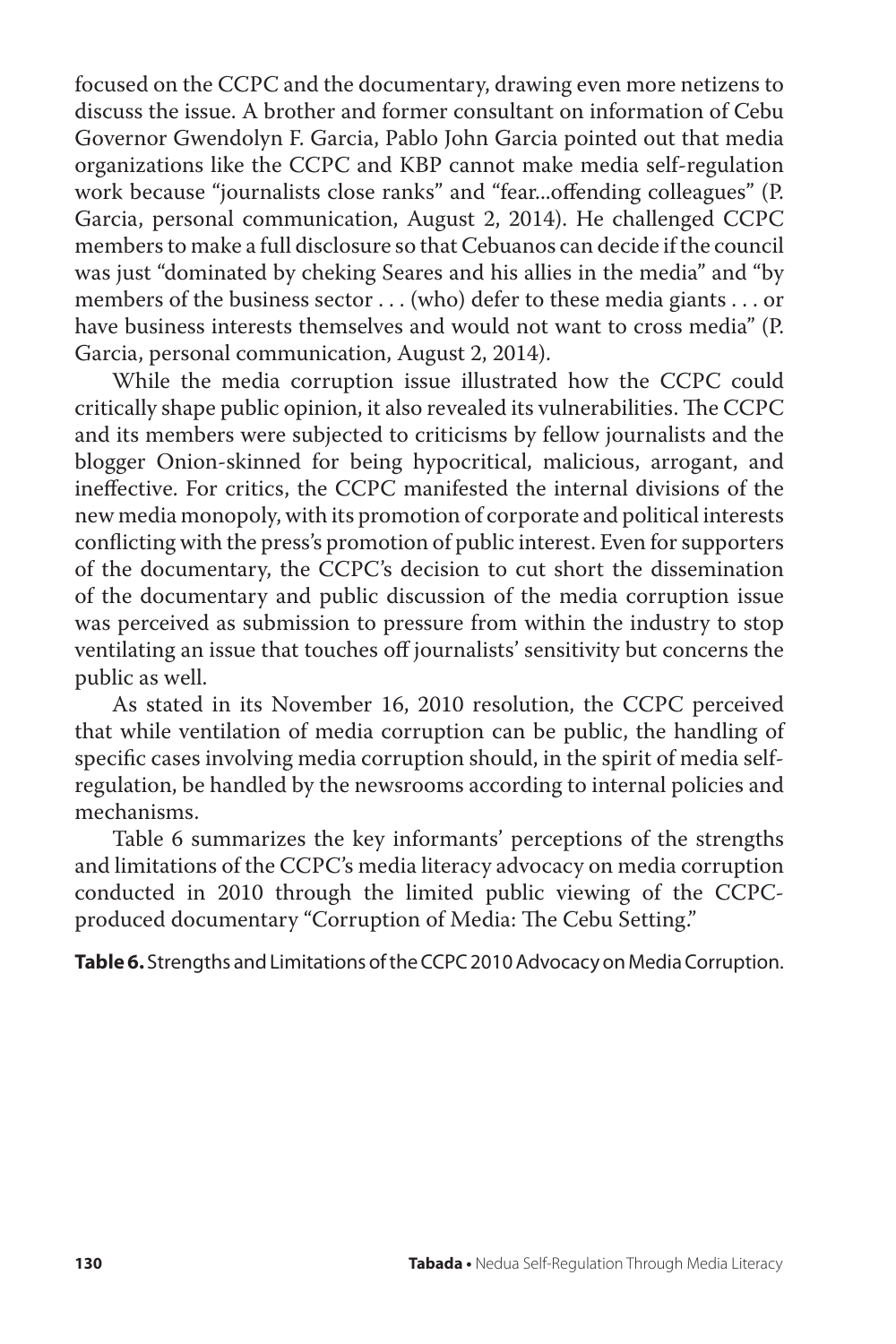| <b>Documentary</b><br><b>Features/Aspects</b>                  | <b>What Went Right</b>                                                                                                                                                                                                                                                                                                                                                                                                                                                                                     | <b>What Went Wrong</b>                                                                                                                                                                                                                                                                                                                                                                                                                                                                                                                 | <b>How CCPC Can Improve</b>                                                                                                                                                                                                                                                                                                                                                                                                                                                     |
|----------------------------------------------------------------|------------------------------------------------------------------------------------------------------------------------------------------------------------------------------------------------------------------------------------------------------------------------------------------------------------------------------------------------------------------------------------------------------------------------------------------------------------------------------------------------------------|----------------------------------------------------------------------------------------------------------------------------------------------------------------------------------------------------------------------------------------------------------------------------------------------------------------------------------------------------------------------------------------------------------------------------------------------------------------------------------------------------------------------------------------|---------------------------------------------------------------------------------------------------------------------------------------------------------------------------------------------------------------------------------------------------------------------------------------------------------------------------------------------------------------------------------------------------------------------------------------------------------------------------------|
| 1. Relevance of<br>media corruption<br>lto Cebu<br>community   | First local<br>$\bullet$<br>documentation of<br>media corruption in<br>Cebu<br>Concerns the public<br>because of the effects<br>of media's hidden<br>conflicts of interest on<br>news judgment                                                                                                                                                                                                                                                                                                             | $\bullet$<br>2010 documentary was<br>too tame in exposing<br>media corruption.<br>Disappointed viewers<br>expected a more<br>courageous exposé of<br>corrupt journalists in<br>the documentary.                                                                                                                                                                                                                                                                                                                                        | • To be effective, the<br>CCPC follow-up of 2010<br>documentary should<br>name erring journalists.<br>• CCPC should support<br>public discussions<br>on media corruption<br>issue: salary scale<br>is not the problem<br>but fragmented and<br>skewed media culture.                                                                                                                                                                                                            |
|                                                                | Media corruption<br>$\bullet$<br>confronts many mass<br>communication interns.                                                                                                                                                                                                                                                                                                                                                                                                                             | Documentary rehashed<br>rumors and gossip-no<br>substantiation of its<br>claims.<br>$\bullet$<br>Documentation/<br>CCPC's failure to name<br>corrupt journalists<br>showed no one was<br>locally doing this, hence<br>Garcia's decision to<br>blog as Onion-skinned<br>in making his media<br>exposés.                                                                                                                                                                                                                                 | • Media corruption<br>campaign should<br>focus on building<br>ethical journalists, not<br>reforming twisted ones.<br>• Campaign on media<br>corruption must<br>emphasize media<br>integrity, transparency,<br>and accountability.                                                                                                                                                                                                                                               |
| 2. CCPC's decision<br>lto focus on media<br>corruption in Cebu | • Documentary faced<br>head-on ethical issue<br>confronting Cebu<br>journalists.<br>• CCPC sent a clear<br>message that it will<br>not tolerate erring<br>colleagues and help<br>institute reforms.<br>• Dissatisfaction with<br><b>CCPC</b> documentary<br>made other media<br>watchdogs (e.g., Onion-<br>skinned/Pablo John F.<br>Garcia) blog about the<br>issue.<br>• CCPC's stance in<br>documentary is<br>consistent with many<br>local journalists' ethical<br>practice.<br>• Onion-skinned's posts | • Documentary made<br>viewers question if<br>CCPC was just paying<br>lip service to police its<br>own ranks.<br>• Failure to name names<br>raised a question if<br><b>CCPC</b> was hesitant<br>to embarrass fellow<br>journalists.<br>• CCPC's focus on<br>Capitol's free meals<br>to reporters is a "non-<br>issue."<br>• CCPC did not touch<br>on conflicts of interest<br>involving its own<br>leaders and members.<br>• Hypocrisy of media<br>and CCPC lessened the<br>credibility of the CCPC<br>campaign on media<br>corruption. | $\bullet$<br>CCPC should be<br>fearless about exposing<br>and fighting media<br>corruption.<br>CCPC should sustain<br>the campaign against<br>media corruption<br>because it remains an<br>industry scourge.<br>$\bullet$<br>The academe (teachers<br>and students)<br>expressed support<br>to assist future CCPC<br>campaigns on media<br>corruption.<br><b>CCPC</b> must reexamine<br>its individual and group<br>bias and exert all efforts<br>to transcend those<br>biases. |
|                                                                | reportedly made local<br>journalists careful<br>about ethical conduct<br>so they would not get<br>mentioned in his blog.                                                                                                                                                                                                                                                                                                                                                                                   |                                                                                                                                                                                                                                                                                                                                                                                                                                                                                                                                        |                                                                                                                                                                                                                                                                                                                                                                                                                                                                                 |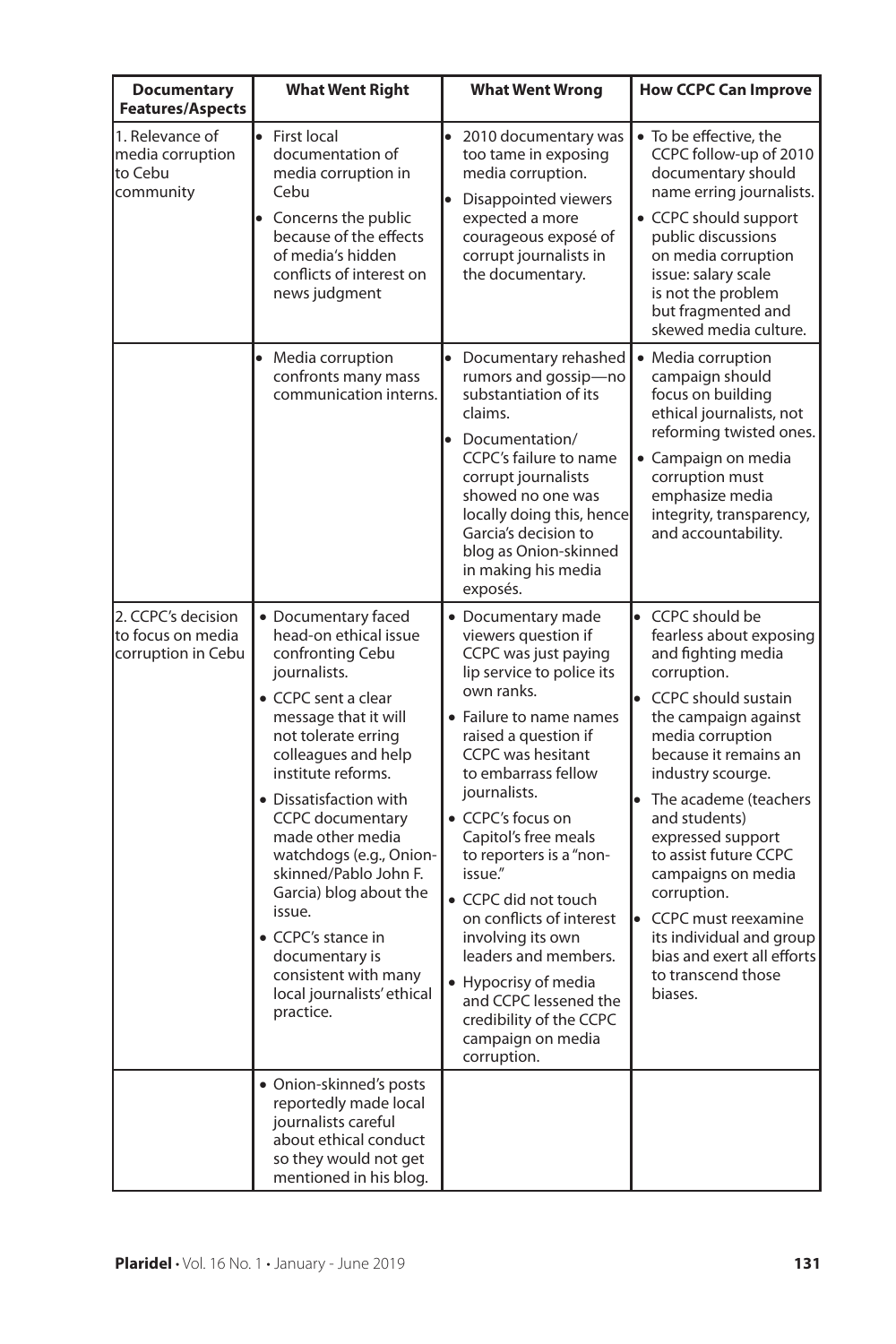| <b>Documentary</b><br><b>Features/Aspects</b>                                           | <b>What Went Right</b>                                                                                                                                                                                                                                                                                                                                                                                                                                                                                                                                                                                      | <b>What Went Wrong</b>                                                                                                                                                                                                                                                                                                                                                                                                                                                                                                                                | <b>How CCPC Can Improve</b>                                                                                                                                                                                                                                       |
|-----------------------------------------------------------------------------------------|-------------------------------------------------------------------------------------------------------------------------------------------------------------------------------------------------------------------------------------------------------------------------------------------------------------------------------------------------------------------------------------------------------------------------------------------------------------------------------------------------------------------------------------------------------------------------------------------------------------|-------------------------------------------------------------------------------------------------------------------------------------------------------------------------------------------------------------------------------------------------------------------------------------------------------------------------------------------------------------------------------------------------------------------------------------------------------------------------------------------------------------------------------------------------------|-------------------------------------------------------------------------------------------------------------------------------------------------------------------------------------------------------------------------------------------------------------------|
| 3. Generation of<br>reactions from<br>Cebu journalists,<br>politicians, and<br>citizens | $\bullet$<br>Allowed journalists<br>to open up about<br>tolerated erring<br>practices that create<br>conflicts of interest or<br>affect news judgment                                                                                                                                                                                                                                                                                                                                                                                                                                                       | • Some journalists gave<br>negative reactions<br>or overreactions due<br>to perception that<br>they were personally<br>attacked by the<br>documentary/CCPC.                                                                                                                                                                                                                                                                                                                                                                                           | • Other citizens and<br>netizens should<br>monitor and blog about<br>media corruption since<br>the CCPC cannot get<br>to the root of the issue<br>due to conflicts of<br>interest.                                                                                |
|                                                                                         | Documented an open<br>$\bullet$<br>secret: the discrepancy<br>between newsroom<br>standards and informal<br>culture among some<br>journalists.<br>• Stirred up vigorous<br>online discussion of the<br>issue and the CCPC<br>• Onion-skinned posts<br>about media corruption<br>became viral.<br>• Some local journalists<br>gave insiders'<br>information about<br>media corruption to<br>Onion-skinned.<br>• Despite the existence of<br>media corruption, many<br>citizens still trust local<br>media.<br>$\bullet$ CCPC's reactions to<br>Onion-skinned showed<br>it can be more open<br>with citizens. | • Blogger Onion-skinned<br>diminished the quality<br>of public discourse due<br>to personal attacks and<br>conflict of interest.<br>• Some journalists'<br>decision to prohibit<br>public viewing<br>reflected refusal for<br>self-examination<br>and sensitivity to<br>criticism and public<br>accountability.<br>• Traditional journalists<br>cannot accept criticism<br>against their behavior<br>from netizens.<br>• Netizens claim their<br>media criticism cannot<br>be objective, which<br>for them is the role of<br>traditional journalists. | · Teachers, students,<br>netizens, and others<br>should support the<br>CCPC in sustaining<br>the campaign against<br>media corruption.<br>• Public discussion of<br>media corruption<br>should not be<br>sensational or personal<br>but informed and<br>critical. |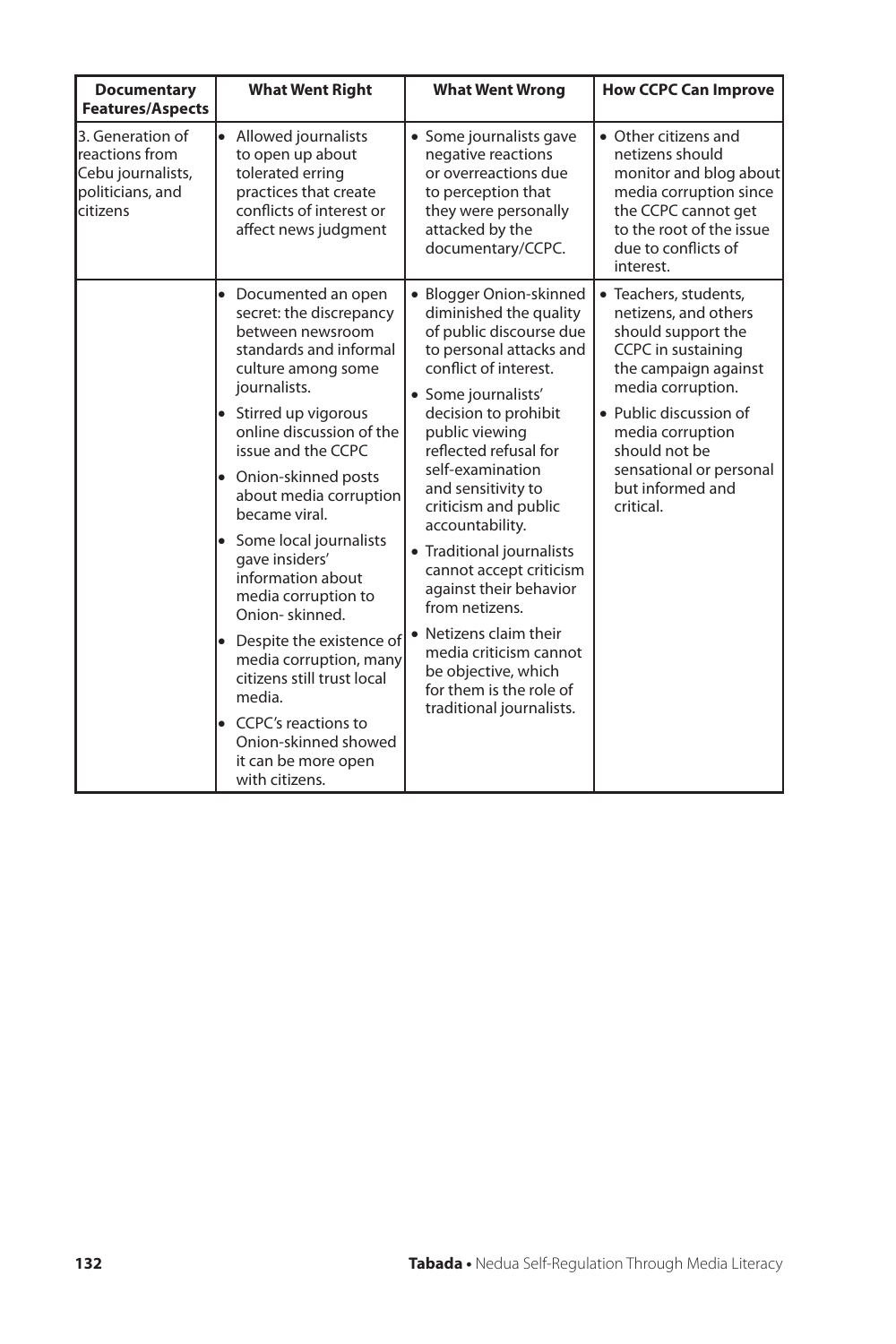| <b>Documentary</b><br><b>Features/Aspects</b> | <b>What Went Right</b>                                                                                                                                                                                                                                                                                                                                                                                                                             | <b>What Went Wrong</b>                                                                                                                                                                                                                                                                                                                                                                                                                                                                                               | <b>How CCPC Can Improve</b>                                                                                                                                                                                                                                                                                                                                                                                                                                                                                                                                                 |
|-----------------------------------------------|----------------------------------------------------------------------------------------------------------------------------------------------------------------------------------------------------------------------------------------------------------------------------------------------------------------------------------------------------------------------------------------------------------------------------------------------------|----------------------------------------------------------------------------------------------------------------------------------------------------------------------------------------------------------------------------------------------------------------------------------------------------------------------------------------------------------------------------------------------------------------------------------------------------------------------------------------------------------------------|-----------------------------------------------------------------------------------------------------------------------------------------------------------------------------------------------------------------------------------------------------------------------------------------------------------------------------------------------------------------------------------------------------------------------------------------------------------------------------------------------------------------------------------------------------------------------------|
| 4. Effects on<br>citizens                     | • The public educated<br>about local media<br>lapses.<br>· Good reason to trust<br>local media because<br>it can accept mistakes<br>and reform.<br>• Academics praised<br>the documentary's<br>impact on Mass<br>Communication<br>students and news<br>interns.<br>• In classes, documentary<br>used to discuss ways<br>students can ethically<br>handle situations when<br>PR handlers or others<br>attempt to corrupt<br>them during internship. | $\bullet$<br>The ineffectiveness<br>of the CCPC in<br>exposing corrupt<br>journalists through<br>the documentary<br>left a doubt about<br>their sincerity and<br>effectiveness in<br>campaigning for media<br>self-regulation.<br>The documentary's<br>slant against "corrupt"<br>Capitol reporters<br>unfairly portrayed<br>legitimate Capitol<br>reporters as being on<br>the take.<br>The documentary<br>gave the public an<br>impression that<br>corruption was<br>practiced by reporters<br>but not by editors. | $\bullet$ A CCPC exposé on<br>media corruption<br>should spare no one,<br>especially editors and<br>media leaders.<br>CCPC should make a<br>follow-up of the 2010<br>documentary on media<br>corruption.<br><b>CCPC</b> should continue<br>advocacy on media<br>corruption due to<br>continuing relevance<br>to journalists, media<br>interns, and aspiring<br>journalists.<br><b>CCPC</b> should continue<br>media literacy advocacy<br>on industry realities to<br>help prepare students<br>for ethical conduct as<br>interns or professionals.                           |
|                                               |                                                                                                                                                                                                                                                                                                                                                                                                                                                    | The documentary kept<br>the public in the dark<br>about the conflict of<br>interest of some CCPC<br>leaders and members.                                                                                                                                                                                                                                                                                                                                                                                             | CCPC should work with<br>CACE, the academe,<br>and other stakeholders<br>to expose and fight<br>media corruption.<br>With citizens and<br>netizens, CCPC can<br>create a culture against<br>media corruption.<br>Social media must be<br>tapped in the campaign<br>against media<br>corruption.<br>• In the campaign against<br>media corruption, the<br>focus should be on<br>young and aspiring<br>journalists.<br>Even after Onion-<br>skinned stopped<br>posting media critiques,<br>the field of media<br>criticism should be<br>continued by younger<br>spin busters. |
|                                               |                                                                                                                                                                                                                                                                                                                                                                                                                                                    |                                                                                                                                                                                                                                                                                                                                                                                                                                                                                                                      | The CCPC should<br>$\bullet$<br>be more open with<br>other media critics,<br>particularly netizens.                                                                                                                                                                                                                                                                                                                                                                                                                                                                         |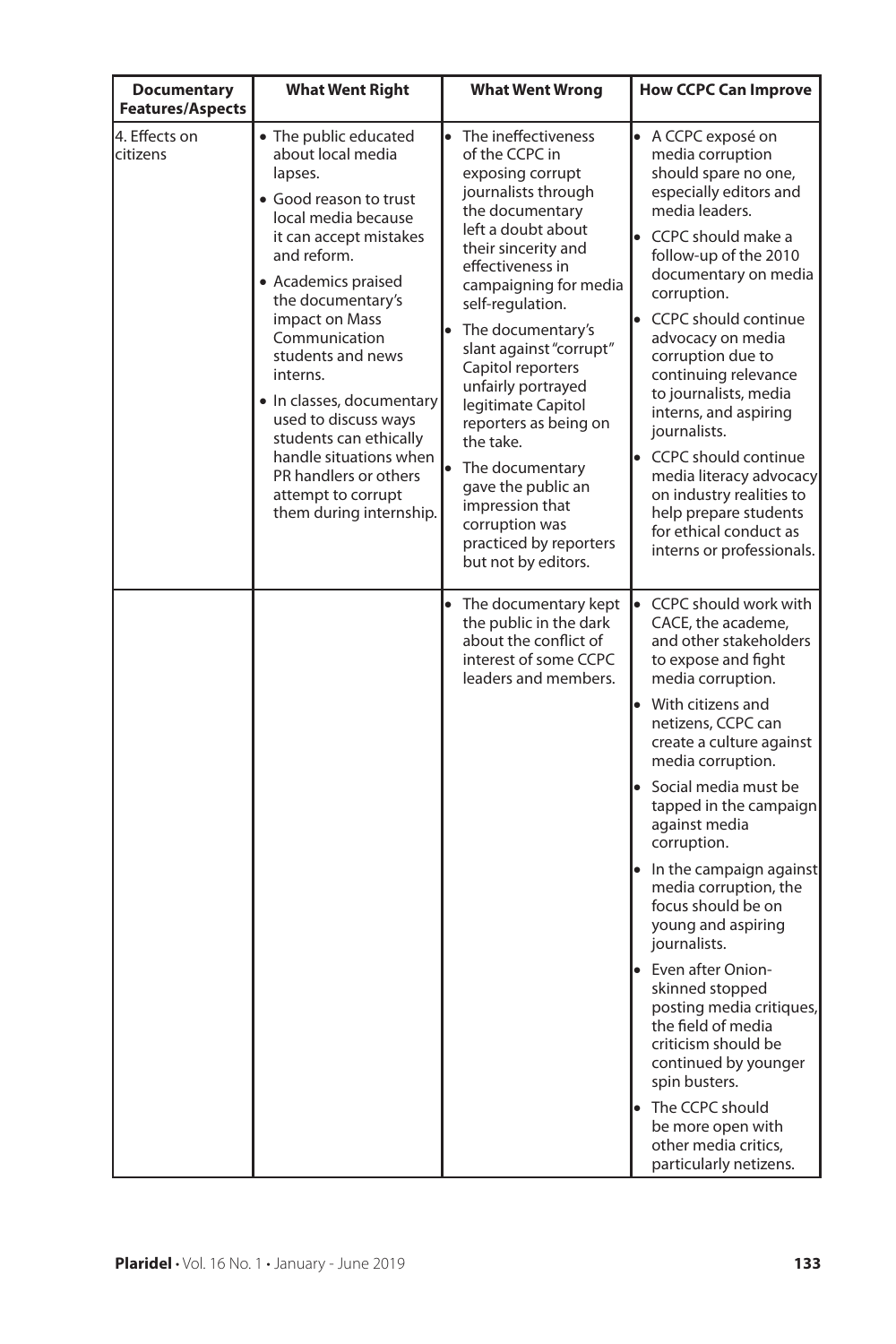# **CCPC's Proactive Mechanism in Media Literacy (ML)**

To equip the public for critical but reasoned analysis and discussion of media issues, the CCPC must consider covering the following fundamentals in its future media literacy campaigns: media history, media and society, media ownership, the news concept, mass media values, press freedom and the public's right to information, and new media. A grasp of media and its interrelationship with governments, elites, and the public will enable citizens and netizens to be more vigilant and effective as media watchdogs (Teodoro, 2002).

Given the legitimacy of CCPC advocacies for media self-regulation and media literacy, a frequently occurring recommendation from key media and public informants is to improve the CCPC's social engagement with citizens and netizens through the use of new media. The CCPC's engagement with print media, broadcast colleagues, and media associations already taps civic and media leaders who not just intellectually accept but voluntarily work for the promotion of the standards of professional excellence and social responsibility in the news media industry.

The challenge faced by the CCPC in sustaining the Habermasian ideal of the public sphere without backsliding into the Bagdikian new media monopoly model is to more aggressively explore the network society, as conceived by Castells, and engage untapped communities of organic intellectuals in its advocacies. Given the blinders of journalists to perceiving their own vulnerabilities and the constraints of the CCPC in being a media critic, the networks of overlapping communities of citizens and netizens present viable alternatives for fulfilling the desire for the "rationalization of power through the medium of public discussion among private individuals" (Habermas, 2006, p. 78). A media-literate citizenry can be a check-andbalance mechanism of reviewing the Cebu press's partnerships with political and business elites to ensure that these do not compromise journalistic independence and integrity.

Aside from involving the grassroots, bloggers, and other netizens as its Cebu stakeholders, the CCPC has yet to fully engage in its present network of media self-regulation and media literacy in Cebu. Aside from unintentionally engaging bloggers like Garcia and purposively working with emerging players like the Cebu Bloggers Society Inc (CBSI), the CCPC should consider key informants' recommendations to engage other digital citizens by including online new organizations in its membership and engaging with journalist-bloggers, digital communities, digital start-ups, aspiring journalists, student bloggers, and other netizens in its advocacies for media self-regulation and media literacy. The CCPC can improve its accessibility to the public by making its website more interactive and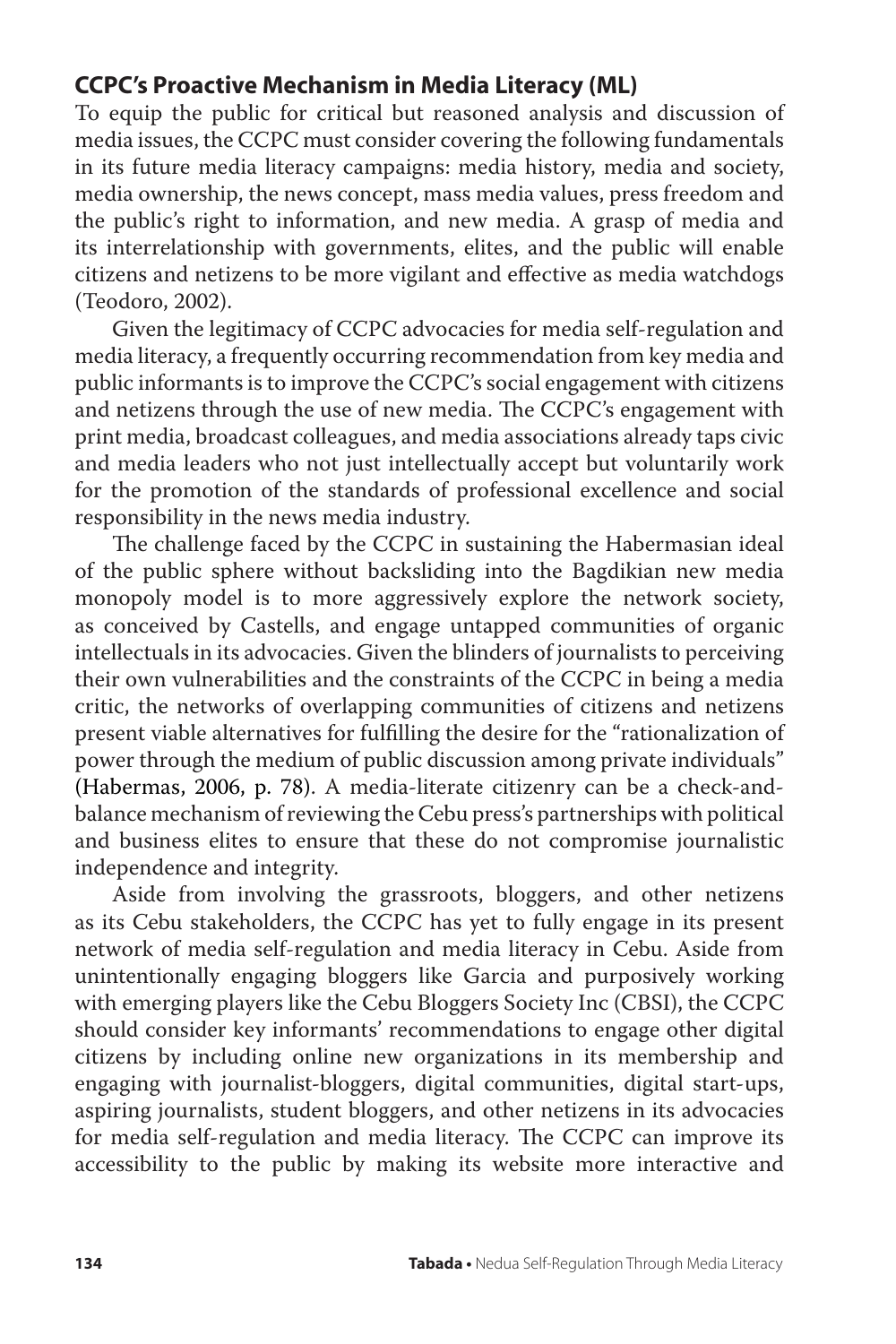tapping social media and other new media tools for coverage, feedback, and engagement.

The media literacy campaigns of media advocate groups like the CCPC may empower citizens and netizens to be more active as media watchdogs in three ways: sending of complaints to newspapers and media advocacy groups, posting of online complaints in news websites and social media, and mass self-communication by bloggers and other netizens. Empowered through media literacy, citizens and netizens may resort more to digital engagement with media and no longer need CPCs to act as an alternative grievance channels (Castells, 2010).

On the other hand, key informants also emphasized the reciprocity of the CCPC's engagement with netizens. Even though Garcia became viral in his media critiques as Onion-skinned, he advocated that digital citizens learn the discipline of traditional or mainstream journalism, such as accuracy and fairness. CCPC's media literacy advocacy should not just engage netizens in its advocacies but also involve them in dialogues and learning-by-doing partnerships that focus on exchanges among the practitioners of traditional and new media. Mainstream journalists need digital literacy, which digital journalists and netizens can supply in partnership with the CCPC.

Partnerships between the CCPC and netizens will not just mean strengthening its advocacies of media self-regulation and media literacy but also refining and promoting the nascent field of media studies and media criticism in Cebu. For citizens and netizens to have the expertise, integrity, and credibility to review media, they must be media-literate. Beat journalists and netizens like Garcia criticizing the 2010 CCPC documentary on media corruption questioned the authority and credibility of the sources giving the testimonials on media corruption In Correa's 2009 study of Chilean journalists, the data showed that media workers were more open to selfregulation when the criticism came from socially prominent individuals or sources, as well as fellow journalists, than from people labeled as less educated, less skilled, and less influential. The CCPC's advocacy for media literacy can empower organic intellectuals from civil society to check and balance an increasingly powerful press. The CCPC's partnerships with CMFR, UP Cebu, and St. Theresa's College (STC) to conduct content analysis of local media's electoral coverage in 2007 and 2010 show the potential in tapping mass communication teachers and students to contribute to media studies, which can be used to review and improve Cebu media performance of its work and social obligations ("Coverage of the 2007 election campaign," 2007).

Table 7 synthesizes below the key informants' comments and suggestions to enhance the other media literacy campaigns of the CCPC.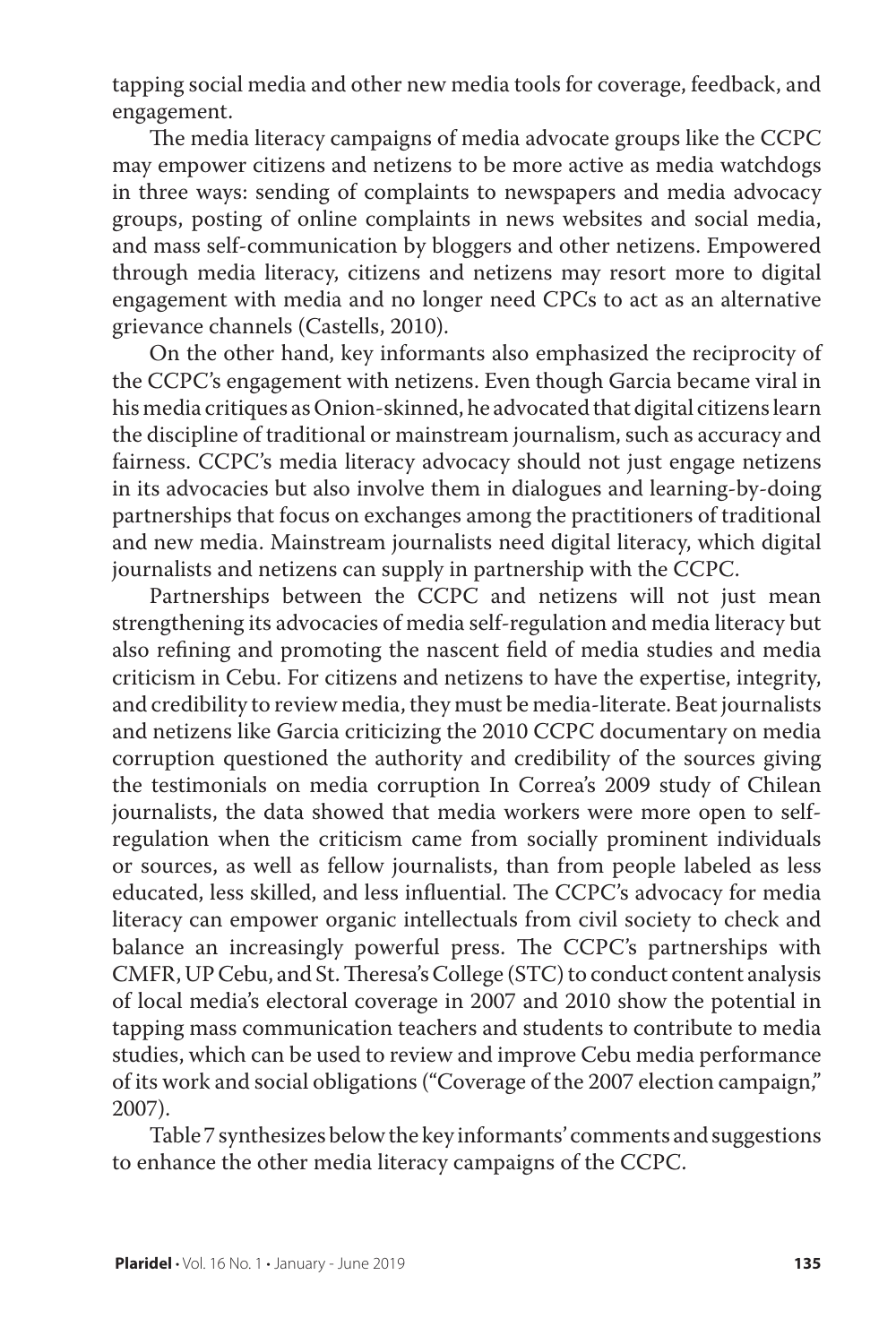| <b>Media Literacy Issues</b>                                      | <b>Purpose of the</b><br><b>Advocacy</b>                                                           | <b>How the CCPC Can Improve</b>                                                                                                                            |
|-------------------------------------------------------------------|----------------------------------------------------------------------------------------------------|------------------------------------------------------------------------------------------------------------------------------------------------------------|
| 1. Links between media<br>ownership and news<br>treatment         | Teach the public how to<br>critically discern media<br>messages                                    | • Teach public how media ownership can affect<br>the type of news/information relayed to the<br>public.                                                    |
|                                                                   |                                                                                                    | • Explore how media can be dragged away from<br>the orbit of the parochial culture or concerns<br>of media owners and truly build a professional<br>press. |
| 2. Grassroots-based<br>media literacy                             | Democratize all sectors'<br>access to media                                                        | • Conduct an evidence-based campaign to raise<br>the Cebuano's media literacy.                                                                             |
|                                                                   |                                                                                                    | • Give citizens tools to deal with information<br>overload and discern values of media messages.                                                           |
|                                                                   |                                                                                                    | • Understand media standards and learn how to<br>evaluate media excellence.                                                                                |
| 3. Involvement of<br>stakeholders                                 | Continue the conduct<br>and support of activities<br>(i.e., CPFW and CCPC<br>advocacies) that draw | • Conduct media literacy activities throughout the<br>year, not just during CPFW.                                                                          |
|                                                                   |                                                                                                    | • Form a protocol between the media, the church,<br>and other faith communities.                                                                           |
|                                                                   | the<br>participation of many<br>and varied stakeholders                                            | • Continue educating public about the need to<br>pass the FOI bill.                                                                                        |
|                                                                   |                                                                                                    | • Initiate interactions between media, public and<br>advertisers to tackle unaddressed issues, like<br>stealth marketing.                                  |
| 4. Institutionalization of Formalize partnerships<br>partnerships | to sustain the gains of<br>media literacy                                                          | • Reach out to journalists in other areas to help<br>start CPCs.                                                                                           |
|                                                                   |                                                                                                    | • Expand CCPC membership to or partnerships<br>with other media advocacy groups.                                                                           |
|                                                                   |                                                                                                    | • Repeat CCPC-Dilaab partnership in 2013 for<br>voters' education and conscience formation in<br>2016.                                                     |
|                                                                   |                                                                                                    | • Continue corporate partnerships for CCPC<br>advocacies.                                                                                                  |
|                                                                   |                                                                                                    | • Partner with DepEd and CHED for creating media<br>literacy modules and integrating media literacy<br>in the K to 12 curricula.                           |
|                                                                   |                                                                                                    | • Partner with CACE to mutually enhance<br>academic programs on journalism and CCPC<br>advocacies.                                                         |
| 5. Digital engagement                                             | Broaden the reach of<br><b>CCPC</b> advocacies                                                     | • Tap netizens, especially bloggers, to monitor<br>news content and act as media watchdogs.                                                                |
|                                                                   |                                                                                                    | • Make the CCPC website more interactive.                                                                                                                  |
|                                                                   |                                                                                                    | • Get radio stations to cover CCPC quarterly<br>meetings and activities.                                                                                   |
|                                                                   |                                                                                                    | • Get more funding support for CCPC advocacies.                                                                                                            |
|                                                                   |                                                                                                    | • Include online news organizations in CCPC's<br>membership.                                                                                               |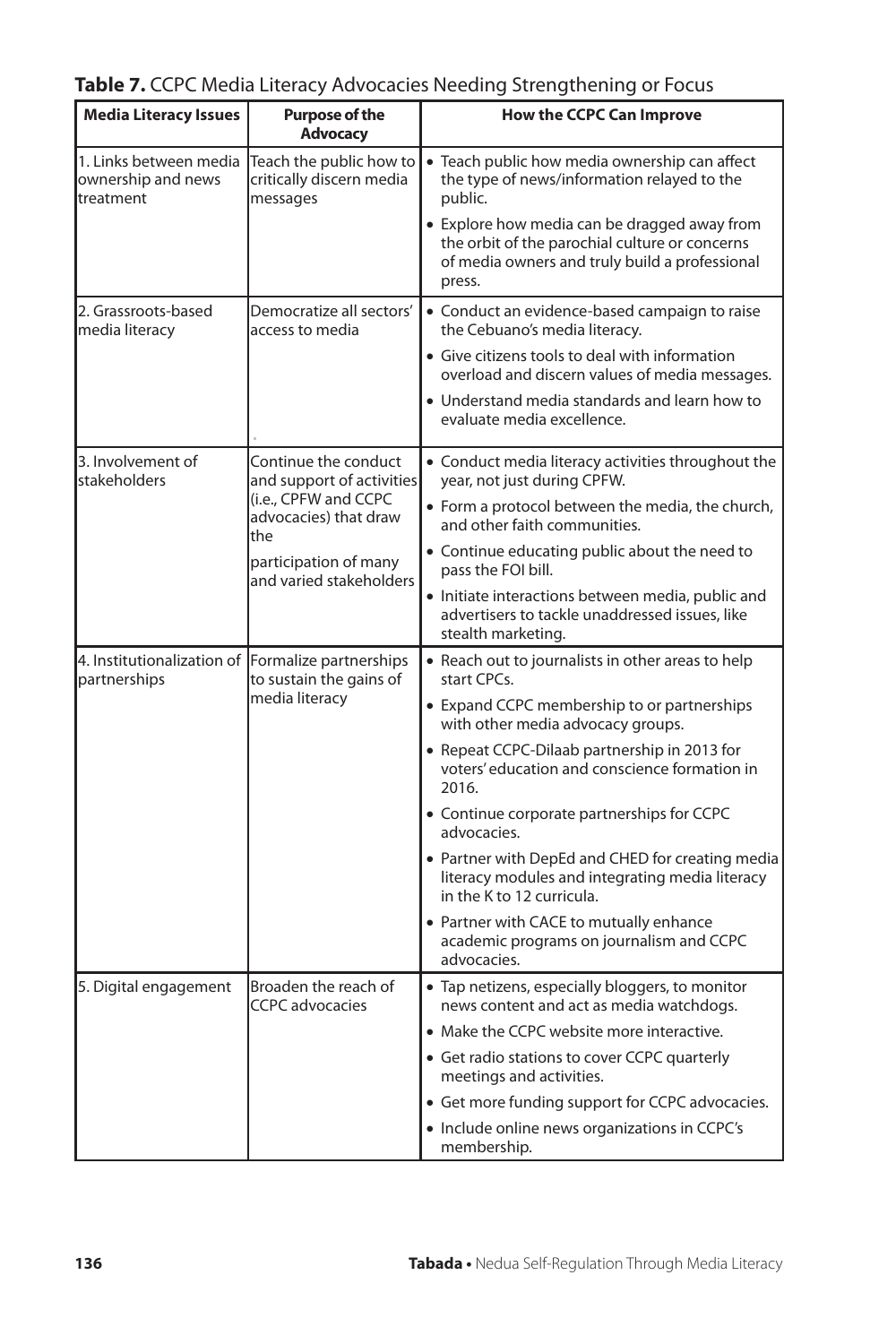| <b>Media Literacy Issues</b> | <b>Purpose of the</b><br><b>Advocacy</b>                                                                                     | <b>How the CCPC Can Improve</b>                                                                                                                      |
|------------------------------|------------------------------------------------------------------------------------------------------------------------------|------------------------------------------------------------------------------------------------------------------------------------------------------|
|                              |                                                                                                                              | • Initiate dialogues between mainstream and<br>digital journalists to learn from each other.                                                         |
|                              |                                                                                                                              | • Use digital tools to help media self-regulation.                                                                                                   |
|                              |                                                                                                                              | • Involve new media players that are not yet<br>involved with CCPC, i.e., istorya.net and Mynimo.                                                    |
|                              |                                                                                                                              | • Make CCPC advocacies more public and<br>accessible through mini-online conferences and<br>livestreaming.                                           |
| 6. Digital literacy          | Help educate and<br>professionalize new<br>media players, as well<br>as educate mainstream<br>iournalists about new<br>media | • Continue partnership with CBSI for trainings on<br>media standards.                                                                                |
|                              |                                                                                                                              | • Partner with UP Cebu's Center for Media<br>Education for media literacy.                                                                           |
|                              |                                                                                                                              | • Tap netizens and new media players to give<br>new media literacy trainings to mainstream<br>journalists.                                           |
| 7. Preference for youth      | Reach out to youth<br>leaders, younger media<br>practitioners and other<br>youths who are in touch<br>with digital trends    | • Train youths about traditional and new media.                                                                                                      |
|                              |                                                                                                                              | • Outreach to youth must involve a year-round<br>effort or network that extends beyond CPFW.                                                         |
|                              |                                                                                                                              | • CCPC's participation in national and international<br>gatherings on media should be cascaded as<br>learnings for the public, especially the youth. |
|                              |                                                                                                                              | • Engage the youth through social media.                                                                                                             |
|                              |                                                                                                                              | • Lobby with schools to offer media literacy<br>courses.                                                                                             |
|                              |                                                                                                                              | • Through media literacy modules applied in<br>campuses, help prevent online bullying, stalking,<br>and other digital abuses.                        |

In conclusion, this study shows that the initiation and promotion of media self-regulation in Cebu begins with the newsroom practice of enforcing professionalism and public stewardship, and is promoted by the culture of media accountability fostered by media advocacy groups such as the CCPC, and local traditions such as the annual Cebu Press Freedom Week, both of which involve the media and various stakeholders from the public sector. Media self-regulation can be enhanced, balanced, and sustained through media literacy, which ensures greater participation of citizens and netizens as media watchdogs and defenders of freedom of expression. To broaden social engagement of its reactive and proactive advocacies and empower the grassroots and other peripheries for more participation in governance, particularly media self-regulation, media advocacy groups like the CCPC should include the digital portal and its stakeholders.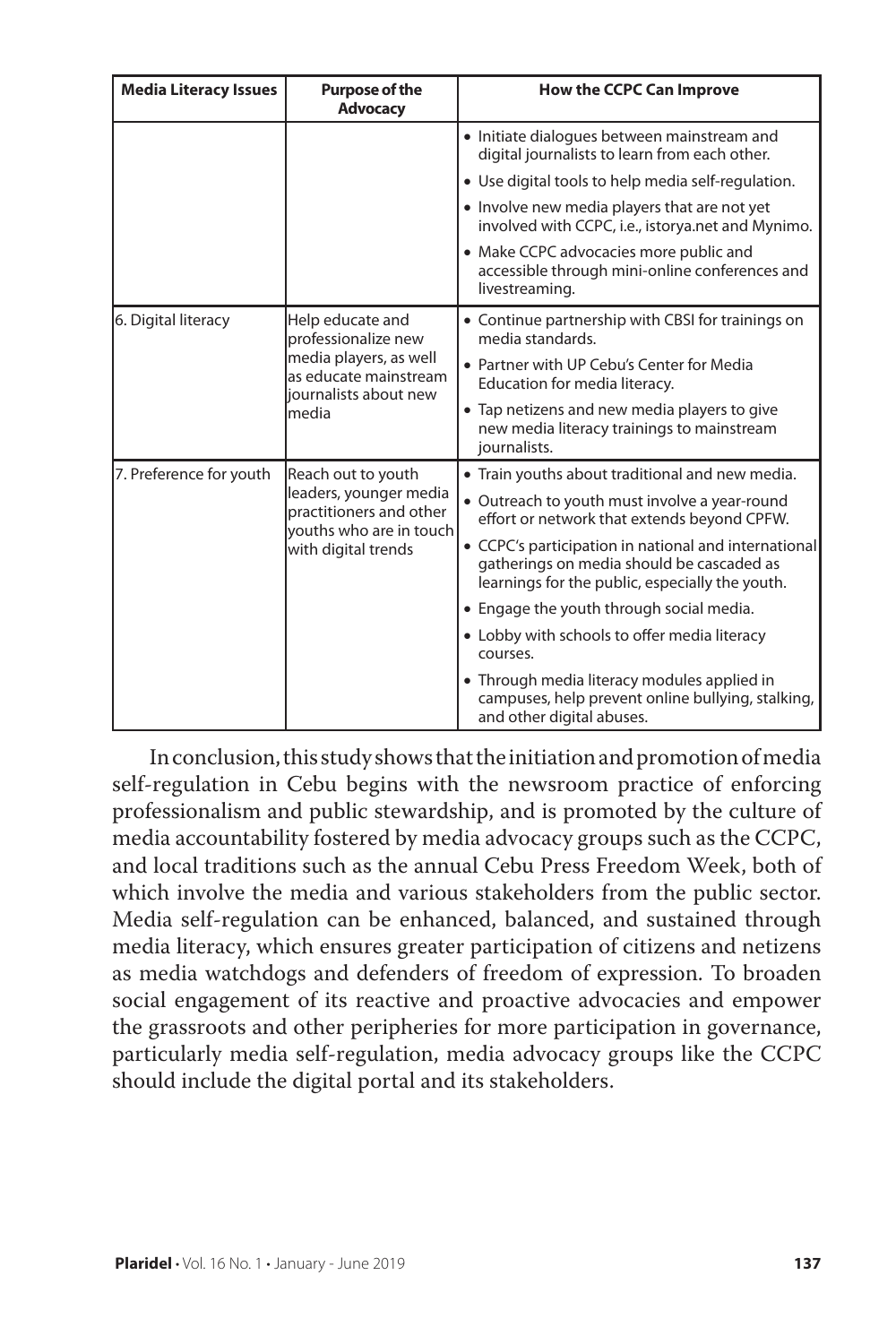### **References**

About the PPI. (n.d.). Retrieved from https://philpressinstitute.net/about-ppi/

Article 19 & Center for Media Freedom and Responsibility. (December 2005). *Freedom of expression and the media in the Philippines.* London & Manila: Article 19 & CMFR.

Bagdikian, B. H. (2004). *The new media monopoly.* Boston: Beacon Press.

- Basilan, R. S. (2011). A walk to remember: 17 years of Cebu Press Freedom Week, unity and fighting for rights. *Cebu Journalism & Journalists, 6*, 13-17.
- Bengco, R. (2011, October 2). The Philippine Press Council: Surviving the challenges. *Philippine Press Institute.* Retrieved from https://reginabengco.wordpress.com/2011/10/02/the-philippine-presscouncil-surviving-the-challenges/
- Castells, M. (2010). Communication power: Mass communication, mass self- communication, and power relationships in the network society. In. J. Curran (Ed.), *Media and Society* (pp. 3-15). London and New York: Bloomsbury.
- Cebu Citizens-Press Council. (n.d.). About CCPC. Retrieved from http://www.cebucitizenspresscouncil. org/about/
- Cebu Citizens-Press Council (Producer). (2010, September). *Corruption of media: The Cebu setting* [Video documentary]. Philippines: ImaGEWorks
- Cebu journalists: A lot to thank for. (2006). *Cebu Journalism & Journalists, 2*, 6-7.

Cebu press freedom week. (2013). *Cebu Journalism & Journalists, 8*, 22-24.

Cebu press freedom week through the years. (2004). *Cebu Journalism: The People and the Times, 1*, 54-55. Cebu Press Freedom Week Timeline". (2012). *Cebu Journalism & Journalists, 7*, 13-15.

- Center for Media Freedom and Responsibility. (2011, May-June). Does self-regulation have a future in the Philippines? *Philippine Journalism Review (PJR) Reports,* 10-11.
- Correa, T. (2009, Autumn). Does class matter? The effect of social class on journalists' ethical decision making. *Journalism and Mass Communication Quarterly, 86*(3), 654-672.

Coverage of the 2007 election campaign in Cebu's three English and two Bisaya dailies. (2007). *Cebu Journalism & Journalists, 3*, 8-9.

- Cuizon, E. M. (2014). What do you know, Cebu Press Freedom Week started in 1984. *Cebu Journalism & Journalists, 9*, 26-30.
- De Jesus, M. Q. (2002). Press freedom and responsibility. In C. C. A. Balgos (Ed.), *Watching the watchdog: Media self-regulation in Southeast Asia* (pp. 2-10). Bangkok, Thailand: Friedrich-Ebert-Stiftung.
- De Jesus, M. Q., & Khan, R. E. (2005). In search of solutions: A study of journalist killings in the Philippines, 2000-2005. *Philippine Journalism Review,* 12-15.
- Elumbre, V. L., & Tuazon, J. T. (2005, September-October). Citizens press councils: Making media more responsive and responsible. *Philippine Journalism Review (PJR) Reports,* 16-17.
- Elumbre, V. L. (2006a, January). The Cebu Citizens-Press Council: Giving the public a role in media. *Philippine Journalism Review (PJR) Reports, 9* (issue), 9.
- Elumbre, V. L. (2006b, October). Revving up the Cebu Citizens-Press Council: Dealing with grievances against media. *Philippine Journalism Review (PJR) Reports,* 16-17.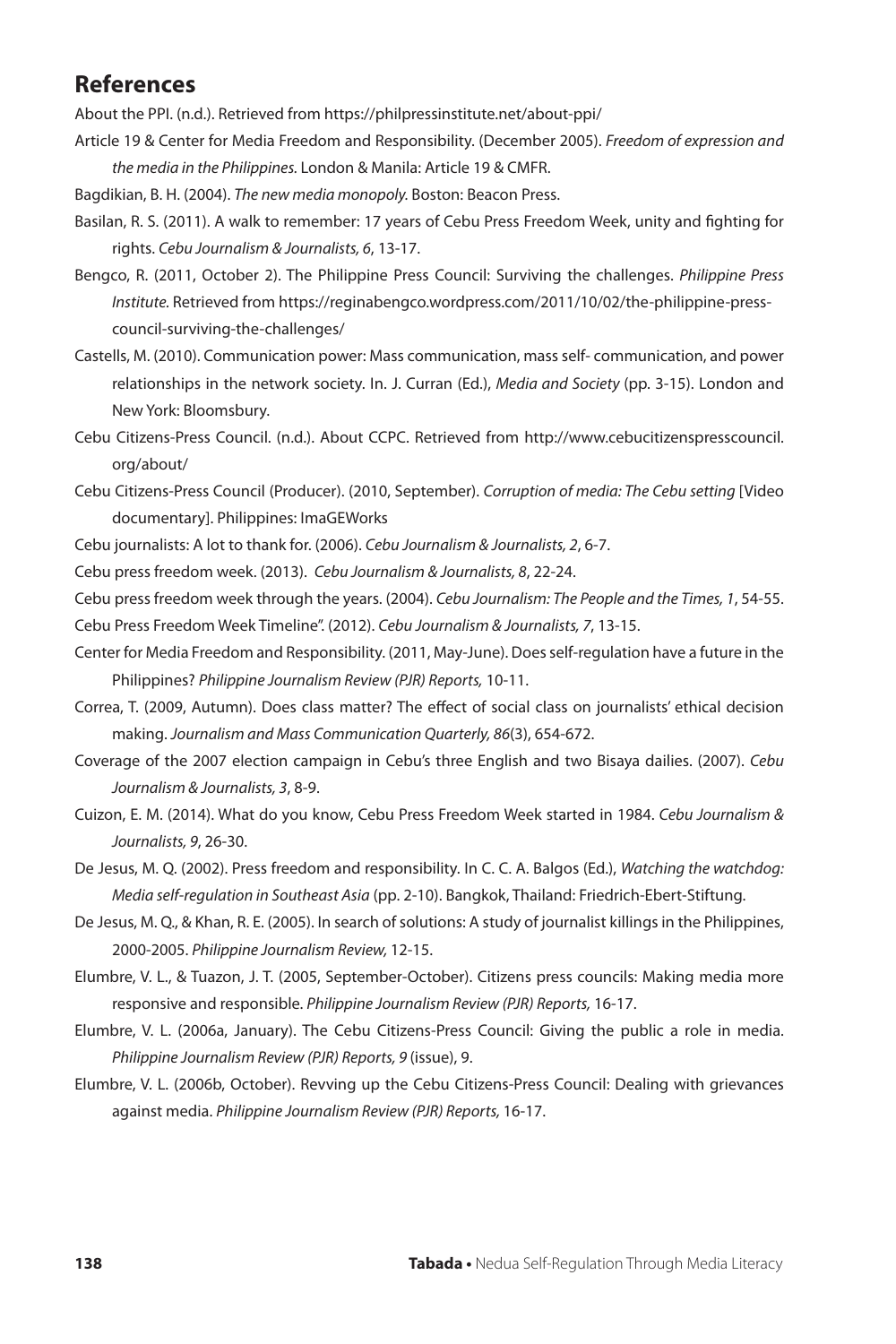- Habermas, J. (2006). The public sphere: An encyclopedia article. In M. G. Durham & D. Kellner (Eds.), *Media and cultural studies: Keyworks* (pp. 73-87). Malden, MA and Oxford, UK: Blackwell Publishing.
- Kapisanan ng mga Brodkaster ng Pilipinas. (n. d.). Retrieved from https://www.kbp.org.ph/responsiblebroadcasting.
- Katigbak, E. O. (2002). A journalism review. In C. C. A. Balgos (Ed.), *Watching the watchdog: Media selfregulation in Southeast Asia* (pp. 102-105). Bangkok, Thailand: Friedrich-Ebert-Stiftung.
- Lim, C. A. T. (2010). Cebu Citizens-Press Council: Forging a more responsible, safe and dynamic press. Cebu Journalism & Journalists 5, 63-64.
- Lim, C. A. T. (2013). The advocate. *Cebu Journalism & Journalists*, 8, 54.
- Lim, C. A. T. (2014). Going places, growing voices. *Cebu Journalism & Journalists, 9*, 36-38.
- Macale, H. B. L. (2003, February). Regional press councils get busy. *Philippine Journalism Review, 14*(1), 19-20.
- Macale, H. B. L. (2004, January). Broadcast self-regulation: By KBP or by the station itself? *Philippine Journalism Review, 15*(1)*,* 26-27.
- Mariano, D. (2002). Reigning in a rough and rowdy press. In C. C. A. Balgos (Ed.), *Watching the watchdog: Media self-regulation in Southeast Asia* (pp. 64-72). Bangkok, Thailand: Friedrich-Ebert-Stiftung.
- Miranda, M. R. B. (2002a, June). Watching the watchdog: Local press councils hope to make a difference. *Philippine Journalism Review, 13*(3)*,* 36-39.
- Miranda, M. R. B. (2002b, August). Press councils update: Landmark achievement. *Philippine Journalism Review, 13*(4), 33.
- Parco, B. A. (2011). A breed apart: Lessons for community media from Cebu. Cebu Journalism & Journalists 6, 29-31.
- Pinlac, M. Y. (2007, September 1). The martial law-era editors look back: Marcos and the press. *Center for Media Freedom and Responsibility*. Retrieved from https://cmfr-phil.org/media-ethicsresponsibility/ethics/marcos-and-the-press/
- Reader, B. (2006, Winter). Distinctions that matter: Ethical differences at large and small newspapers. *Journalism and Mass Communication Quarterly, 83*(4), 851-864.
- Seares, P. A. (2012). Ad hoc convenor, continuing board. *Cebu Journalism & Journalists, 7*, 15.
- Singer, J. B. (2005). The political j-blogger:"Normalizing" a new media form to fit old norms and practices. *Journalism, 6*(2), 173-198.
- Sun.Star Cebu. (2004). *Sun.Star Code of Standards and Ethics (2nd ed.)*. Cebu City: SunStar Publications, Inc.
- Tabada, M. T. Q. (2013). Raul del Mar: Moving for media. *Cebu Journalism & Journalists. 8*, 27-28.
- Tabada, M. T. Q. (2015). *Media self-regulation through media literacy: insights from the Cebu Citizens-Press Council (CCPC)* (Unpublished master's thesis). University of the Philippines Diliman, Quezon City, Philippines.
- Teodoro, L. V. (2002). Empowering the public. In C. C. A. Balgos (Ed.), *Watching the watchdog: Media selfregulation in Southeast Asia* (pp. 134-140). Bangkok, Thailand: Friedrich-Ebert-Stiftung.
- Timeline: Cebu Press Freedom Week. (2010). *Cebu Journalism & Journalists, 5*, 56-57.
- Timeline: Cebu Press Freedom Week through the years. (2011). *Cebu Journalism & Journalists, 6*, 18-21.